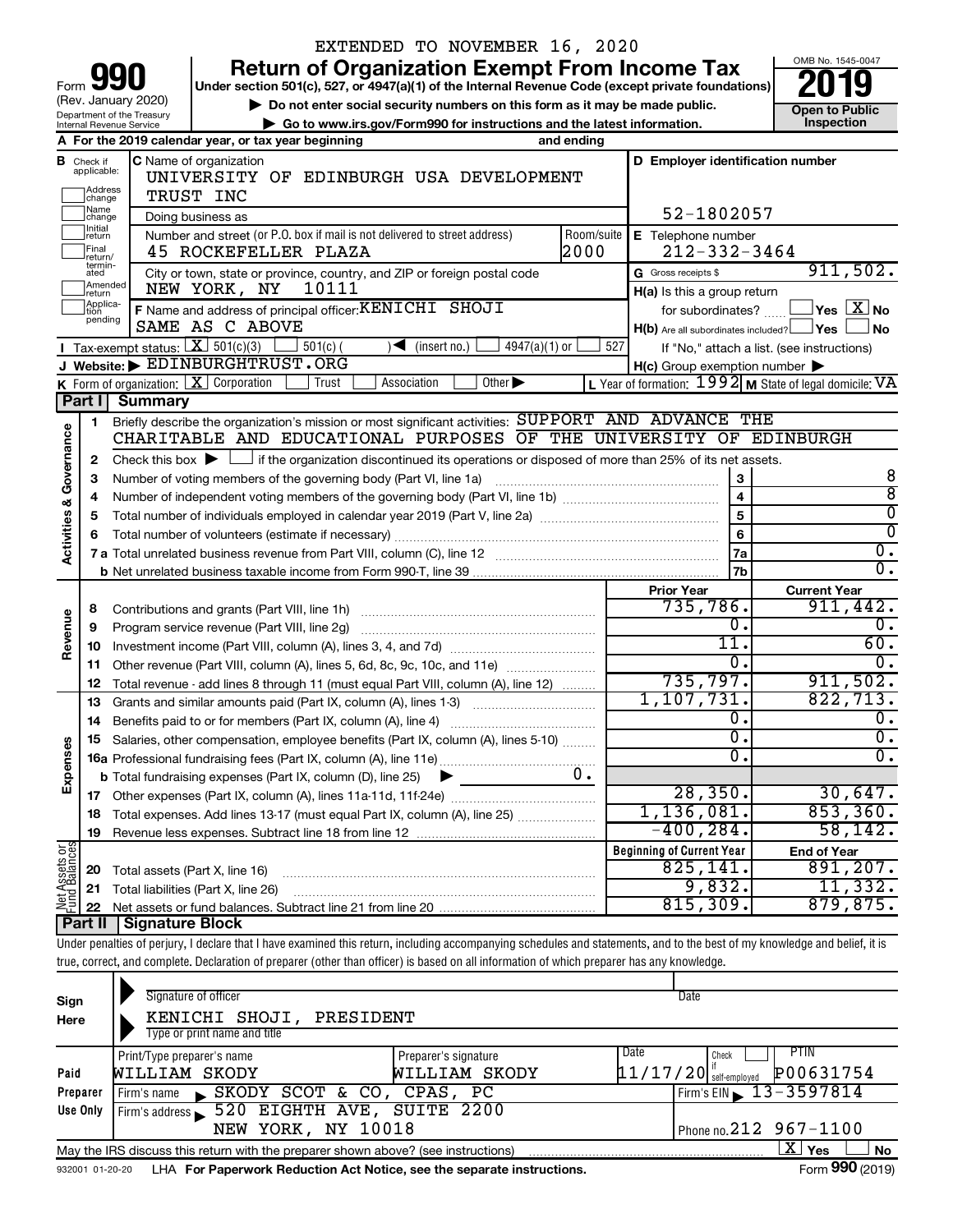|              | UNIVERSITY OF EDINBURGH USA DEVELOPMENT<br>52-1802057<br>TRUST INC<br>Page 2<br>Form 990 (2019)                                                         |
|--------------|---------------------------------------------------------------------------------------------------------------------------------------------------------|
|              | Part III   Statement of Program Service Accomplishments                                                                                                 |
|              |                                                                                                                                                         |
| 1            | Briefly describe the organization's mission:                                                                                                            |
|              | THE MISSION OF THE CORPORATION IS TO SUPPORT AND ADVANCE, BOTH IN THE                                                                                   |
|              | UNITED STATES AND IN SCOTLAND, THE CHARITABLE AND EDUCATIONAL PURPOSES                                                                                  |
|              | OF THE UNIVERSITY OF EDINBURGH LOCATED IN EDINBURGH, SCOTLAND, UNITED                                                                                   |
|              | KINGDOM.                                                                                                                                                |
| $\mathbf{2}$ | Did the organization undertake any significant program services during the year which were not listed on the                                            |
|              | $\Box$ Yes $[\overline{\mathrm{X}}]$ No<br>prior Form 990 or 990-EZ?                                                                                    |
|              | If "Yes," describe these new services on Schedule O.                                                                                                    |
| 3            | $\Box$ Yes $[\overline{\mathrm{X}}]$ No<br>Did the organization cease conducting, or make significant changes in how it conducts, any program services? |
|              | If "Yes," describe these changes on Schedule O.                                                                                                         |
| 4            | Describe the organization's program service accomplishments for each of its three largest program services, as measured by expenses.                    |
|              | Section 501(c)(3) and 501(c)(4) organizations are required to report the amount of grants and allocations to others, the total expenses, and            |
|              | revenue, if any, for each program service reported.                                                                                                     |
| 4a           | 822, 713. ) (Revenue \$<br>$\overline{822}$ , $\overline{713}$ or including grants of \$<br>(Expenses \$<br>(Code:                                      |
|              | GRANTMAKING - EVALUATES PROPOSALS SUBMITTED TO THE BOARD OF DIRECTORS,                                                                                  |
|              | WHO MAKE CHARITABLE, EDUCATIONAL, AND SCIENTIFIC GRANTS TO SUPPORT                                                                                      |
|              | TEACHING, RESEARCH, AND STUDENT SERVICES TO THE UNIVERSITY.                                                                                             |
|              |                                                                                                                                                         |
|              |                                                                                                                                                         |
|              |                                                                                                                                                         |
|              |                                                                                                                                                         |
|              |                                                                                                                                                         |
|              |                                                                                                                                                         |
|              |                                                                                                                                                         |
|              |                                                                                                                                                         |
| 4b           | $\frac{1}{\sqrt{1-\frac{1}{2}}}\sqrt{1-\frac{1}{2}}$<br>(Code: ) (Expenses \$                                                                           |
|              |                                                                                                                                                         |
|              |                                                                                                                                                         |
|              |                                                                                                                                                         |
|              |                                                                                                                                                         |
|              |                                                                                                                                                         |
|              |                                                                                                                                                         |
|              |                                                                                                                                                         |
|              |                                                                                                                                                         |
|              |                                                                                                                                                         |
|              |                                                                                                                                                         |
|              |                                                                                                                                                         |
|              |                                                                                                                                                         |
| 4с           | (Expenses \$<br>including grants of \$<br>) (Revenue \$<br>(Code:                                                                                       |
|              |                                                                                                                                                         |
|              |                                                                                                                                                         |
|              |                                                                                                                                                         |
|              |                                                                                                                                                         |
|              |                                                                                                                                                         |
|              |                                                                                                                                                         |
|              |                                                                                                                                                         |
|              |                                                                                                                                                         |
|              |                                                                                                                                                         |
|              |                                                                                                                                                         |
|              |                                                                                                                                                         |
|              | <b>4d</b> Other program services (Describe on Schedule O.)                                                                                              |
|              | (Expenses \$<br>(Revenue \$<br>including grants of \$                                                                                                   |
| 4е           | 822, 713.<br>Total program service expenses                                                                                                             |
|              | Form 990 (2019)                                                                                                                                         |
|              | 932002 01-20-20                                                                                                                                         |
|              | 2<br>OODOD TIMPEED<br>0.010<br>T T N T T T T T T T                                                                                                      |

00471117 788383 UE2563 2019.05020 UNIVERSITY OF EDINBURGH USA UE2563\_1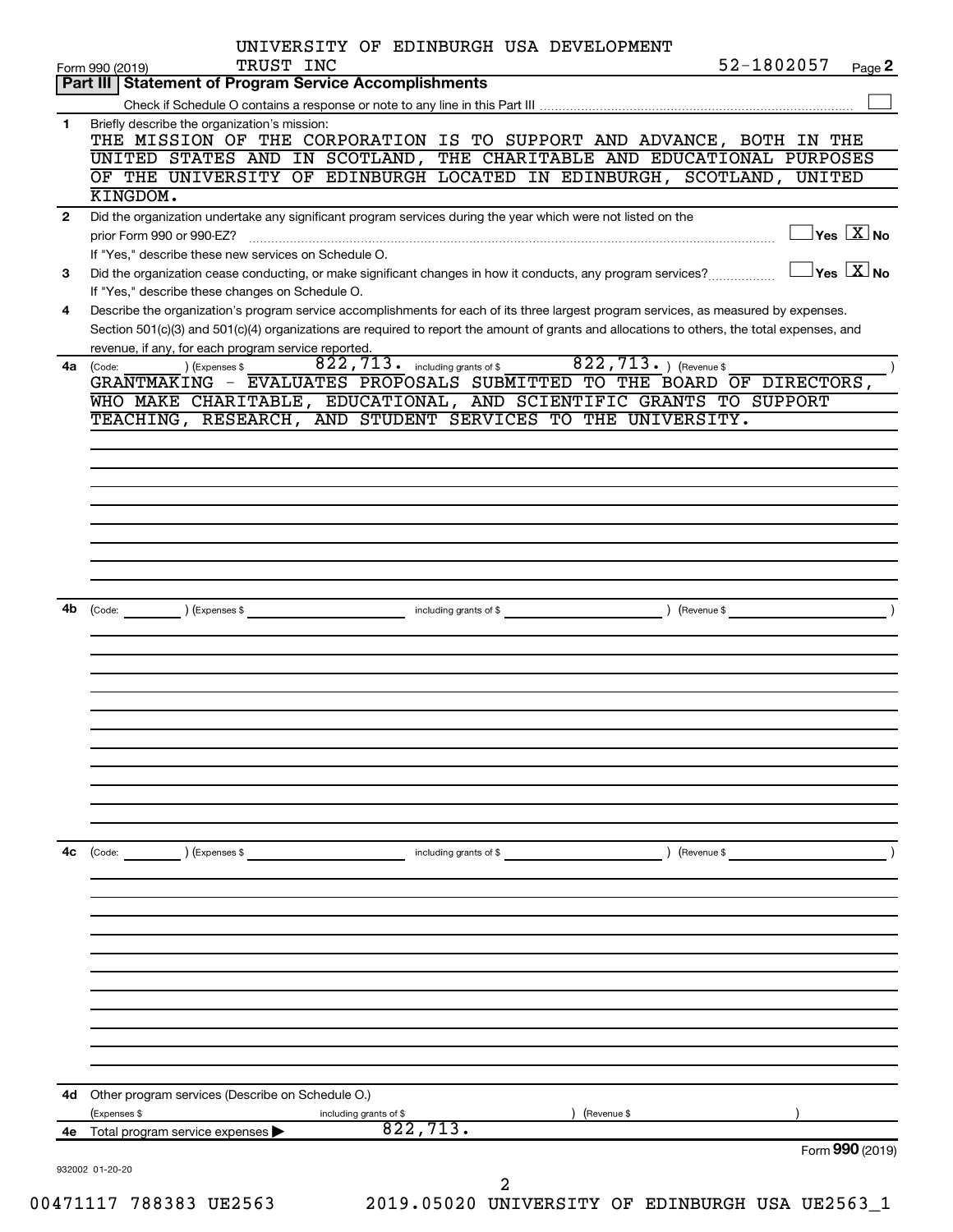| UNIVERSITY OF EDINBURGH USA DEVELOPMENT |  |  |  |  |  |
|-----------------------------------------|--|--|--|--|--|
|-----------------------------------------|--|--|--|--|--|

**Part IV Checklist of Required Schedules**

|    |                                                                                                                                                                                                                                     |                 | Yes                   | No                      |
|----|-------------------------------------------------------------------------------------------------------------------------------------------------------------------------------------------------------------------------------------|-----------------|-----------------------|-------------------------|
| 1  | Is the organization described in section 501(c)(3) or 4947(a)(1) (other than a private foundation)?                                                                                                                                 |                 |                       |                         |
|    | If "Yes," complete Schedule A                                                                                                                                                                                                       | 1               | х                     |                         |
| 2  |                                                                                                                                                                                                                                     | $\mathbf{2}$    | $\overline{\text{x}}$ |                         |
| З  | Did the organization engage in direct or indirect political campaign activities on behalf of or in opposition to candidates for                                                                                                     |                 |                       |                         |
|    | public office? If "Yes," complete Schedule C, Part I                                                                                                                                                                                | 3               |                       | x                       |
| 4  | Section 501(c)(3) organizations. Did the organization engage in lobbying activities, or have a section 501(h) election in effect                                                                                                    | 4               |                       | x                       |
| 5  | Is the organization a section 501(c)(4), 501(c)(5), or 501(c)(6) organization that receives membership dues, assessments, or                                                                                                        |                 |                       |                         |
|    |                                                                                                                                                                                                                                     | 5               |                       | x                       |
| 6  | Did the organization maintain any donor advised funds or any similar funds or accounts for which donors have the right to                                                                                                           |                 |                       |                         |
|    | provide advice on the distribution or investment of amounts in such funds or accounts? If "Yes," complete Schedule D, Part I                                                                                                        | 6               |                       | x                       |
| 7  | Did the organization receive or hold a conservation easement, including easements to preserve open space,                                                                                                                           |                 |                       |                         |
|    |                                                                                                                                                                                                                                     | $\overline{7}$  |                       | x                       |
| 8  | Did the organization maintain collections of works of art, historical treasures, or other similar assets? If "Yes," complete                                                                                                        |                 |                       |                         |
|    | Schedule D, Part III <b>Marting Communities</b> and the contract of the contract of the contract of the contract of the contract of the contract of the contract of the contract of the contract of the contract of the contract of | 8               | х                     |                         |
| 9  | Did the organization report an amount in Part X, line 21, for escrow or custodial account liability, serve as a custodian for                                                                                                       |                 |                       |                         |
|    | amounts not listed in Part X; or provide credit counseling, debt management, credit repair, or debt negotiation services?                                                                                                           |                 |                       |                         |
|    |                                                                                                                                                                                                                                     | 9               |                       | х                       |
| 10 | Did the organization, directly or through a related organization, hold assets in donor-restricted endowments                                                                                                                        |                 |                       |                         |
|    |                                                                                                                                                                                                                                     | 10              |                       | х                       |
| 11 | If the organization's answer to any of the following questions is "Yes," then complete Schedule D, Parts VI, VII, VIII, IX, or X                                                                                                    |                 |                       |                         |
|    | as applicable.                                                                                                                                                                                                                      |                 |                       |                         |
|    | a Did the organization report an amount for land, buildings, and equipment in Part X, line 10? If "Yes," complete Schedule D,                                                                                                       |                 |                       | х                       |
|    |                                                                                                                                                                                                                                     | 11a             |                       |                         |
|    | <b>b</b> Did the organization report an amount for investments - other securities in Part X, line 12, that is 5% or more of its total                                                                                               |                 |                       | х                       |
|    | c Did the organization report an amount for investments - program related in Part X, line 13, that is 5% or more of its total                                                                                                       | 11b             |                       |                         |
|    |                                                                                                                                                                                                                                     | 11c             |                       | x                       |
|    | d Did the organization report an amount for other assets in Part X, line 15, that is 5% or more of its total assets reported in                                                                                                     |                 |                       |                         |
|    |                                                                                                                                                                                                                                     | 11d             | х                     |                         |
|    |                                                                                                                                                                                                                                     | 11e             |                       | x                       |
| f  | Did the organization's separate or consolidated financial statements for the tax year include a footnote that addresses                                                                                                             |                 |                       |                         |
|    | the organization's liability for uncertain tax positions under FIN 48 (ASC 740)? If "Yes," complete Schedule D, Part X                                                                                                              | 11f             |                       | x                       |
|    | 12a Did the organization obtain separate, independent audited financial statements for the tax year? If "Yes," complete                                                                                                             |                 |                       |                         |
|    |                                                                                                                                                                                                                                     | 12a             | х                     |                         |
|    | <b>b</b> Was the organization included in consolidated, independent audited financial statements for the tax year?                                                                                                                  |                 |                       |                         |
|    | If "Yes," and if the organization answered "No" to line 12a, then completing Schedule D, Parts XI and XII is optional                                                                                                               | 12 <sub>b</sub> |                       | х                       |
| 13 | Is the organization a school described in section 170(b)(1)(A)(ii)? If "Yes," complete Schedule E [[[[[[[[[[[[                                                                                                                      | 13              |                       | $\overline{\mathbf{X}}$ |
|    |                                                                                                                                                                                                                                     | 14a             |                       | х                       |
|    | <b>b</b> Did the organization have aggregate revenues or expenses of more than \$10,000 from grantmaking, fundraising, business,                                                                                                    |                 |                       |                         |
|    | investment, and program service activities outside the United States, or aggregate foreign investments valued at \$100,000                                                                                                          |                 |                       |                         |
|    |                                                                                                                                                                                                                                     | 14b             | х                     |                         |
| 15 | Did the organization report on Part IX, column (A), line 3, more than \$5,000 of grants or other assistance to or for any                                                                                                           |                 |                       |                         |
|    |                                                                                                                                                                                                                                     | 15              | х                     |                         |
| 16 | Did the organization report on Part IX, column (A), line 3, more than \$5,000 of aggregate grants or other assistance to                                                                                                            |                 |                       |                         |
|    |                                                                                                                                                                                                                                     | 16              |                       | х                       |
| 17 | Did the organization report a total of more than \$15,000 of expenses for professional fundraising services on Part IX,                                                                                                             |                 |                       | х                       |
|    | Did the organization report more than \$15,000 total of fundraising event gross income and contributions on Part VIII, lines                                                                                                        | 17              |                       |                         |
| 18 |                                                                                                                                                                                                                                     | 18              |                       | х                       |
| 19 | Did the organization report more than \$15,000 of gross income from gaming activities on Part VIII, line 9a? If "Yes,"                                                                                                              |                 |                       |                         |
|    |                                                                                                                                                                                                                                     | 19              |                       | х                       |
|    |                                                                                                                                                                                                                                     | <b>20a</b>      |                       | х                       |
|    |                                                                                                                                                                                                                                     | 20 <sub>b</sub> |                       |                         |
| 21 | Did the organization report more than \$5,000 of grants or other assistance to any domestic organization or                                                                                                                         |                 |                       |                         |
|    |                                                                                                                                                                                                                                     | 21              |                       | x                       |
|    | 932003 01-20-20                                                                                                                                                                                                                     |                 |                       | Form 990 (2019)         |

00471117 788383 UE2563 2019.05020 UNIVERSITY OF EDINBURGH USA UE2563\_1

3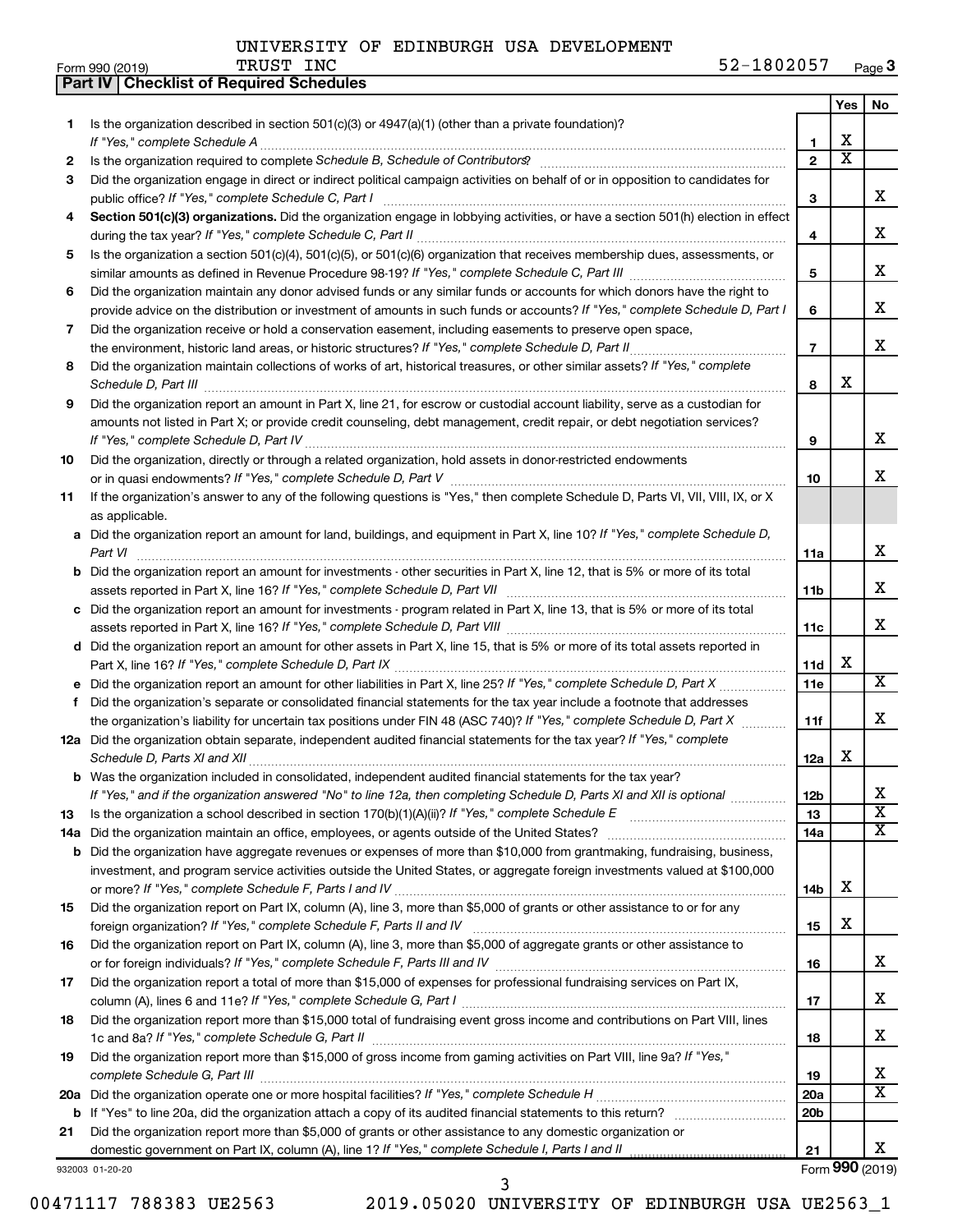*(continued)* **Part IV Checklist of Required Schedules**

|               |                                                                                                                                                                                                                                                                                                                                                   |                 | Yes             | No                      |
|---------------|---------------------------------------------------------------------------------------------------------------------------------------------------------------------------------------------------------------------------------------------------------------------------------------------------------------------------------------------------|-----------------|-----------------|-------------------------|
| 22            | Did the organization report more than \$5,000 of grants or other assistance to or for domestic individuals on                                                                                                                                                                                                                                     | 22              |                 | X                       |
| 23            | Did the organization answer "Yes" to Part VII, Section A, line 3, 4, or 5 about compensation of the organization's current                                                                                                                                                                                                                        |                 |                 |                         |
|               | and former officers, directors, trustees, key employees, and highest compensated employees? If "Yes," complete<br>Schedule J <b>Martin Communication Communication</b> Contract of the Communication Communication Communication Communication                                                                                                    | 23              |                 | х                       |
|               | 24a Did the organization have a tax-exempt bond issue with an outstanding principal amount of more than \$100,000 as of the                                                                                                                                                                                                                       |                 |                 |                         |
|               | last day of the year, that was issued after December 31, 2002? If "Yes," answer lines 24b through 24d and complete                                                                                                                                                                                                                                | 24a             |                 | x                       |
|               |                                                                                                                                                                                                                                                                                                                                                   | 24 <sub>b</sub> |                 |                         |
|               | c Did the organization maintain an escrow account other than a refunding escrow at any time during the year to defease                                                                                                                                                                                                                            | 24c             |                 |                         |
|               |                                                                                                                                                                                                                                                                                                                                                   | 24d             |                 |                         |
|               | 25a Section 501(c)(3), 501(c)(4), and 501(c)(29) organizations. Did the organization engage in an excess benefit                                                                                                                                                                                                                                  |                 |                 |                         |
|               |                                                                                                                                                                                                                                                                                                                                                   | 25a             |                 | х                       |
|               | <b>b</b> Is the organization aware that it engaged in an excess benefit transaction with a disqualified person in a prior year, and<br>that the transaction has not been reported on any of the organization's prior Forms 990 or 990-EZ? If "Yes," complete<br>Schedule L, Part I                                                                | 25 <sub>b</sub> |                 | х                       |
| 26            | Did the organization report any amount on Part X, line 5 or 22, for receivables from or payables to any current                                                                                                                                                                                                                                   |                 |                 |                         |
|               | or former officer, director, trustee, key employee, creator or founder, substantial contributor, or 35%                                                                                                                                                                                                                                           |                 |                 |                         |
|               | controlled entity or family member of any of these persons? If "Yes," complete Schedule L, Part II [1, 2001] [1, 2011]                                                                                                                                                                                                                            | 26              |                 | х                       |
| 27            | Did the organization provide a grant or other assistance to any current or former officer, director, trustee, key employee,                                                                                                                                                                                                                       |                 |                 |                         |
|               | creator or founder, substantial contributor or employee thereof, a grant selection committee member, or to a 35% controlled                                                                                                                                                                                                                       |                 |                 |                         |
|               | entity (including an employee thereof) or family member of any of these persons? If "Yes," complete Schedule L, Part III                                                                                                                                                                                                                          | 27              |                 | х                       |
| 28            | Was the organization a party to a business transaction with one of the following parties (see Schedule L, Part IV<br>instructions, for applicable filing thresholds, conditions, and exceptions):                                                                                                                                                 |                 |                 |                         |
|               | a A current or former officer, director, trustee, key employee, creator or founder, or substantial contributor? If                                                                                                                                                                                                                                | 28a             |                 | х                       |
|               |                                                                                                                                                                                                                                                                                                                                                   | 28 <sub>b</sub> |                 | $\overline{\textbf{x}}$ |
|               | c A 35% controlled entity of one or more individuals and/or organizations described in lines 28a or 28b?/f                                                                                                                                                                                                                                        | 28c             |                 | Х                       |
| 29            |                                                                                                                                                                                                                                                                                                                                                   | 29              |                 | $\overline{\textbf{x}}$ |
| 30            | Did the organization receive contributions of art, historical treasures, or other similar assets, or qualified conservation                                                                                                                                                                                                                       | 30              |                 | Х                       |
| 31            | Did the organization liquidate, terminate, or dissolve and cease operations? If "Yes," complete Schedule N, Part I                                                                                                                                                                                                                                | 31              |                 | $\overline{\textbf{x}}$ |
| 32            | Did the organization sell, exchange, dispose of, or transfer more than 25% of its net assets? If "Yes," complete                                                                                                                                                                                                                                  | 32              |                 | х                       |
| 33            | Schedule N, Part II <b>Markov Markov Alexander Schedule N, Part II</b> Markov Markov Markov Markov Markov Markov Markov Markov Markov Markov Markov Markov Markov Markov Markov Markov Markov Markov Markov Markov Markov Markov Ma<br>Did the organization own 100% of an entity disregarded as separate from the organization under Regulations |                 |                 |                         |
|               |                                                                                                                                                                                                                                                                                                                                                   | 33              |                 | x                       |
| 34            | Was the organization related to any tax-exempt or taxable entity? If "Yes," complete Schedule R, Part II, III, or IV, and                                                                                                                                                                                                                         |                 |                 | х                       |
|               | Part V, line 1                                                                                                                                                                                                                                                                                                                                    | 34              |                 | $\overline{\textbf{x}}$ |
|               | b If "Yes" to line 35a, did the organization receive any payment from or engage in any transaction with a controlled entity                                                                                                                                                                                                                       | 35a             |                 |                         |
|               |                                                                                                                                                                                                                                                                                                                                                   | 35 <sub>b</sub> |                 |                         |
| 36            | Section 501(c)(3) organizations. Did the organization make any transfers to an exempt non-charitable related organization?                                                                                                                                                                                                                        | 36              |                 | x                       |
| 37            | Did the organization conduct more than 5% of its activities through an entity that is not a related organization                                                                                                                                                                                                                                  | 37              |                 | x                       |
| 38            | Did the organization complete Schedule O and provide explanations in Schedule O for Part VI, lines 11b and 19?                                                                                                                                                                                                                                    | 38              | X               |                         |
| <b>Part V</b> | <b>Statements Regarding Other IRS Filings and Tax Compliance</b>                                                                                                                                                                                                                                                                                  |                 |                 |                         |
|               | Check if Schedule O contains a response or note to any line in this Part V [11] [12] Check if Schedule O contains a response or note to any line in this Part V                                                                                                                                                                                   |                 |                 |                         |
|               | 1a                                                                                                                                                                                                                                                                                                                                                |                 | Yes             | <b>No</b>               |
|               | 1 <sub>b</sub>                                                                                                                                                                                                                                                                                                                                    |                 |                 |                         |
|               | c Did the organization comply with backup withholding rules for reportable payments to vendors and reportable gaming                                                                                                                                                                                                                              |                 |                 |                         |
|               |                                                                                                                                                                                                                                                                                                                                                   | 1c              |                 |                         |
|               | 932004 01-20-20                                                                                                                                                                                                                                                                                                                                   |                 | Form 990 (2019) |                         |
|               |                                                                                                                                                                                                                                                                                                                                                   |                 |                 |                         |
|               | 00471117 788383 UE2563<br>2019.05020 UNIVERSITY OF EDINBURGH USA UE2563_1                                                                                                                                                                                                                                                                         |                 |                 |                         |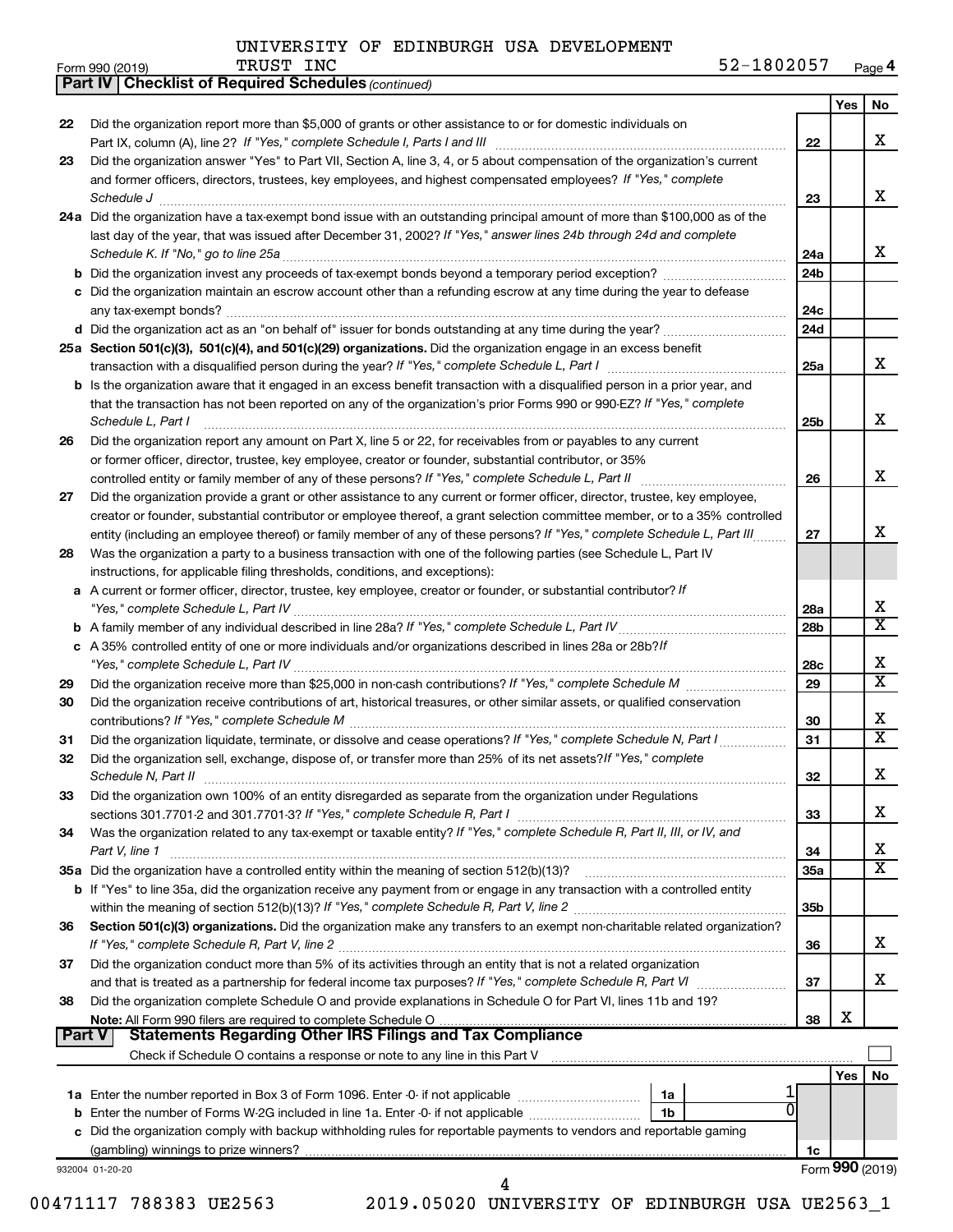| Form 990 (2019) | INC<br>TRUST | 1802057<br>$52 -$<br>Page 5 |  |
|-----------------|--------------|-----------------------------|--|
|-----------------|--------------|-----------------------------|--|

| Yes<br>No<br>2a Enter the number of employees reported on Form W-3, Transmittal of Wage and Tax Statements,<br>0<br>filed for the calendar year ending with or within the year covered by this return<br>2a<br>2 <sub>b</sub><br>b<br>х<br>3a<br>3a Did the organization have unrelated business gross income of \$1,000 or more during the year?<br>3b<br>4a At any time during the calendar year, did the organization have an interest in, or a signature or other authority over, a<br>x<br>financial account in a foreign country (such as a bank account, securities account, or other financial account)?<br>4a<br><b>b</b> If "Yes," enter the name of the foreign country $\blacktriangleright$<br>See instructions for filing requirements for FinCEN Form 114, Report of Foreign Bank and Financial Accounts (FBAR).<br>х<br>5a<br>5а<br>$\overline{\textbf{X}}$<br>5b<br>b<br>5с<br>c<br>6a Does the organization have annual gross receipts that are normally greater than \$100,000, and did the organization solicit<br>x<br>6a<br><b>b</b> If "Yes," did the organization include with every solicitation an express statement that such contributions or gifts<br>6b<br>Organizations that may receive deductible contributions under section 170(c).<br>7<br>x.<br>Did the organization receive a payment in excess of \$75 made partly as a contribution and partly for goods and services provided to the payor?<br>7a<br>a<br>7b<br>b<br>Did the organization sell, exchange, or otherwise dispose of tangible personal property for which it was required<br>х<br>7c<br>7d<br>d<br>х<br>7е<br>е<br>X<br>7f<br>f<br>If the organization received a contribution of qualified intellectual property, did the organization file Form 8899 as required?<br>7g<br>g<br>If the organization received a contribution of cars, boats, airplanes, or other vehicles, did the organization file a Form 1098-C?<br>7h<br>h<br>Sponsoring organizations maintaining donor advised funds. Did a donor advised fund maintained by the<br>8<br>8<br>sponsoring organization have excess business holdings at any time during the year?<br>Sponsoring organizations maintaining donor advised funds.<br>9<br>9a<br>Did the sponsoring organization make any taxable distributions under section 4966?<br>а<br>Did the sponsoring organization make a distribution to a donor, donor advisor, or related person?<br>9b<br>b<br>Section 501(c)(7) organizations. Enter:<br>10<br>10a<br>10 <sub>b</sub><br>Gross receipts, included on Form 990, Part VIII, line 12, for public use of club facilities<br>Section 501(c)(12) organizations. Enter:<br>11<br>11a<br>Gross income from other sources (Do not net amounts due or paid to other sources against<br>11b<br>12a Section 4947(a)(1) non-exempt charitable trusts. Is the organization filing Form 990 in lieu of Form 1041?<br>12a<br>12 <sub>b</sub><br><b>b</b> If "Yes," enter the amount of tax-exempt interest received or accrued during the year<br>Section 501(c)(29) qualified nonprofit health insurance issuers.<br>13<br>Is the organization licensed to issue qualified health plans in more than one state?<br>13a<br>а<br>Note: See the instructions for additional information the organization must report on Schedule O.<br>Enter the amount of reserves the organization is required to maintain by the states in which the<br>b<br>13b<br>13c<br>c<br>x<br>Did the organization receive any payments for indoor tanning services during the tax year?<br>14a<br>14a<br><b>b</b> If "Yes," has it filed a Form 720 to report these payments? If "No," provide an explanation on Schedule O<br>14b<br>Is the organization subject to the section 4960 tax on payment(s) of more than \$1,000,000 in remuneration or<br>15<br>x.<br>15<br>If "Yes," see instructions and file Form 4720, Schedule N.<br>х<br>Is the organization an educational institution subject to the section 4968 excise tax on net investment income?<br>16<br>16 | <b>Part V</b> | Statements Regarding Other IRS Filings and Tax Compliance (continued) |  |  |  |  |  |  |  |
|------------------------------------------------------------------------------------------------------------------------------------------------------------------------------------------------------------------------------------------------------------------------------------------------------------------------------------------------------------------------------------------------------------------------------------------------------------------------------------------------------------------------------------------------------------------------------------------------------------------------------------------------------------------------------------------------------------------------------------------------------------------------------------------------------------------------------------------------------------------------------------------------------------------------------------------------------------------------------------------------------------------------------------------------------------------------------------------------------------------------------------------------------------------------------------------------------------------------------------------------------------------------------------------------------------------------------------------------------------------------------------------------------------------------------------------------------------------------------------------------------------------------------------------------------------------------------------------------------------------------------------------------------------------------------------------------------------------------------------------------------------------------------------------------------------------------------------------------------------------------------------------------------------------------------------------------------------------------------------------------------------------------------------------------------------------------------------------------------------------------------------------------------------------------------------------------------------------------------------------------------------------------------------------------------------------------------------------------------------------------------------------------------------------------------------------------------------------------------------------------------------------------------------------------------------------------------------------------------------------------------------------------------------------------------------------------------------------------------------------------------------------------------------------------------------------------------------------------------------------------------------------------------------------------------------------------------------------------------------------------------------------------------------------------------------------------------------------------------------------------------------------------------------------------------------------------------------------------------------------------------------------------------------------------------------------------------------------------------------------------------------------------------------------------------------------------------------------------------------------------------------------------------------------------------------------------------------------------------------------------------------------------------------------------------------------------------------------------------------------------------------------------------------------------------------------------------------------------------------------------------------------------------------------------------------------------------------------------------------------------------------------------|---------------|-----------------------------------------------------------------------|--|--|--|--|--|--|--|
|                                                                                                                                                                                                                                                                                                                                                                                                                                                                                                                                                                                                                                                                                                                                                                                                                                                                                                                                                                                                                                                                                                                                                                                                                                                                                                                                                                                                                                                                                                                                                                                                                                                                                                                                                                                                                                                                                                                                                                                                                                                                                                                                                                                                                                                                                                                                                                                                                                                                                                                                                                                                                                                                                                                                                                                                                                                                                                                                                                                                                                                                                                                                                                                                                                                                                                                                                                                                                                                                                                                                                                                                                                                                                                                                                                                                                                                                                                                                                                                                                        |               |                                                                       |  |  |  |  |  |  |  |
|                                                                                                                                                                                                                                                                                                                                                                                                                                                                                                                                                                                                                                                                                                                                                                                                                                                                                                                                                                                                                                                                                                                                                                                                                                                                                                                                                                                                                                                                                                                                                                                                                                                                                                                                                                                                                                                                                                                                                                                                                                                                                                                                                                                                                                                                                                                                                                                                                                                                                                                                                                                                                                                                                                                                                                                                                                                                                                                                                                                                                                                                                                                                                                                                                                                                                                                                                                                                                                                                                                                                                                                                                                                                                                                                                                                                                                                                                                                                                                                                                        |               |                                                                       |  |  |  |  |  |  |  |
|                                                                                                                                                                                                                                                                                                                                                                                                                                                                                                                                                                                                                                                                                                                                                                                                                                                                                                                                                                                                                                                                                                                                                                                                                                                                                                                                                                                                                                                                                                                                                                                                                                                                                                                                                                                                                                                                                                                                                                                                                                                                                                                                                                                                                                                                                                                                                                                                                                                                                                                                                                                                                                                                                                                                                                                                                                                                                                                                                                                                                                                                                                                                                                                                                                                                                                                                                                                                                                                                                                                                                                                                                                                                                                                                                                                                                                                                                                                                                                                                                        |               |                                                                       |  |  |  |  |  |  |  |
|                                                                                                                                                                                                                                                                                                                                                                                                                                                                                                                                                                                                                                                                                                                                                                                                                                                                                                                                                                                                                                                                                                                                                                                                                                                                                                                                                                                                                                                                                                                                                                                                                                                                                                                                                                                                                                                                                                                                                                                                                                                                                                                                                                                                                                                                                                                                                                                                                                                                                                                                                                                                                                                                                                                                                                                                                                                                                                                                                                                                                                                                                                                                                                                                                                                                                                                                                                                                                                                                                                                                                                                                                                                                                                                                                                                                                                                                                                                                                                                                                        |               |                                                                       |  |  |  |  |  |  |  |
|                                                                                                                                                                                                                                                                                                                                                                                                                                                                                                                                                                                                                                                                                                                                                                                                                                                                                                                                                                                                                                                                                                                                                                                                                                                                                                                                                                                                                                                                                                                                                                                                                                                                                                                                                                                                                                                                                                                                                                                                                                                                                                                                                                                                                                                                                                                                                                                                                                                                                                                                                                                                                                                                                                                                                                                                                                                                                                                                                                                                                                                                                                                                                                                                                                                                                                                                                                                                                                                                                                                                                                                                                                                                                                                                                                                                                                                                                                                                                                                                                        |               |                                                                       |  |  |  |  |  |  |  |
|                                                                                                                                                                                                                                                                                                                                                                                                                                                                                                                                                                                                                                                                                                                                                                                                                                                                                                                                                                                                                                                                                                                                                                                                                                                                                                                                                                                                                                                                                                                                                                                                                                                                                                                                                                                                                                                                                                                                                                                                                                                                                                                                                                                                                                                                                                                                                                                                                                                                                                                                                                                                                                                                                                                                                                                                                                                                                                                                                                                                                                                                                                                                                                                                                                                                                                                                                                                                                                                                                                                                                                                                                                                                                                                                                                                                                                                                                                                                                                                                                        |               |                                                                       |  |  |  |  |  |  |  |
|                                                                                                                                                                                                                                                                                                                                                                                                                                                                                                                                                                                                                                                                                                                                                                                                                                                                                                                                                                                                                                                                                                                                                                                                                                                                                                                                                                                                                                                                                                                                                                                                                                                                                                                                                                                                                                                                                                                                                                                                                                                                                                                                                                                                                                                                                                                                                                                                                                                                                                                                                                                                                                                                                                                                                                                                                                                                                                                                                                                                                                                                                                                                                                                                                                                                                                                                                                                                                                                                                                                                                                                                                                                                                                                                                                                                                                                                                                                                                                                                                        |               |                                                                       |  |  |  |  |  |  |  |
|                                                                                                                                                                                                                                                                                                                                                                                                                                                                                                                                                                                                                                                                                                                                                                                                                                                                                                                                                                                                                                                                                                                                                                                                                                                                                                                                                                                                                                                                                                                                                                                                                                                                                                                                                                                                                                                                                                                                                                                                                                                                                                                                                                                                                                                                                                                                                                                                                                                                                                                                                                                                                                                                                                                                                                                                                                                                                                                                                                                                                                                                                                                                                                                                                                                                                                                                                                                                                                                                                                                                                                                                                                                                                                                                                                                                                                                                                                                                                                                                                        |               |                                                                       |  |  |  |  |  |  |  |
|                                                                                                                                                                                                                                                                                                                                                                                                                                                                                                                                                                                                                                                                                                                                                                                                                                                                                                                                                                                                                                                                                                                                                                                                                                                                                                                                                                                                                                                                                                                                                                                                                                                                                                                                                                                                                                                                                                                                                                                                                                                                                                                                                                                                                                                                                                                                                                                                                                                                                                                                                                                                                                                                                                                                                                                                                                                                                                                                                                                                                                                                                                                                                                                                                                                                                                                                                                                                                                                                                                                                                                                                                                                                                                                                                                                                                                                                                                                                                                                                                        |               |                                                                       |  |  |  |  |  |  |  |
|                                                                                                                                                                                                                                                                                                                                                                                                                                                                                                                                                                                                                                                                                                                                                                                                                                                                                                                                                                                                                                                                                                                                                                                                                                                                                                                                                                                                                                                                                                                                                                                                                                                                                                                                                                                                                                                                                                                                                                                                                                                                                                                                                                                                                                                                                                                                                                                                                                                                                                                                                                                                                                                                                                                                                                                                                                                                                                                                                                                                                                                                                                                                                                                                                                                                                                                                                                                                                                                                                                                                                                                                                                                                                                                                                                                                                                                                                                                                                                                                                        |               |                                                                       |  |  |  |  |  |  |  |
|                                                                                                                                                                                                                                                                                                                                                                                                                                                                                                                                                                                                                                                                                                                                                                                                                                                                                                                                                                                                                                                                                                                                                                                                                                                                                                                                                                                                                                                                                                                                                                                                                                                                                                                                                                                                                                                                                                                                                                                                                                                                                                                                                                                                                                                                                                                                                                                                                                                                                                                                                                                                                                                                                                                                                                                                                                                                                                                                                                                                                                                                                                                                                                                                                                                                                                                                                                                                                                                                                                                                                                                                                                                                                                                                                                                                                                                                                                                                                                                                                        |               |                                                                       |  |  |  |  |  |  |  |
|                                                                                                                                                                                                                                                                                                                                                                                                                                                                                                                                                                                                                                                                                                                                                                                                                                                                                                                                                                                                                                                                                                                                                                                                                                                                                                                                                                                                                                                                                                                                                                                                                                                                                                                                                                                                                                                                                                                                                                                                                                                                                                                                                                                                                                                                                                                                                                                                                                                                                                                                                                                                                                                                                                                                                                                                                                                                                                                                                                                                                                                                                                                                                                                                                                                                                                                                                                                                                                                                                                                                                                                                                                                                                                                                                                                                                                                                                                                                                                                                                        |               |                                                                       |  |  |  |  |  |  |  |
|                                                                                                                                                                                                                                                                                                                                                                                                                                                                                                                                                                                                                                                                                                                                                                                                                                                                                                                                                                                                                                                                                                                                                                                                                                                                                                                                                                                                                                                                                                                                                                                                                                                                                                                                                                                                                                                                                                                                                                                                                                                                                                                                                                                                                                                                                                                                                                                                                                                                                                                                                                                                                                                                                                                                                                                                                                                                                                                                                                                                                                                                                                                                                                                                                                                                                                                                                                                                                                                                                                                                                                                                                                                                                                                                                                                                                                                                                                                                                                                                                        |               |                                                                       |  |  |  |  |  |  |  |
|                                                                                                                                                                                                                                                                                                                                                                                                                                                                                                                                                                                                                                                                                                                                                                                                                                                                                                                                                                                                                                                                                                                                                                                                                                                                                                                                                                                                                                                                                                                                                                                                                                                                                                                                                                                                                                                                                                                                                                                                                                                                                                                                                                                                                                                                                                                                                                                                                                                                                                                                                                                                                                                                                                                                                                                                                                                                                                                                                                                                                                                                                                                                                                                                                                                                                                                                                                                                                                                                                                                                                                                                                                                                                                                                                                                                                                                                                                                                                                                                                        |               |                                                                       |  |  |  |  |  |  |  |
|                                                                                                                                                                                                                                                                                                                                                                                                                                                                                                                                                                                                                                                                                                                                                                                                                                                                                                                                                                                                                                                                                                                                                                                                                                                                                                                                                                                                                                                                                                                                                                                                                                                                                                                                                                                                                                                                                                                                                                                                                                                                                                                                                                                                                                                                                                                                                                                                                                                                                                                                                                                                                                                                                                                                                                                                                                                                                                                                                                                                                                                                                                                                                                                                                                                                                                                                                                                                                                                                                                                                                                                                                                                                                                                                                                                                                                                                                                                                                                                                                        |               |                                                                       |  |  |  |  |  |  |  |
|                                                                                                                                                                                                                                                                                                                                                                                                                                                                                                                                                                                                                                                                                                                                                                                                                                                                                                                                                                                                                                                                                                                                                                                                                                                                                                                                                                                                                                                                                                                                                                                                                                                                                                                                                                                                                                                                                                                                                                                                                                                                                                                                                                                                                                                                                                                                                                                                                                                                                                                                                                                                                                                                                                                                                                                                                                                                                                                                                                                                                                                                                                                                                                                                                                                                                                                                                                                                                                                                                                                                                                                                                                                                                                                                                                                                                                                                                                                                                                                                                        |               |                                                                       |  |  |  |  |  |  |  |
|                                                                                                                                                                                                                                                                                                                                                                                                                                                                                                                                                                                                                                                                                                                                                                                                                                                                                                                                                                                                                                                                                                                                                                                                                                                                                                                                                                                                                                                                                                                                                                                                                                                                                                                                                                                                                                                                                                                                                                                                                                                                                                                                                                                                                                                                                                                                                                                                                                                                                                                                                                                                                                                                                                                                                                                                                                                                                                                                                                                                                                                                                                                                                                                                                                                                                                                                                                                                                                                                                                                                                                                                                                                                                                                                                                                                                                                                                                                                                                                                                        |               |                                                                       |  |  |  |  |  |  |  |
|                                                                                                                                                                                                                                                                                                                                                                                                                                                                                                                                                                                                                                                                                                                                                                                                                                                                                                                                                                                                                                                                                                                                                                                                                                                                                                                                                                                                                                                                                                                                                                                                                                                                                                                                                                                                                                                                                                                                                                                                                                                                                                                                                                                                                                                                                                                                                                                                                                                                                                                                                                                                                                                                                                                                                                                                                                                                                                                                                                                                                                                                                                                                                                                                                                                                                                                                                                                                                                                                                                                                                                                                                                                                                                                                                                                                                                                                                                                                                                                                                        |               |                                                                       |  |  |  |  |  |  |  |
|                                                                                                                                                                                                                                                                                                                                                                                                                                                                                                                                                                                                                                                                                                                                                                                                                                                                                                                                                                                                                                                                                                                                                                                                                                                                                                                                                                                                                                                                                                                                                                                                                                                                                                                                                                                                                                                                                                                                                                                                                                                                                                                                                                                                                                                                                                                                                                                                                                                                                                                                                                                                                                                                                                                                                                                                                                                                                                                                                                                                                                                                                                                                                                                                                                                                                                                                                                                                                                                                                                                                                                                                                                                                                                                                                                                                                                                                                                                                                                                                                        |               |                                                                       |  |  |  |  |  |  |  |
|                                                                                                                                                                                                                                                                                                                                                                                                                                                                                                                                                                                                                                                                                                                                                                                                                                                                                                                                                                                                                                                                                                                                                                                                                                                                                                                                                                                                                                                                                                                                                                                                                                                                                                                                                                                                                                                                                                                                                                                                                                                                                                                                                                                                                                                                                                                                                                                                                                                                                                                                                                                                                                                                                                                                                                                                                                                                                                                                                                                                                                                                                                                                                                                                                                                                                                                                                                                                                                                                                                                                                                                                                                                                                                                                                                                                                                                                                                                                                                                                                        |               |                                                                       |  |  |  |  |  |  |  |
|                                                                                                                                                                                                                                                                                                                                                                                                                                                                                                                                                                                                                                                                                                                                                                                                                                                                                                                                                                                                                                                                                                                                                                                                                                                                                                                                                                                                                                                                                                                                                                                                                                                                                                                                                                                                                                                                                                                                                                                                                                                                                                                                                                                                                                                                                                                                                                                                                                                                                                                                                                                                                                                                                                                                                                                                                                                                                                                                                                                                                                                                                                                                                                                                                                                                                                                                                                                                                                                                                                                                                                                                                                                                                                                                                                                                                                                                                                                                                                                                                        |               |                                                                       |  |  |  |  |  |  |  |
|                                                                                                                                                                                                                                                                                                                                                                                                                                                                                                                                                                                                                                                                                                                                                                                                                                                                                                                                                                                                                                                                                                                                                                                                                                                                                                                                                                                                                                                                                                                                                                                                                                                                                                                                                                                                                                                                                                                                                                                                                                                                                                                                                                                                                                                                                                                                                                                                                                                                                                                                                                                                                                                                                                                                                                                                                                                                                                                                                                                                                                                                                                                                                                                                                                                                                                                                                                                                                                                                                                                                                                                                                                                                                                                                                                                                                                                                                                                                                                                                                        |               |                                                                       |  |  |  |  |  |  |  |
|                                                                                                                                                                                                                                                                                                                                                                                                                                                                                                                                                                                                                                                                                                                                                                                                                                                                                                                                                                                                                                                                                                                                                                                                                                                                                                                                                                                                                                                                                                                                                                                                                                                                                                                                                                                                                                                                                                                                                                                                                                                                                                                                                                                                                                                                                                                                                                                                                                                                                                                                                                                                                                                                                                                                                                                                                                                                                                                                                                                                                                                                                                                                                                                                                                                                                                                                                                                                                                                                                                                                                                                                                                                                                                                                                                                                                                                                                                                                                                                                                        |               |                                                                       |  |  |  |  |  |  |  |
|                                                                                                                                                                                                                                                                                                                                                                                                                                                                                                                                                                                                                                                                                                                                                                                                                                                                                                                                                                                                                                                                                                                                                                                                                                                                                                                                                                                                                                                                                                                                                                                                                                                                                                                                                                                                                                                                                                                                                                                                                                                                                                                                                                                                                                                                                                                                                                                                                                                                                                                                                                                                                                                                                                                                                                                                                                                                                                                                                                                                                                                                                                                                                                                                                                                                                                                                                                                                                                                                                                                                                                                                                                                                                                                                                                                                                                                                                                                                                                                                                        |               |                                                                       |  |  |  |  |  |  |  |
|                                                                                                                                                                                                                                                                                                                                                                                                                                                                                                                                                                                                                                                                                                                                                                                                                                                                                                                                                                                                                                                                                                                                                                                                                                                                                                                                                                                                                                                                                                                                                                                                                                                                                                                                                                                                                                                                                                                                                                                                                                                                                                                                                                                                                                                                                                                                                                                                                                                                                                                                                                                                                                                                                                                                                                                                                                                                                                                                                                                                                                                                                                                                                                                                                                                                                                                                                                                                                                                                                                                                                                                                                                                                                                                                                                                                                                                                                                                                                                                                                        |               |                                                                       |  |  |  |  |  |  |  |
|                                                                                                                                                                                                                                                                                                                                                                                                                                                                                                                                                                                                                                                                                                                                                                                                                                                                                                                                                                                                                                                                                                                                                                                                                                                                                                                                                                                                                                                                                                                                                                                                                                                                                                                                                                                                                                                                                                                                                                                                                                                                                                                                                                                                                                                                                                                                                                                                                                                                                                                                                                                                                                                                                                                                                                                                                                                                                                                                                                                                                                                                                                                                                                                                                                                                                                                                                                                                                                                                                                                                                                                                                                                                                                                                                                                                                                                                                                                                                                                                                        |               |                                                                       |  |  |  |  |  |  |  |
|                                                                                                                                                                                                                                                                                                                                                                                                                                                                                                                                                                                                                                                                                                                                                                                                                                                                                                                                                                                                                                                                                                                                                                                                                                                                                                                                                                                                                                                                                                                                                                                                                                                                                                                                                                                                                                                                                                                                                                                                                                                                                                                                                                                                                                                                                                                                                                                                                                                                                                                                                                                                                                                                                                                                                                                                                                                                                                                                                                                                                                                                                                                                                                                                                                                                                                                                                                                                                                                                                                                                                                                                                                                                                                                                                                                                                                                                                                                                                                                                                        |               |                                                                       |  |  |  |  |  |  |  |
|                                                                                                                                                                                                                                                                                                                                                                                                                                                                                                                                                                                                                                                                                                                                                                                                                                                                                                                                                                                                                                                                                                                                                                                                                                                                                                                                                                                                                                                                                                                                                                                                                                                                                                                                                                                                                                                                                                                                                                                                                                                                                                                                                                                                                                                                                                                                                                                                                                                                                                                                                                                                                                                                                                                                                                                                                                                                                                                                                                                                                                                                                                                                                                                                                                                                                                                                                                                                                                                                                                                                                                                                                                                                                                                                                                                                                                                                                                                                                                                                                        |               |                                                                       |  |  |  |  |  |  |  |
|                                                                                                                                                                                                                                                                                                                                                                                                                                                                                                                                                                                                                                                                                                                                                                                                                                                                                                                                                                                                                                                                                                                                                                                                                                                                                                                                                                                                                                                                                                                                                                                                                                                                                                                                                                                                                                                                                                                                                                                                                                                                                                                                                                                                                                                                                                                                                                                                                                                                                                                                                                                                                                                                                                                                                                                                                                                                                                                                                                                                                                                                                                                                                                                                                                                                                                                                                                                                                                                                                                                                                                                                                                                                                                                                                                                                                                                                                                                                                                                                                        |               |                                                                       |  |  |  |  |  |  |  |
|                                                                                                                                                                                                                                                                                                                                                                                                                                                                                                                                                                                                                                                                                                                                                                                                                                                                                                                                                                                                                                                                                                                                                                                                                                                                                                                                                                                                                                                                                                                                                                                                                                                                                                                                                                                                                                                                                                                                                                                                                                                                                                                                                                                                                                                                                                                                                                                                                                                                                                                                                                                                                                                                                                                                                                                                                                                                                                                                                                                                                                                                                                                                                                                                                                                                                                                                                                                                                                                                                                                                                                                                                                                                                                                                                                                                                                                                                                                                                                                                                        |               |                                                                       |  |  |  |  |  |  |  |
|                                                                                                                                                                                                                                                                                                                                                                                                                                                                                                                                                                                                                                                                                                                                                                                                                                                                                                                                                                                                                                                                                                                                                                                                                                                                                                                                                                                                                                                                                                                                                                                                                                                                                                                                                                                                                                                                                                                                                                                                                                                                                                                                                                                                                                                                                                                                                                                                                                                                                                                                                                                                                                                                                                                                                                                                                                                                                                                                                                                                                                                                                                                                                                                                                                                                                                                                                                                                                                                                                                                                                                                                                                                                                                                                                                                                                                                                                                                                                                                                                        |               |                                                                       |  |  |  |  |  |  |  |
|                                                                                                                                                                                                                                                                                                                                                                                                                                                                                                                                                                                                                                                                                                                                                                                                                                                                                                                                                                                                                                                                                                                                                                                                                                                                                                                                                                                                                                                                                                                                                                                                                                                                                                                                                                                                                                                                                                                                                                                                                                                                                                                                                                                                                                                                                                                                                                                                                                                                                                                                                                                                                                                                                                                                                                                                                                                                                                                                                                                                                                                                                                                                                                                                                                                                                                                                                                                                                                                                                                                                                                                                                                                                                                                                                                                                                                                                                                                                                                                                                        |               |                                                                       |  |  |  |  |  |  |  |
|                                                                                                                                                                                                                                                                                                                                                                                                                                                                                                                                                                                                                                                                                                                                                                                                                                                                                                                                                                                                                                                                                                                                                                                                                                                                                                                                                                                                                                                                                                                                                                                                                                                                                                                                                                                                                                                                                                                                                                                                                                                                                                                                                                                                                                                                                                                                                                                                                                                                                                                                                                                                                                                                                                                                                                                                                                                                                                                                                                                                                                                                                                                                                                                                                                                                                                                                                                                                                                                                                                                                                                                                                                                                                                                                                                                                                                                                                                                                                                                                                        |               |                                                                       |  |  |  |  |  |  |  |
|                                                                                                                                                                                                                                                                                                                                                                                                                                                                                                                                                                                                                                                                                                                                                                                                                                                                                                                                                                                                                                                                                                                                                                                                                                                                                                                                                                                                                                                                                                                                                                                                                                                                                                                                                                                                                                                                                                                                                                                                                                                                                                                                                                                                                                                                                                                                                                                                                                                                                                                                                                                                                                                                                                                                                                                                                                                                                                                                                                                                                                                                                                                                                                                                                                                                                                                                                                                                                                                                                                                                                                                                                                                                                                                                                                                                                                                                                                                                                                                                                        |               |                                                                       |  |  |  |  |  |  |  |
|                                                                                                                                                                                                                                                                                                                                                                                                                                                                                                                                                                                                                                                                                                                                                                                                                                                                                                                                                                                                                                                                                                                                                                                                                                                                                                                                                                                                                                                                                                                                                                                                                                                                                                                                                                                                                                                                                                                                                                                                                                                                                                                                                                                                                                                                                                                                                                                                                                                                                                                                                                                                                                                                                                                                                                                                                                                                                                                                                                                                                                                                                                                                                                                                                                                                                                                                                                                                                                                                                                                                                                                                                                                                                                                                                                                                                                                                                                                                                                                                                        |               |                                                                       |  |  |  |  |  |  |  |
|                                                                                                                                                                                                                                                                                                                                                                                                                                                                                                                                                                                                                                                                                                                                                                                                                                                                                                                                                                                                                                                                                                                                                                                                                                                                                                                                                                                                                                                                                                                                                                                                                                                                                                                                                                                                                                                                                                                                                                                                                                                                                                                                                                                                                                                                                                                                                                                                                                                                                                                                                                                                                                                                                                                                                                                                                                                                                                                                                                                                                                                                                                                                                                                                                                                                                                                                                                                                                                                                                                                                                                                                                                                                                                                                                                                                                                                                                                                                                                                                                        |               |                                                                       |  |  |  |  |  |  |  |
|                                                                                                                                                                                                                                                                                                                                                                                                                                                                                                                                                                                                                                                                                                                                                                                                                                                                                                                                                                                                                                                                                                                                                                                                                                                                                                                                                                                                                                                                                                                                                                                                                                                                                                                                                                                                                                                                                                                                                                                                                                                                                                                                                                                                                                                                                                                                                                                                                                                                                                                                                                                                                                                                                                                                                                                                                                                                                                                                                                                                                                                                                                                                                                                                                                                                                                                                                                                                                                                                                                                                                                                                                                                                                                                                                                                                                                                                                                                                                                                                                        |               |                                                                       |  |  |  |  |  |  |  |
|                                                                                                                                                                                                                                                                                                                                                                                                                                                                                                                                                                                                                                                                                                                                                                                                                                                                                                                                                                                                                                                                                                                                                                                                                                                                                                                                                                                                                                                                                                                                                                                                                                                                                                                                                                                                                                                                                                                                                                                                                                                                                                                                                                                                                                                                                                                                                                                                                                                                                                                                                                                                                                                                                                                                                                                                                                                                                                                                                                                                                                                                                                                                                                                                                                                                                                                                                                                                                                                                                                                                                                                                                                                                                                                                                                                                                                                                                                                                                                                                                        |               |                                                                       |  |  |  |  |  |  |  |
|                                                                                                                                                                                                                                                                                                                                                                                                                                                                                                                                                                                                                                                                                                                                                                                                                                                                                                                                                                                                                                                                                                                                                                                                                                                                                                                                                                                                                                                                                                                                                                                                                                                                                                                                                                                                                                                                                                                                                                                                                                                                                                                                                                                                                                                                                                                                                                                                                                                                                                                                                                                                                                                                                                                                                                                                                                                                                                                                                                                                                                                                                                                                                                                                                                                                                                                                                                                                                                                                                                                                                                                                                                                                                                                                                                                                                                                                                                                                                                                                                        |               |                                                                       |  |  |  |  |  |  |  |
|                                                                                                                                                                                                                                                                                                                                                                                                                                                                                                                                                                                                                                                                                                                                                                                                                                                                                                                                                                                                                                                                                                                                                                                                                                                                                                                                                                                                                                                                                                                                                                                                                                                                                                                                                                                                                                                                                                                                                                                                                                                                                                                                                                                                                                                                                                                                                                                                                                                                                                                                                                                                                                                                                                                                                                                                                                                                                                                                                                                                                                                                                                                                                                                                                                                                                                                                                                                                                                                                                                                                                                                                                                                                                                                                                                                                                                                                                                                                                                                                                        |               |                                                                       |  |  |  |  |  |  |  |
|                                                                                                                                                                                                                                                                                                                                                                                                                                                                                                                                                                                                                                                                                                                                                                                                                                                                                                                                                                                                                                                                                                                                                                                                                                                                                                                                                                                                                                                                                                                                                                                                                                                                                                                                                                                                                                                                                                                                                                                                                                                                                                                                                                                                                                                                                                                                                                                                                                                                                                                                                                                                                                                                                                                                                                                                                                                                                                                                                                                                                                                                                                                                                                                                                                                                                                                                                                                                                                                                                                                                                                                                                                                                                                                                                                                                                                                                                                                                                                                                                        |               |                                                                       |  |  |  |  |  |  |  |
|                                                                                                                                                                                                                                                                                                                                                                                                                                                                                                                                                                                                                                                                                                                                                                                                                                                                                                                                                                                                                                                                                                                                                                                                                                                                                                                                                                                                                                                                                                                                                                                                                                                                                                                                                                                                                                                                                                                                                                                                                                                                                                                                                                                                                                                                                                                                                                                                                                                                                                                                                                                                                                                                                                                                                                                                                                                                                                                                                                                                                                                                                                                                                                                                                                                                                                                                                                                                                                                                                                                                                                                                                                                                                                                                                                                                                                                                                                                                                                                                                        |               |                                                                       |  |  |  |  |  |  |  |
|                                                                                                                                                                                                                                                                                                                                                                                                                                                                                                                                                                                                                                                                                                                                                                                                                                                                                                                                                                                                                                                                                                                                                                                                                                                                                                                                                                                                                                                                                                                                                                                                                                                                                                                                                                                                                                                                                                                                                                                                                                                                                                                                                                                                                                                                                                                                                                                                                                                                                                                                                                                                                                                                                                                                                                                                                                                                                                                                                                                                                                                                                                                                                                                                                                                                                                                                                                                                                                                                                                                                                                                                                                                                                                                                                                                                                                                                                                                                                                                                                        |               |                                                                       |  |  |  |  |  |  |  |
|                                                                                                                                                                                                                                                                                                                                                                                                                                                                                                                                                                                                                                                                                                                                                                                                                                                                                                                                                                                                                                                                                                                                                                                                                                                                                                                                                                                                                                                                                                                                                                                                                                                                                                                                                                                                                                                                                                                                                                                                                                                                                                                                                                                                                                                                                                                                                                                                                                                                                                                                                                                                                                                                                                                                                                                                                                                                                                                                                                                                                                                                                                                                                                                                                                                                                                                                                                                                                                                                                                                                                                                                                                                                                                                                                                                                                                                                                                                                                                                                                        |               |                                                                       |  |  |  |  |  |  |  |
|                                                                                                                                                                                                                                                                                                                                                                                                                                                                                                                                                                                                                                                                                                                                                                                                                                                                                                                                                                                                                                                                                                                                                                                                                                                                                                                                                                                                                                                                                                                                                                                                                                                                                                                                                                                                                                                                                                                                                                                                                                                                                                                                                                                                                                                                                                                                                                                                                                                                                                                                                                                                                                                                                                                                                                                                                                                                                                                                                                                                                                                                                                                                                                                                                                                                                                                                                                                                                                                                                                                                                                                                                                                                                                                                                                                                                                                                                                                                                                                                                        |               |                                                                       |  |  |  |  |  |  |  |
|                                                                                                                                                                                                                                                                                                                                                                                                                                                                                                                                                                                                                                                                                                                                                                                                                                                                                                                                                                                                                                                                                                                                                                                                                                                                                                                                                                                                                                                                                                                                                                                                                                                                                                                                                                                                                                                                                                                                                                                                                                                                                                                                                                                                                                                                                                                                                                                                                                                                                                                                                                                                                                                                                                                                                                                                                                                                                                                                                                                                                                                                                                                                                                                                                                                                                                                                                                                                                                                                                                                                                                                                                                                                                                                                                                                                                                                                                                                                                                                                                        |               |                                                                       |  |  |  |  |  |  |  |
|                                                                                                                                                                                                                                                                                                                                                                                                                                                                                                                                                                                                                                                                                                                                                                                                                                                                                                                                                                                                                                                                                                                                                                                                                                                                                                                                                                                                                                                                                                                                                                                                                                                                                                                                                                                                                                                                                                                                                                                                                                                                                                                                                                                                                                                                                                                                                                                                                                                                                                                                                                                                                                                                                                                                                                                                                                                                                                                                                                                                                                                                                                                                                                                                                                                                                                                                                                                                                                                                                                                                                                                                                                                                                                                                                                                                                                                                                                                                                                                                                        |               |                                                                       |  |  |  |  |  |  |  |
|                                                                                                                                                                                                                                                                                                                                                                                                                                                                                                                                                                                                                                                                                                                                                                                                                                                                                                                                                                                                                                                                                                                                                                                                                                                                                                                                                                                                                                                                                                                                                                                                                                                                                                                                                                                                                                                                                                                                                                                                                                                                                                                                                                                                                                                                                                                                                                                                                                                                                                                                                                                                                                                                                                                                                                                                                                                                                                                                                                                                                                                                                                                                                                                                                                                                                                                                                                                                                                                                                                                                                                                                                                                                                                                                                                                                                                                                                                                                                                                                                        |               |                                                                       |  |  |  |  |  |  |  |
|                                                                                                                                                                                                                                                                                                                                                                                                                                                                                                                                                                                                                                                                                                                                                                                                                                                                                                                                                                                                                                                                                                                                                                                                                                                                                                                                                                                                                                                                                                                                                                                                                                                                                                                                                                                                                                                                                                                                                                                                                                                                                                                                                                                                                                                                                                                                                                                                                                                                                                                                                                                                                                                                                                                                                                                                                                                                                                                                                                                                                                                                                                                                                                                                                                                                                                                                                                                                                                                                                                                                                                                                                                                                                                                                                                                                                                                                                                                                                                                                                        |               |                                                                       |  |  |  |  |  |  |  |
|                                                                                                                                                                                                                                                                                                                                                                                                                                                                                                                                                                                                                                                                                                                                                                                                                                                                                                                                                                                                                                                                                                                                                                                                                                                                                                                                                                                                                                                                                                                                                                                                                                                                                                                                                                                                                                                                                                                                                                                                                                                                                                                                                                                                                                                                                                                                                                                                                                                                                                                                                                                                                                                                                                                                                                                                                                                                                                                                                                                                                                                                                                                                                                                                                                                                                                                                                                                                                                                                                                                                                                                                                                                                                                                                                                                                                                                                                                                                                                                                                        |               |                                                                       |  |  |  |  |  |  |  |
|                                                                                                                                                                                                                                                                                                                                                                                                                                                                                                                                                                                                                                                                                                                                                                                                                                                                                                                                                                                                                                                                                                                                                                                                                                                                                                                                                                                                                                                                                                                                                                                                                                                                                                                                                                                                                                                                                                                                                                                                                                                                                                                                                                                                                                                                                                                                                                                                                                                                                                                                                                                                                                                                                                                                                                                                                                                                                                                                                                                                                                                                                                                                                                                                                                                                                                                                                                                                                                                                                                                                                                                                                                                                                                                                                                                                                                                                                                                                                                                                                        |               |                                                                       |  |  |  |  |  |  |  |
|                                                                                                                                                                                                                                                                                                                                                                                                                                                                                                                                                                                                                                                                                                                                                                                                                                                                                                                                                                                                                                                                                                                                                                                                                                                                                                                                                                                                                                                                                                                                                                                                                                                                                                                                                                                                                                                                                                                                                                                                                                                                                                                                                                                                                                                                                                                                                                                                                                                                                                                                                                                                                                                                                                                                                                                                                                                                                                                                                                                                                                                                                                                                                                                                                                                                                                                                                                                                                                                                                                                                                                                                                                                                                                                                                                                                                                                                                                                                                                                                                        |               |                                                                       |  |  |  |  |  |  |  |
|                                                                                                                                                                                                                                                                                                                                                                                                                                                                                                                                                                                                                                                                                                                                                                                                                                                                                                                                                                                                                                                                                                                                                                                                                                                                                                                                                                                                                                                                                                                                                                                                                                                                                                                                                                                                                                                                                                                                                                                                                                                                                                                                                                                                                                                                                                                                                                                                                                                                                                                                                                                                                                                                                                                                                                                                                                                                                                                                                                                                                                                                                                                                                                                                                                                                                                                                                                                                                                                                                                                                                                                                                                                                                                                                                                                                                                                                                                                                                                                                                        |               |                                                                       |  |  |  |  |  |  |  |
|                                                                                                                                                                                                                                                                                                                                                                                                                                                                                                                                                                                                                                                                                                                                                                                                                                                                                                                                                                                                                                                                                                                                                                                                                                                                                                                                                                                                                                                                                                                                                                                                                                                                                                                                                                                                                                                                                                                                                                                                                                                                                                                                                                                                                                                                                                                                                                                                                                                                                                                                                                                                                                                                                                                                                                                                                                                                                                                                                                                                                                                                                                                                                                                                                                                                                                                                                                                                                                                                                                                                                                                                                                                                                                                                                                                                                                                                                                                                                                                                                        |               | If "Yes," complete Form 4720, Schedule O.                             |  |  |  |  |  |  |  |

Form (2019) **990**

932005 01-20-20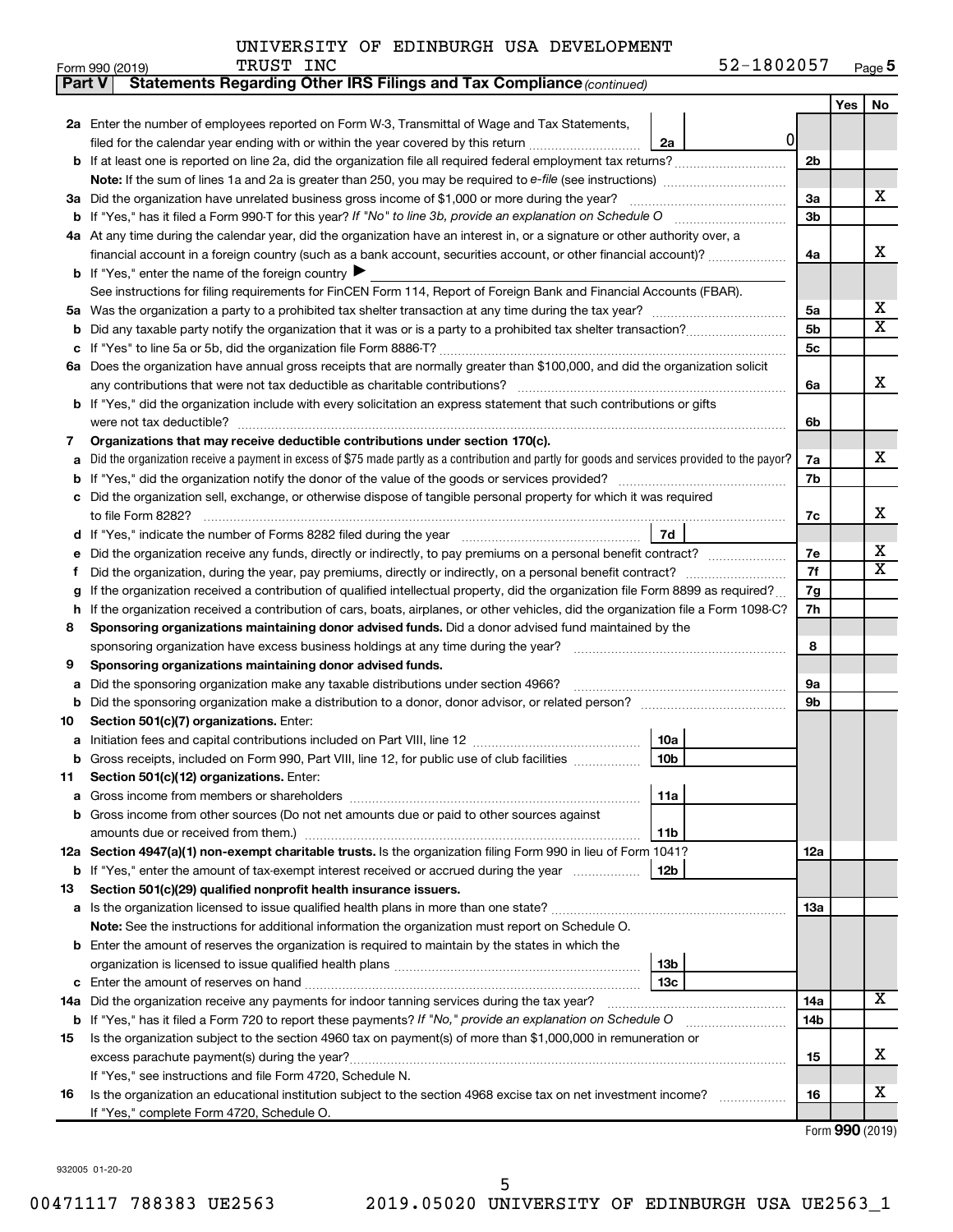| UNIVERSITY OF EDINBURGH USA DEVELOPMENT |  |  |  |  |  |  |
|-----------------------------------------|--|--|--|--|--|--|
|-----------------------------------------|--|--|--|--|--|--|

Form 990 (2019) Page 52-1802057 Page 6 TRUST INC 52-1802057

|    |                                                                                                                                                                                                                               |    |                 |                         | $\boxed{\textbf{X}}$    |
|----|-------------------------------------------------------------------------------------------------------------------------------------------------------------------------------------------------------------------------------|----|-----------------|-------------------------|-------------------------|
|    | <b>Section A. Governing Body and Management</b>                                                                                                                                                                               |    |                 |                         |                         |
|    |                                                                                                                                                                                                                               |    |                 | Yes                     | No                      |
|    | 1a Enter the number of voting members of the governing body at the end of the tax year <i>manumum</i>                                                                                                                         | 1a | 81              |                         |                         |
|    | If there are material differences in voting rights among members of the governing body, or if the governing                                                                                                                   |    |                 |                         |                         |
|    | body delegated broad authority to an executive committee or similar committee, explain on Schedule O.                                                                                                                         |    |                 |                         |                         |
| b  | Enter the number of voting members included on line 1a, above, who are independent                                                                                                                                            | 1b | 8               |                         |                         |
| 2  | Did any officer, director, trustee, or key employee have a family relationship or a business relationship with any other                                                                                                      |    |                 |                         |                         |
|    |                                                                                                                                                                                                                               |    | $\mathbf{2}$    |                         | х                       |
| 3  | Did the organization delegate control over management duties customarily performed by or under the direct supervision                                                                                                         |    |                 |                         |                         |
|    |                                                                                                                                                                                                                               |    | 3               |                         | Х                       |
| 4  | Did the organization make any significant changes to its governing documents since the prior Form 990 was filed?                                                                                                              |    | 4               |                         | $\overline{\mathbf{x}}$ |
| 5  |                                                                                                                                                                                                                               |    | 5               |                         | $\overline{\mathbf{x}}$ |
| 6  |                                                                                                                                                                                                                               |    | 6               |                         | $\overline{\mathbf{x}}$ |
| 7a | Did the organization have members, stockholders, or other persons who had the power to elect or appoint one or                                                                                                                |    |                 |                         |                         |
|    |                                                                                                                                                                                                                               |    | 7a              |                         | X                       |
| b  | Are any governance decisions of the organization reserved to (or subject to approval by) members, stockholders, or                                                                                                            |    |                 |                         |                         |
|    |                                                                                                                                                                                                                               |    | 7b              |                         | x                       |
| 8  | Did the organization contemporaneously document the meetings held or written actions undertaken during the year by the following:                                                                                             |    |                 |                         |                         |
| a  |                                                                                                                                                                                                                               |    | 8a              | х                       |                         |
|    |                                                                                                                                                                                                                               |    | 8b              | $\overline{\mathbf{x}}$ |                         |
| 9  | Is there any officer, director, trustee, or key employee listed in Part VII, Section A, who cannot be reached at the                                                                                                          |    |                 |                         |                         |
|    |                                                                                                                                                                                                                               |    | 9               |                         | х                       |
|    | Section B. Policies (This Section B requests information about policies not required by the Internal Revenue Code.)                                                                                                           |    |                 |                         |                         |
|    |                                                                                                                                                                                                                               |    |                 |                         |                         |
|    |                                                                                                                                                                                                                               |    |                 | Yes                     | No<br>x                 |
|    |                                                                                                                                                                                                                               |    | 10a             |                         |                         |
|    | <b>b</b> If "Yes," did the organization have written policies and procedures governing the activities of such chapters, affiliates,                                                                                           |    |                 |                         |                         |
|    |                                                                                                                                                                                                                               |    | 10b             |                         |                         |
|    | 11a Has the organization provided a complete copy of this Form 990 to all members of its governing body before filing the form?                                                                                               |    | 11a             | х                       |                         |
|    | <b>b</b> Describe in Schedule O the process, if any, used by the organization to review this Form 990.                                                                                                                        |    |                 |                         |                         |
|    |                                                                                                                                                                                                                               |    | 12a             | х                       |                         |
|    | Were officers, directors, or trustees, and key employees required to disclose annually interests that could give rise to conflicts?                                                                                           |    | 12 <sub>b</sub> | х                       |                         |
|    | c Did the organization regularly and consistently monitor and enforce compliance with the policy? If "Yes," describe                                                                                                          |    |                 |                         |                         |
|    | in Schedule O how this was done manufactured and continuum and contact the was done manufactured and contact t                                                                                                                |    | 12c             | х                       |                         |
|    |                                                                                                                                                                                                                               |    | 13              | $\overline{\mathbf{x}}$ |                         |
| 14 | Did the organization have a written document retention and destruction policy? [111] manufaction materials are                                                                                                                |    | 14              | $\overline{\texttt{x}}$ |                         |
| 15 | Did the process for determining compensation of the following persons include a review and approval by independent                                                                                                            |    |                 |                         |                         |
|    | persons, comparability data, and contemporaneous substantiation of the deliberation and decision?                                                                                                                             |    |                 |                         |                         |
| а  | The organization's CEO, Executive Director, or top management official manufactured content content of the organization's CEO, executive Director, or top management official manufactured content of the original content of |    | 15a             |                         | х                       |
|    |                                                                                                                                                                                                                               |    | 15b             |                         | $\overline{\textbf{x}}$ |
|    | If "Yes" to line 15a or 15b, describe the process in Schedule O (see instructions).                                                                                                                                           |    |                 |                         |                         |
|    | 16a Did the organization invest in, contribute assets to, or participate in a joint venture or similar arrangement with a                                                                                                     |    |                 |                         |                         |
|    | taxable entity during the year?                                                                                                                                                                                               |    | 16a             |                         | x                       |
|    | b If "Yes," did the organization follow a written policy or procedure requiring the organization to evaluate its participation                                                                                                |    |                 |                         |                         |
|    | in joint venture arrangements under applicable federal tax law, and take steps to safeguard the organization's                                                                                                                |    |                 |                         |                         |
|    |                                                                                                                                                                                                                               |    | 16b             |                         |                         |
|    | exempt status with respect to such arrangements?<br><b>Section C. Disclosure</b>                                                                                                                                              |    |                 |                         |                         |
|    | <b>NONE</b>                                                                                                                                                                                                                   |    |                 |                         |                         |
| 17 | List the states with which a copy of this Form 990 is required to be filed $\blacktriangleright$                                                                                                                              |    |                 |                         |                         |
| 18 | Section 6104 requires an organization to make its Forms 1023 (1024 or 1024-A, if applicable), 990, and 990-T (Section 501(c)(3)s only) available                                                                              |    |                 |                         |                         |
|    | for public inspection. Indicate how you made these available. Check all that apply.                                                                                                                                           |    |                 |                         |                         |
|    | $\lfloor x \rfloor$ Upon request<br>  X   Own website<br>Another's website<br>Other (explain on Schedule O)                                                                                                                   |    |                 |                         |                         |
| 19 | Describe on Schedule O whether (and if so, how) the organization made its governing documents, conflict of interest policy, and financial                                                                                     |    |                 |                         |                         |
|    | statements available to the public during the tax year.                                                                                                                                                                       |    |                 |                         |                         |
| 20 | State the name, address, and telephone number of the person who possesses the organization's books and records                                                                                                                |    |                 |                         |                         |
|    | KENICHI SHOJI - 212-995-0686                                                                                                                                                                                                  |    |                 |                         |                         |
|    | 75204<br>3003 CARLISLE ST, DALLAS, TX                                                                                                                                                                                         |    |                 |                         |                         |
|    | 932006 01-20-20                                                                                                                                                                                                               |    |                 | Form 990 (2019)         |                         |
|    | 6<br>2019.05020 UNIVERSITY OF EDINBURGH USA UE2563_1                                                                                                                                                                          |    |                 |                         |                         |
|    | 00471117 788383 UE2563                                                                                                                                                                                                        |    |                 |                         |                         |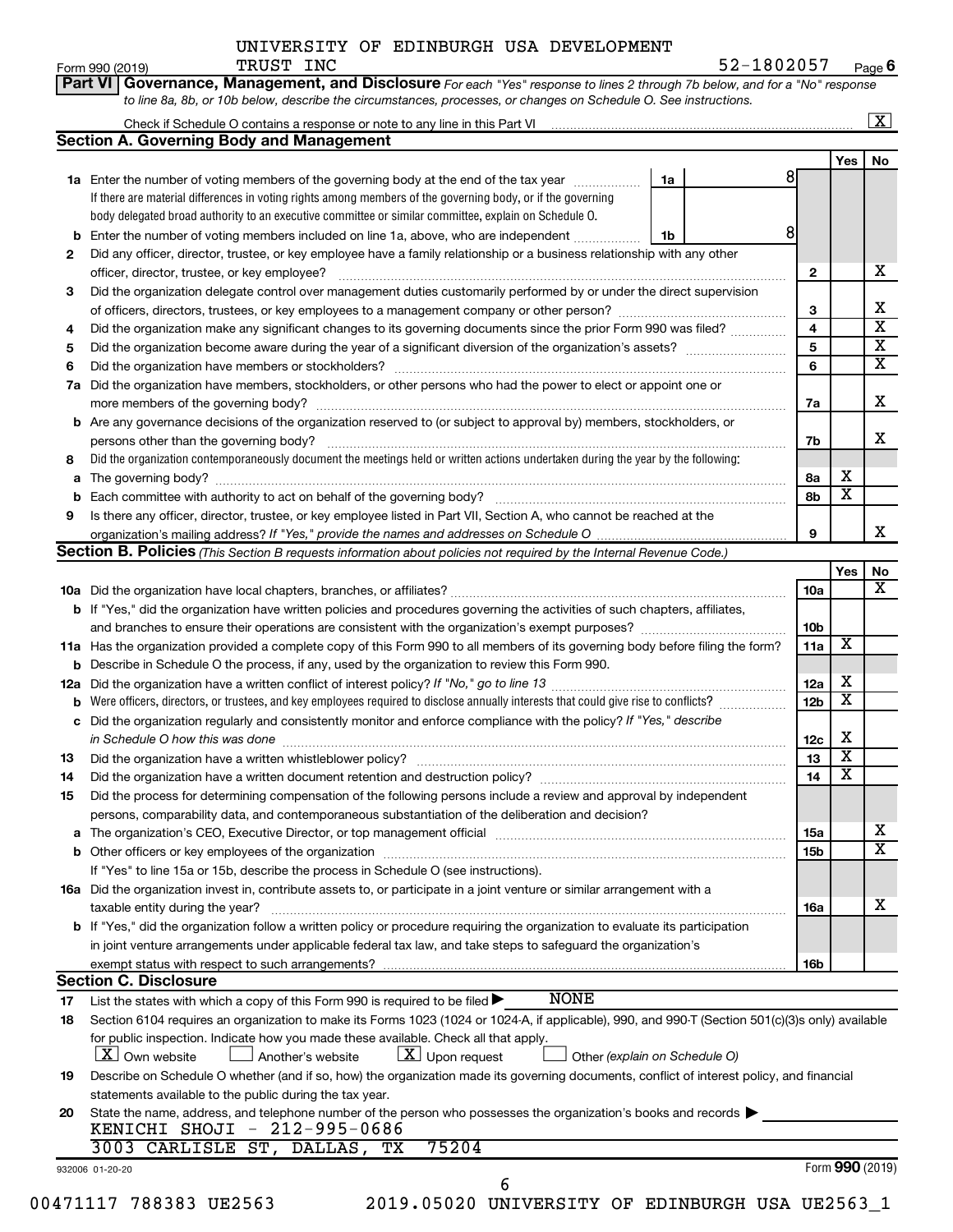|  |  | UNIVERSITY OF EDINBURGH USA DEVELOPMENT |
|--|--|-----------------------------------------|
|  |  |                                         |

| Form 990 (2019) |                                               | TRUST INC |  | 52-1802057                                                                                 | Page |
|-----------------|-----------------------------------------------|-----------|--|--------------------------------------------------------------------------------------------|------|
|                 |                                               |           |  | Part VII Compensation of Officers, Directors, Trustees, Key Employees, Highest Compensated |      |
|                 | <b>Employees, and Independent Contractors</b> |           |  |                                                                                            |      |

Check if Schedule O contains a response or note to any line in this Part VII

**Section A. Officers, Directors, Trustees, Key Employees, and Highest Compensated Employees**

**1a**  Complete this table for all persons required to be listed. Report compensation for the calendar year ending with or within the organization's tax year.  $\bullet$  List all of the organization's current officers, directors, trustees (whether individuals or organizations), regardless of amount of compensation.

Enter -0- in columns (D), (E), and (F) if no compensation was paid.

**•** List all of the organization's current key employees, if any. See instructions for definition of "key employee."

• List the organization's five *current* highest compensated employees (other than an officer, director, trustee, or key employee) who received reportable compensation (Box 5 of Form W-2 and/or Box 7 of Form 1099-MISC) of more than \$100,000 from the organization and any related organizations.

 $\bullet$  List all of the organization's former officers, key employees, and highest compensated employees who received more than \$100,000 of reportable compensation from the organization and any related organizations.

**•** List all of the organization's former directors or trustees that received, in the capacity as a former director or trustee of the organization, more than \$10,000 of reportable compensation from the organization and any related organizations.

See instructions for the order in which to list the persons above.

 $\boxed{\textbf{X}}$  Check this box if neither the organization nor any related organization compensated any current officer, director, or trustee.

| (A)                        | (B)                  | (C)                            |                                                                  |             |              |                                 |           | (D)                             | (E)             | (F)                         |  |
|----------------------------|----------------------|--------------------------------|------------------------------------------------------------------|-------------|--------------|---------------------------------|-----------|---------------------------------|-----------------|-----------------------------|--|
| Name and title             | Average              |                                | Position<br>(do not check more than one                          |             |              |                                 |           | Reportable                      | Reportable      | Estimated                   |  |
|                            | hours per            |                                | box, unless person is both an<br>officer and a director/trustee) |             | compensation | compensation                    | amount of |                                 |                 |                             |  |
|                            | week                 |                                |                                                                  |             |              |                                 |           | from                            | from related    | other                       |  |
|                            | (list any            |                                |                                                                  |             |              |                                 |           | the                             | organizations   | compensation                |  |
|                            | hours for<br>related |                                |                                                                  |             |              |                                 |           | organization<br>(W-2/1099-MISC) | (W-2/1099-MISC) | from the                    |  |
|                            | organizations        |                                |                                                                  |             |              |                                 |           |                                 |                 | organization<br>and related |  |
|                            | below                |                                |                                                                  |             |              |                                 |           |                                 |                 | organizations               |  |
|                            | line)                | Individual trustee or director | Institutional trustee                                            | Officer     | Key employee | Highest compensated<br>employee | Former    |                                 |                 |                             |  |
| (1) DR ROUALEYN FENTON-MAY | 1.00                 |                                |                                                                  |             |              |                                 |           |                                 |                 |                             |  |
| <b>DIRECTOR</b>            |                      | $\mathbf X$                    |                                                                  |             |              |                                 |           | 0.                              | 0.              | $\boldsymbol{0}$ .          |  |
| (2) KENICHI SHOJI          | 1.00                 |                                |                                                                  |             |              |                                 |           |                                 |                 |                             |  |
| PRESIDENT                  |                      | $\mathbf X$                    |                                                                  | $\rm X$     |              |                                 |           | 0.                              | $\mathbf 0$ .   | $\mathbf 0$ .               |  |
| (3) DR ARMEANE CHOKSI      | 1.00                 |                                |                                                                  |             |              |                                 |           |                                 |                 |                             |  |
| <b>DIRECTOR</b>            |                      | X                              |                                                                  |             |              |                                 |           | 0.                              | $\mathbf 0$ .   | $\mathbf 0$ .               |  |
| (4) DR ALLISON SCHRAGER    | 1.00                 |                                |                                                                  |             |              |                                 |           |                                 |                 |                             |  |
| SECRETARY/TREASURER        |                      | $\mathbf X$                    |                                                                  | $\mathbf X$ |              |                                 |           | $\mathbf 0$ .                   | 0.              | $\mathbf 0$ .               |  |
| (5) WILLIAM RUSSELL        | 1.00                 |                                |                                                                  |             |              |                                 |           |                                 |                 |                             |  |
| <b>DIRECTOR</b>            |                      | $\mathbf X$                    |                                                                  |             |              |                                 |           | $\mathbf 0$ .                   | 0.              | $\mathbf 0$ .               |  |
| (6) WILLIAM WEBB           | 1.00                 |                                |                                                                  |             |              |                                 |           |                                 |                 |                             |  |
| <b>DIRECTOR</b>            |                      | $\mathbf X$                    |                                                                  |             |              |                                 |           | $\mathbf 0$                     | 0.              | $\mathbf 0$ .               |  |
| (7) CHRISTOPHER EWAN       | 1.00                 |                                |                                                                  |             |              |                                 |           |                                 |                 |                             |  |
| <b>DIRECTOR</b>            |                      | $\mathbf X$                    |                                                                  |             |              |                                 |           | $\mathbf 0$ .                   | 0.              | $\mathbf 0$ .               |  |
| (8) SIMON FENNELL          | 1.00                 |                                |                                                                  |             |              |                                 |           |                                 |                 |                             |  |
| <b>DIRECTOR</b>            |                      | $\mathbf X$                    |                                                                  |             |              |                                 |           | $\mathbf 0$ .                   | 0.              | 0.                          |  |
|                            |                      |                                |                                                                  |             |              |                                 |           |                                 |                 |                             |  |
|                            |                      |                                |                                                                  |             |              |                                 |           |                                 |                 |                             |  |
|                            |                      |                                |                                                                  |             |              |                                 |           |                                 |                 |                             |  |
|                            |                      |                                |                                                                  |             |              |                                 |           |                                 |                 |                             |  |
|                            |                      |                                |                                                                  |             |              |                                 |           |                                 |                 |                             |  |
|                            |                      |                                |                                                                  |             |              |                                 |           |                                 |                 |                             |  |
|                            |                      |                                |                                                                  |             |              |                                 |           |                                 |                 |                             |  |
|                            |                      |                                |                                                                  |             |              |                                 |           |                                 |                 |                             |  |
|                            |                      |                                |                                                                  |             |              |                                 |           |                                 |                 |                             |  |
|                            |                      |                                |                                                                  |             |              |                                 |           |                                 |                 |                             |  |
|                            |                      |                                |                                                                  |             |              |                                 |           |                                 |                 |                             |  |
|                            |                      |                                |                                                                  |             |              |                                 |           |                                 |                 |                             |  |
|                            |                      |                                |                                                                  |             |              |                                 |           |                                 |                 |                             |  |
|                            |                      |                                |                                                                  |             |              |                                 |           |                                 |                 |                             |  |
|                            |                      |                                |                                                                  |             |              |                                 |           |                                 |                 |                             |  |
|                            |                      |                                |                                                                  |             |              |                                 |           |                                 |                 |                             |  |
|                            |                      |                                |                                                                  |             |              |                                 |           |                                 |                 |                             |  |
|                            |                      |                                |                                                                  |             |              |                                 |           |                                 |                 |                             |  |

7

932007 01-20-20

Form (2019) **990**

**7**

 $\Box$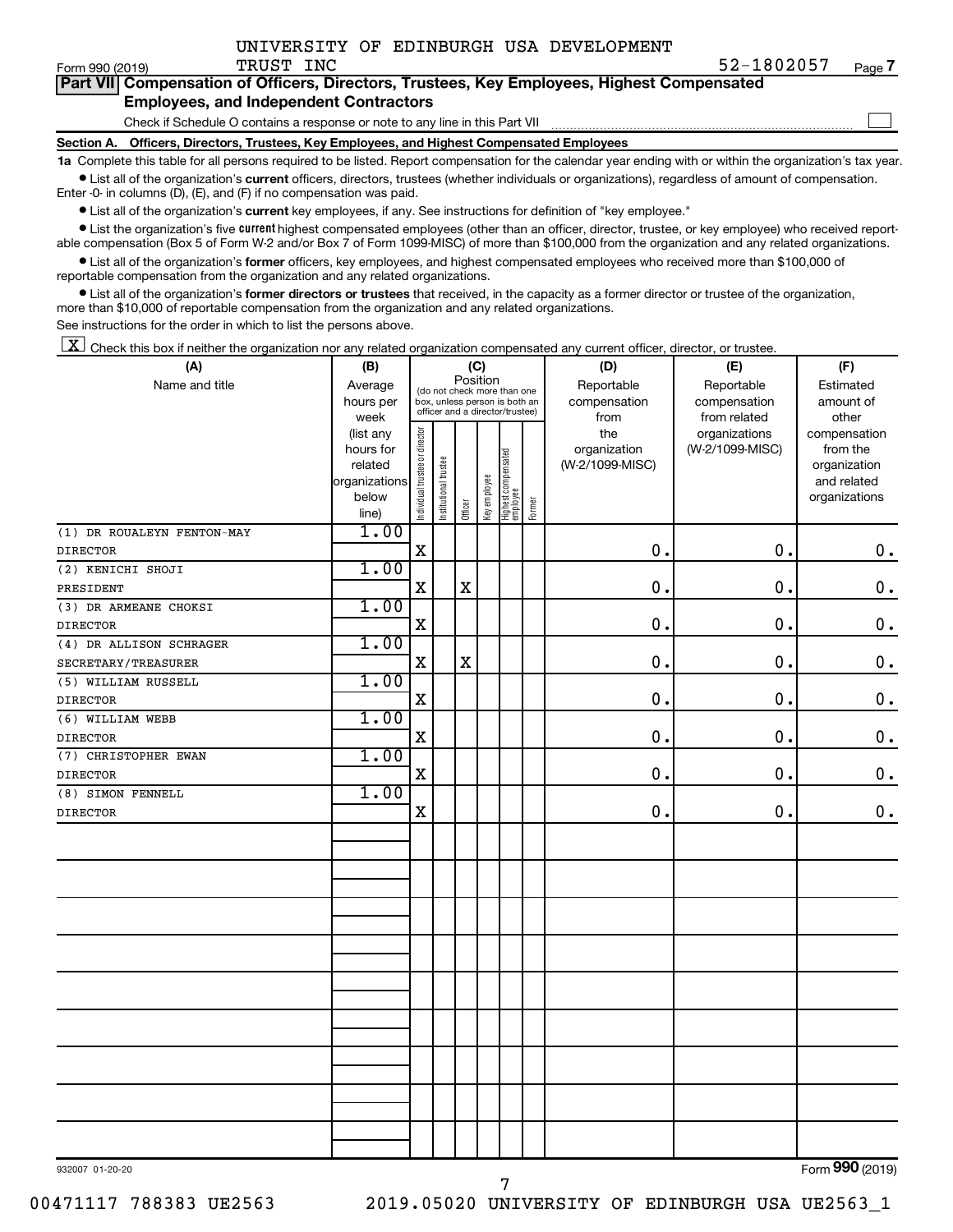|                                                                                                                                                                                                                                                                                                                                                                                                                                          |                                                                              |                                |                       |                 |              |                                                                    |                            | UNIVERSITY OF EDINBURGH USA DEVELOPMENT               |                                                  |                                                                                   |                     |                                                          |
|------------------------------------------------------------------------------------------------------------------------------------------------------------------------------------------------------------------------------------------------------------------------------------------------------------------------------------------------------------------------------------------------------------------------------------------|------------------------------------------------------------------------------|--------------------------------|-----------------------|-----------------|--------------|--------------------------------------------------------------------|----------------------------|-------------------------------------------------------|--------------------------------------------------|-----------------------------------------------------------------------------------|---------------------|----------------------------------------------------------|
| TRUST INC<br>Form 990 (2019)<br><b>Part VII</b>                                                                                                                                                                                                                                                                                                                                                                                          |                                                                              |                                |                       |                 |              |                                                                    |                            |                                                       | 52-1802057                                       |                                                                                   |                     | Page 8                                                   |
| Section A. Officers, Directors, Trustees, Key Employees, and Highest Compensated Employees (continued)<br>(A)<br>Name and title                                                                                                                                                                                                                                                                                                          | (B)<br>Average<br>hours per                                                  |                                |                       | (C)<br>Position |              | (do not check more than one<br>box, unless person is both an       |                            | (D)<br>Reportable<br>compensation                     | (E)<br>Reportable<br>compensation                |                                                                                   |                     | (F)<br>Estimated<br>amount of                            |
|                                                                                                                                                                                                                                                                                                                                                                                                                                          | week<br>(list any<br>hours for<br>related<br>organizations<br>below<br>line) | Individual trustee or director | Institutional trustee | Officer         | Key employee | officer and a director/trustee)<br>Highest compensated<br>employee | Former                     | from<br>the<br>organization<br>(W-2/1099-MISC)        | from related<br>organizations<br>(W-2/1099-MISC) | other<br>compensation<br>from the<br>organization<br>and related<br>organizations |                     |                                                          |
|                                                                                                                                                                                                                                                                                                                                                                                                                                          |                                                                              |                                |                       |                 |              |                                                                    |                            |                                                       |                                                  |                                                                                   |                     |                                                          |
|                                                                                                                                                                                                                                                                                                                                                                                                                                          |                                                                              |                                |                       |                 |              |                                                                    |                            |                                                       |                                                  |                                                                                   |                     |                                                          |
|                                                                                                                                                                                                                                                                                                                                                                                                                                          |                                                                              |                                |                       |                 |              |                                                                    |                            |                                                       |                                                  |                                                                                   |                     |                                                          |
|                                                                                                                                                                                                                                                                                                                                                                                                                                          |                                                                              |                                |                       |                 |              |                                                                    |                            |                                                       |                                                  |                                                                                   |                     |                                                          |
|                                                                                                                                                                                                                                                                                                                                                                                                                                          |                                                                              |                                |                       |                 |              |                                                                    |                            |                                                       |                                                  |                                                                                   |                     |                                                          |
| 1b Subtotal<br>c Total from continuation sheets to Part VII, Section A manuscription.                                                                                                                                                                                                                                                                                                                                                    |                                                                              |                                |                       |                 |              |                                                                    | $\blacktriangleright$<br>▶ | $\overline{\mathfrak{o}}$ .<br>$\overline{0}$ .<br>0. |                                                  | Ο.<br>Ο.<br>σ.                                                                    |                     | $\overline{0}$ .<br>$\overline{0}$ .<br>$\overline{0}$ . |
| Total number of individuals (including but not limited to those listed above) who received more than \$100,000 of reportable<br>2<br>compensation from the organization $\blacktriangleright$                                                                                                                                                                                                                                            |                                                                              |                                |                       |                 |              |                                                                    |                            |                                                       |                                                  |                                                                                   |                     | 0                                                        |
| Did the organization list any <b>former</b> officer, director, trustee, key employee, or highest compensated employee on<br>З                                                                                                                                                                                                                                                                                                            |                                                                              |                                |                       |                 |              |                                                                    |                            |                                                       |                                                  |                                                                                   |                     | Yes<br>No                                                |
| line 1a? If "Yes," complete Schedule J for such individual<br>For any individual listed on line 1a, is the sum of reportable compensation and other compensation from the organization<br>4                                                                                                                                                                                                                                              |                                                                              |                                |                       |                 |              |                                                                    |                            |                                                       |                                                  |                                                                                   | 3                   | X<br>х                                                   |
| and related organizations greater than \$150,000? If "Yes," complete Schedule J for such individual<br>Did any person listed on line 1a receive or accrue compensation from any unrelated organization or individual for services<br>5<br>rendered to the organization? If "Yes," complete Schedule J for such person manufactured to the organization? If "Yes," complete Schedule J for such person manufactured and the organization? |                                                                              |                                |                       |                 |              |                                                                    |                            |                                                       |                                                  |                                                                                   | 4<br>5              | х                                                        |
| <b>Section B. Independent Contractors</b>                                                                                                                                                                                                                                                                                                                                                                                                |                                                                              |                                |                       |                 |              |                                                                    |                            |                                                       |                                                  |                                                                                   |                     |                                                          |
| Complete this table for your five highest compensated independent contractors that received more than \$100,000 of compensation from<br>1<br>the organization. Report compensation for the calendar year ending with or within the organization's tax year.                                                                                                                                                                              |                                                                              |                                |                       |                 |              |                                                                    |                            |                                                       |                                                  |                                                                                   |                     |                                                          |
| (A)<br>Name and business address                                                                                                                                                                                                                                                                                                                                                                                                         |                                                                              |                                | <b>NONE</b>           |                 |              |                                                                    |                            | (B)<br>Description of services                        |                                                  |                                                                                   | (C)<br>Compensation |                                                          |
|                                                                                                                                                                                                                                                                                                                                                                                                                                          |                                                                              |                                |                       |                 |              |                                                                    |                            |                                                       |                                                  |                                                                                   |                     |                                                          |
|                                                                                                                                                                                                                                                                                                                                                                                                                                          |                                                                              |                                |                       |                 |              |                                                                    |                            |                                                       |                                                  |                                                                                   |                     |                                                          |
|                                                                                                                                                                                                                                                                                                                                                                                                                                          |                                                                              |                                |                       |                 |              |                                                                    |                            |                                                       |                                                  |                                                                                   |                     |                                                          |
| Total number of independent contractors (including but not limited to those listed above) who received more than<br>2<br>\$100,000 of compensation from the organization                                                                                                                                                                                                                                                                 |                                                                              |                                |                       |                 |              | U                                                                  |                            |                                                       |                                                  |                                                                                   |                     |                                                          |

|  | 932008 01-20-20 |
|--|-----------------|
|--|-----------------|

8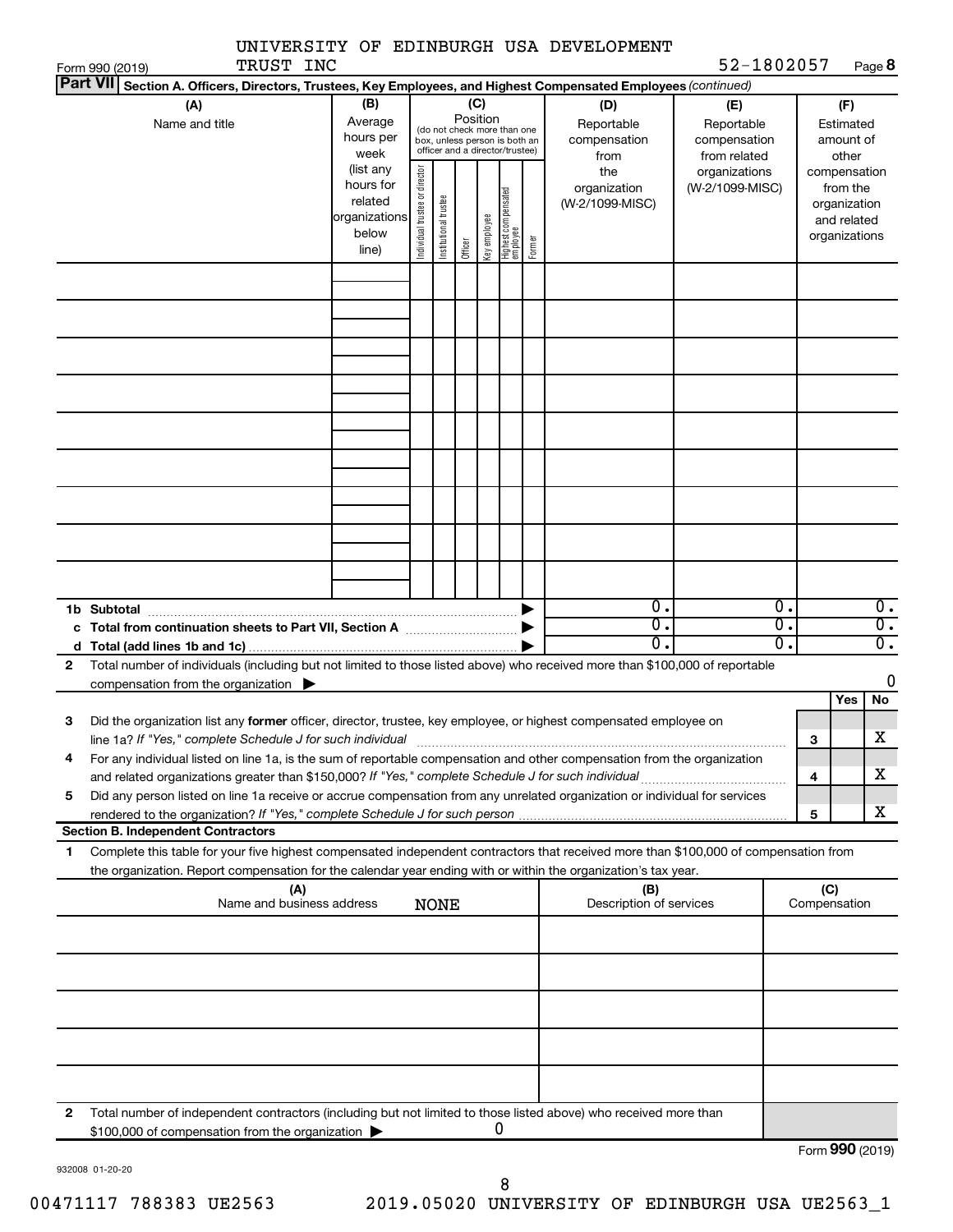|                                                  |                |  | UNIVERSITY OF EDINBURGH USA DEVELOPMENT |
|--------------------------------------------------|----------------|--|-----------------------------------------|
| Form 990 (2019)                                  | INC<br>TRUST . |  |                                         |
| $\sim$ $\sim$ $\sim$ $\sim$ $\sim$ $\sim$ $\sim$ |                |  |                                         |

Form 990 (2019) Page **9** TRUST INC 52-1802057

|                              | Part VIII |   | Statement or Revenue                                                                                                 |                      |               |                   |                  |                                      |
|------------------------------|-----------|---|----------------------------------------------------------------------------------------------------------------------|----------------------|---------------|-------------------|------------------|--------------------------------------|
|                              |           |   |                                                                                                                      |                      | (A)           | (B)               | $\overline{C}$   | (D)                                  |
|                              |           |   |                                                                                                                      |                      | Total revenue | Related or exempt | Unrelated        | Revenue excluded                     |
|                              |           |   |                                                                                                                      |                      |               | function revenue  | business revenue | from tax under<br>sections 512 - 514 |
|                              |           |   |                                                                                                                      |                      |               |                   |                  |                                      |
|                              |           |   | 1a<br>1 a Federated campaigns                                                                                        |                      |               |                   |                  |                                      |
|                              |           |   | 1 <sub>b</sub><br><b>b</b> Membership dues                                                                           |                      |               |                   |                  |                                      |
| Contributions, Gifts, Grants |           |   | 1 <sub>c</sub><br>c Fundraising events                                                                               |                      |               |                   |                  |                                      |
|                              |           |   | 1d<br>d Related organizations                                                                                        |                      |               |                   |                  |                                      |
|                              |           |   | e Government grants (contributions)<br>1e                                                                            |                      |               |                   |                  |                                      |
|                              |           |   | f All other contributions, gifts, grants, and                                                                        |                      |               |                   |                  |                                      |
|                              |           |   | similar amounts not included above<br>1f                                                                             | 911,442.<br>14, 367. |               |                   |                  |                                      |
|                              |           | g | $1g$ \$<br>Noncash contributions included in lines 1a-1f                                                             |                      |               |                   |                  |                                      |
|                              |           |   |                                                                                                                      |                      | 911,442.      |                   |                  |                                      |
|                              |           |   |                                                                                                                      | <b>Business Code</b> |               |                   |                  |                                      |
|                              | 2 a       |   |                                                                                                                      |                      |               |                   |                  |                                      |
|                              |           | b | <u> 1980 - Johann John Stein, markin fan it ferskearre fan it ferskearre fan it ferskearre fan it ferskearre fan</u> |                      |               |                   |                  |                                      |
|                              |           | с |                                                                                                                      |                      |               |                   |                  |                                      |
|                              |           | d | the control of the control of the control of the control of the control of                                           |                      |               |                   |                  |                                      |
| Program Service<br>Revenue   |           |   |                                                                                                                      |                      |               |                   |                  |                                      |
|                              |           |   | All other program service revenue                                                                                    |                      |               |                   |                  |                                      |
|                              |           |   |                                                                                                                      | ▶                    |               |                   |                  |                                      |
|                              | 3         |   | Investment income (including dividends, interest, and                                                                |                      |               |                   |                  |                                      |
|                              |           |   |                                                                                                                      | ▶                    | 60.           |                   |                  | 60.                                  |
|                              | 4         |   | Income from investment of tax-exempt bond proceeds                                                                   | ▶                    |               |                   |                  |                                      |
|                              | 5         |   |                                                                                                                      |                      |               |                   |                  |                                      |
|                              |           |   | (i) Real                                                                                                             | (ii) Personal        |               |                   |                  |                                      |
|                              |           |   | 6a<br><b>6 a</b> Gross rents<br>.                                                                                    |                      |               |                   |                  |                                      |
|                              |           |   | 6b<br><b>b</b> Less: rental expenses                                                                                 |                      |               |                   |                  |                                      |
|                              |           |   | c Rental income or (loss)<br>6c                                                                                      |                      |               |                   |                  |                                      |
|                              |           |   | <b>d</b> Net rental income or (loss)                                                                                 |                      |               |                   |                  |                                      |
|                              |           |   | (i) Securities<br>7 a Gross amount from sales of                                                                     | (ii) Other           |               |                   |                  |                                      |
|                              |           |   | assets other than inventory<br>7a                                                                                    |                      |               |                   |                  |                                      |
|                              |           |   | <b>b</b> Less: cost or other basis                                                                                   |                      |               |                   |                  |                                      |
| Revenue                      |           |   | and sales expenses<br>7b                                                                                             |                      |               |                   |                  |                                      |
|                              |           |   | 7c<br>c Gain or (loss)                                                                                               |                      |               |                   |                  |                                      |
|                              |           |   |                                                                                                                      | ▶                    |               |                   |                  |                                      |
| ৯                            |           |   | <b>8 a</b> Gross income from fundraising events (not                                                                 |                      |               |                   |                  |                                      |
| ā                            |           |   | including \$ of                                                                                                      |                      |               |                   |                  |                                      |
|                              |           |   | contributions reported on line 1c). See                                                                              |                      |               |                   |                  |                                      |
|                              |           |   | 8a                                                                                                                   |                      |               |                   |                  |                                      |
|                              |           |   | 8 <sub>b</sub><br><b>b</b> Less: direct expenses                                                                     |                      |               |                   |                  |                                      |
|                              |           |   | c Net income or (loss) from fundraising events                                                                       | .                    |               |                   |                  |                                      |
|                              |           |   | 9 a Gross income from gaming activities. See                                                                         |                      |               |                   |                  |                                      |
|                              |           |   | 9a                                                                                                                   |                      |               |                   |                  |                                      |
|                              |           |   | 9b                                                                                                                   |                      |               |                   |                  |                                      |
|                              |           |   | c Net income or (loss) from gaming activities                                                                        |                      |               |                   |                  |                                      |
|                              |           |   | 10 a Gross sales of inventory, less returns                                                                          |                      |               |                   |                  |                                      |
|                              |           |   | <b>10a</b>                                                                                                           |                      |               |                   |                  |                                      |
|                              |           |   | 10 <sub>b</sub><br><b>b</b> Less: cost of goods sold                                                                 |                      |               |                   |                  |                                      |
|                              |           |   | c Net income or (loss) from sales of inventory                                                                       |                      |               |                   |                  |                                      |
|                              |           |   |                                                                                                                      | <b>Business Code</b> |               |                   |                  |                                      |
|                              | 11 a      |   |                                                                                                                      |                      |               |                   |                  |                                      |
|                              |           | b |                                                                                                                      |                      |               |                   |                  |                                      |
| Miscellaneous<br>Revenue     |           | с |                                                                                                                      |                      |               |                   |                  |                                      |
|                              |           |   |                                                                                                                      |                      |               |                   |                  |                                      |
|                              |           |   |                                                                                                                      |                      |               |                   |                  |                                      |
|                              | 12        |   |                                                                                                                      |                      | 911,502.      | 0.                | 0.               | 60.                                  |
| 932009 01-20-20              |           |   |                                                                                                                      |                      |               |                   |                  | Form 990 (2019)                      |
|                              |           |   |                                                                                                                      |                      | 9             |                   |                  |                                      |

00471117 788383 UE2563 2019.05020 UNIVERSITY OF EDINBURGH USA UE2563\_1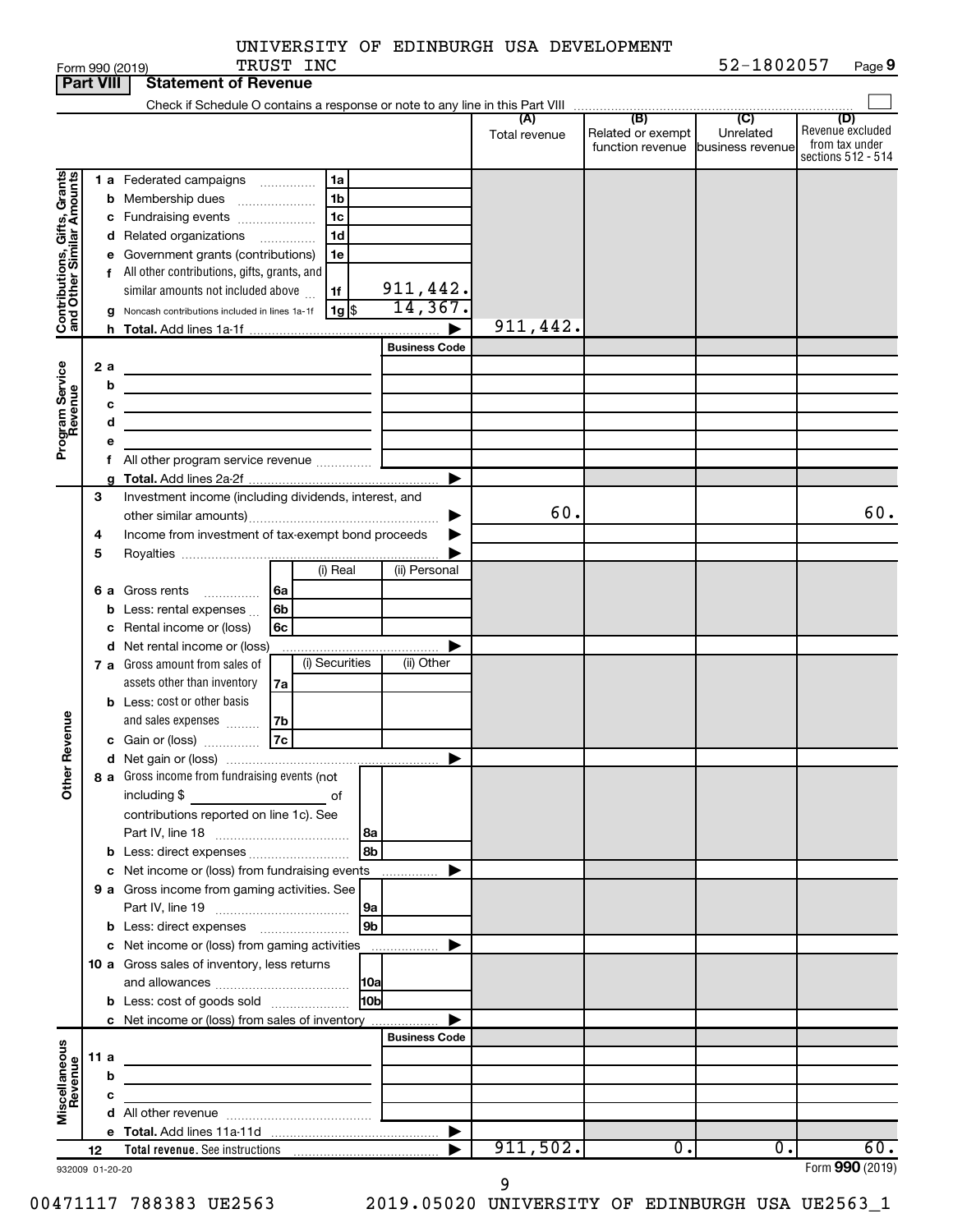| Form 990 (2019) | TRUST                                                                                                                      | INC                   |                                    |                                           | 52-1802057<br>Page 1           |
|-----------------|----------------------------------------------------------------------------------------------------------------------------|-----------------------|------------------------------------|-------------------------------------------|--------------------------------|
|                 | <b>Part IX Statement of Functional Expenses</b>                                                                            |                       |                                    |                                           |                                |
|                 | Section 501(c)(3) and 501(c)(4) organizations must complete all columns. All other organizations must complete column (A). |                       |                                    |                                           |                                |
|                 | Check if Schedule O contains a response or note to any line in this Part IX                                                |                       |                                    |                                           |                                |
|                 | Do not include amounts reported on lines 6b,<br>7b, 8b, 9b, and 10b of Part VIII.                                          | (A)<br>Total expenses | (B)<br>Program service<br>expenses | (C)<br>Management and<br>general expenses | (D)<br>Fundraising<br>expenses |
|                 | Grants and other assistance to domestic organizations<br>and domestic governments. See Part IV, line 21                    |                       |                                    |                                           |                                |
| $\overline{2}$  | Grants and other assistance to domestic<br>individuals. See Part IV, line 22                                               |                       |                                    |                                           |                                |

822,713. 822,713.

**3** Grants and other assistance to foreign organizations, foreign governments, and foreign individuals. See Part IV, lines 15 and 16  $\ldots$ 

**9**

**20**

**a b c**

- **4 5 6** Compensation not included above to disqualified persons (as defined under section 4958(f)(1)) and persons described in section  $4958(c)(3)(B)$   $\ldots$ Benefits paid to or for members .................... Compensation of current officers, directors, trustees, and key employees ........................
- **7 8** Pension plan accruals and contributions (include section 401(k) and 403(b) employer contributions) Other salaries and wages ~~~~~~~~~~

**10 11** Fees for services (nonemployees):

**a** Management ~~~~~~~~~~~~~~~~

Other employee benefits ~~~~~~~~~~ Payroll taxes ~~~~~~~~~~~~~~~~

**b c d e f g** Professional fundraising services. See Part IV, line 17 Legal ~~~~~~~~~~~~~~~~~~~~ Accounting ~~~~~~~~~~~~~~~~~ Lobbying ~~~~~~~~~~~~~~~~~~ Investment management fees .......................

**12 13 14** Other. (If line 11g amount exceeds 10% of line 25, column (A) amount, list line 11g expenses on Sch O.) Advertising and promotion ........................... Office expenses ~~~~~~~~~~~~~~~ Information technology ~~~~~~~~~~~

### **15 16 17 18 19** Royalties ~~~~~~~~~~~~~~~~~~ Occupancy ~~~~~~~~~~~~~~~~~ Travel ………………………………………………………… Payments of travel or entertainment expense for any federal, state, or local pub Conferences, conventions, and m

**21 22 23 24** Payments to affiliates ~~~~~~~~~~~~ Depreciation, depletion, and amor Insurance ~~~~~~~~~~~~~~~~~

Other expenses. Itemize expenses not covered above (List miscellaneous expenses on line 24e. If line 24e amount exceeds 10% of line 25, column (A) amount, list line 24e expenses on Schedule O.) . . . . . .

| $\cdots$ |  |  |
|----------|--|--|
| $\ldots$ |  |  |
| $\cdots$ |  |  |
|          |  |  |
| ЭS       |  |  |
| $\cdots$ |  |  |
|          |  |  |

4,230. 4,230. 20,400. 20,400.

5,512. 5,512.

| Payments of travel or entertainment expenses          |     |  |  |
|-------------------------------------------------------|-----|--|--|
| for any federal, state, or local public officials ex- |     |  |  |
| Conferences, conventions, and meetings                |     |  |  |
| Interest                                              |     |  |  |
| Payments to affiliates                                |     |  |  |
| Depreciation, depletion, and amortization             |     |  |  |
| Insurance                                             | 505 |  |  |
|                                                       |     |  |  |

|    | e All other expenses                                            |          |           |         |  |
|----|-----------------------------------------------------------------|----------|-----------|---------|--|
| 25 | Total functional expenses. Add lines 1 through 24e              | 853,360. | 822, 713. | 30,647. |  |
| 26 | <b>Joint costs.</b> Complete this line only if the organization |          |           |         |  |
|    | reported in column (B) joint costs from a combined              |          |           |         |  |
|    | educational campaign and fundraising solicitation.              |          |           |         |  |
|    | Check here<br>if following SOP 98-2 (ASC 958-720)               |          |           |         |  |

932010 01-20-20

Form (2019) **990**

00471117 788383 UE2563 2019.05020 UNIVERSITY OF EDINBURGH USA UE2563\_1 10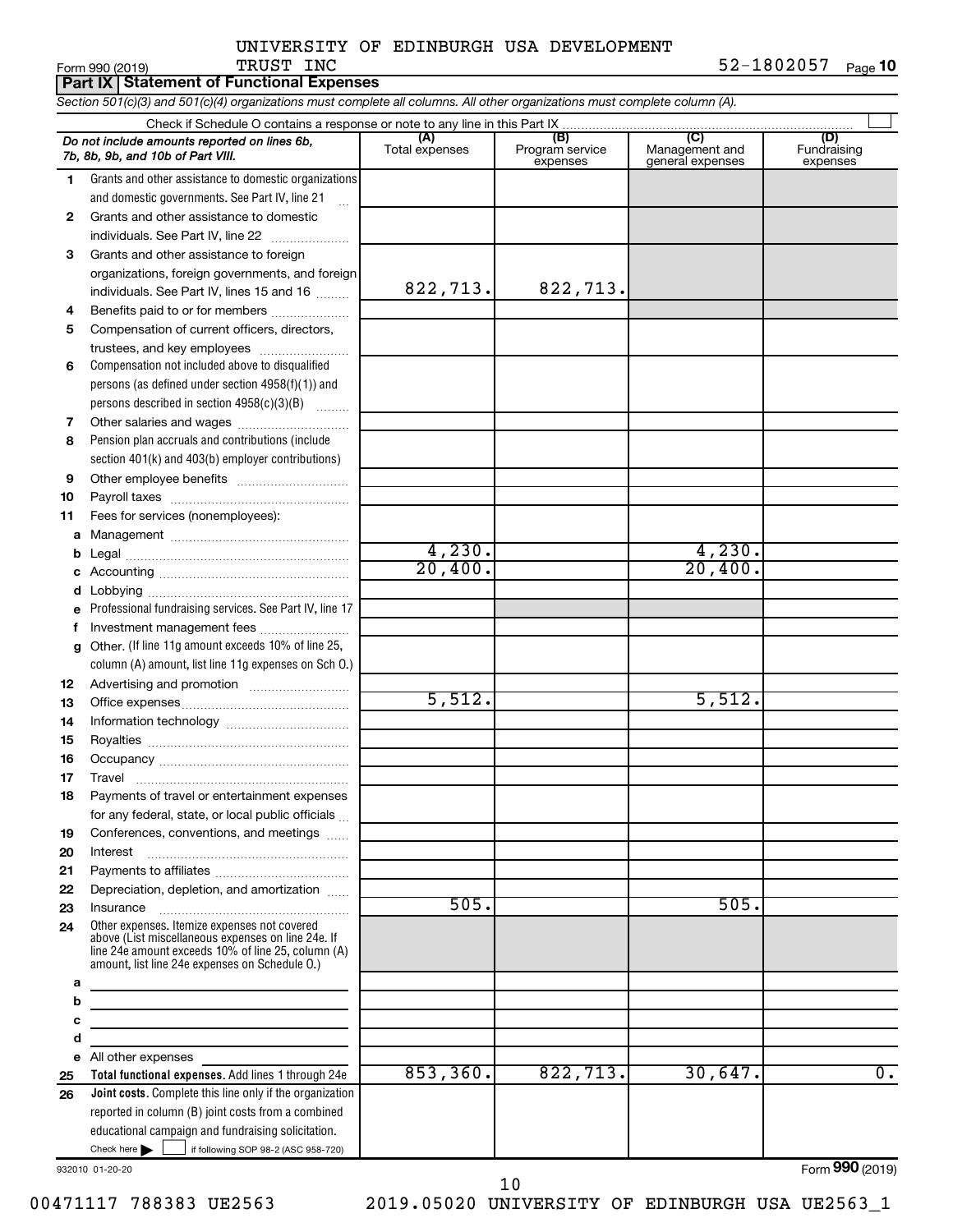| Form 990 (2019) |  |  |
|-----------------|--|--|

|                             | Part X | <b>Balance Sheet</b>                                                                                                                     |                          |              |                     |
|-----------------------------|--------|------------------------------------------------------------------------------------------------------------------------------------------|--------------------------|--------------|---------------------|
|                             |        |                                                                                                                                          |                          |              |                     |
|                             |        |                                                                                                                                          | (A)<br>Beginning of year |              | (B)<br>End of year  |
|                             | 1      |                                                                                                                                          | 213,846.                 | 1            | 228,552.            |
|                             | 2      |                                                                                                                                          | 10,695.                  | $\mathbf{2}$ | 80,755.             |
|                             | З      |                                                                                                                                          | 60,000.                  | 3            | 20,000.             |
|                             | 4      |                                                                                                                                          |                          | 4            |                     |
|                             | 5      | Loans and other receivables from any current or former officer, director,                                                                |                          |              |                     |
|                             |        | trustee, key employee, creator or founder, substantial contributor, or 35%                                                               |                          |              |                     |
|                             |        | controlled entity or family member of any of these persons                                                                               |                          | 5            |                     |
|                             | 6      | Loans and other receivables from other disqualified persons (as defined                                                                  |                          |              |                     |
|                             |        | under section 4958(f)(1)), and persons described in section 4958(c)(3)(B)                                                                |                          | 6            |                     |
|                             | 7      |                                                                                                                                          |                          | 7            |                     |
| Assets                      | 8      |                                                                                                                                          |                          | 8            |                     |
|                             | 9      | Prepaid expenses and deferred charges [11] [11] prepaid expenses and deferred charges [11] [11] minimum and the P                        |                          | 9            | 509.                |
|                             |        | <b>10a</b> Land, buildings, and equipment: cost or other                                                                                 |                          |              |                     |
|                             |        | basis. Complete Part VI of Schedule D<br>10a                                                                                             |                          |              |                     |
|                             |        | 10 <sub>b</sub>                                                                                                                          |                          | 10c          |                     |
|                             | 11     |                                                                                                                                          | 124,995.                 | 11           | 145,786.            |
|                             | 12     |                                                                                                                                          |                          | 12           |                     |
|                             | 13     |                                                                                                                                          |                          | 13           |                     |
|                             | 14     |                                                                                                                                          |                          | 14           |                     |
|                             | 15     |                                                                                                                                          | 415,605.                 | 15           | 415,605.            |
|                             | 16     |                                                                                                                                          | 825,141.                 | 16           | 891, 207.           |
|                             | 17     |                                                                                                                                          | 9,832.                   | 17           | 11,332.             |
|                             | 18     |                                                                                                                                          |                          | 18           |                     |
|                             | 19     |                                                                                                                                          |                          | 19           |                     |
|                             | 20     |                                                                                                                                          |                          | 20           |                     |
|                             | 21     | Escrow or custodial account liability. Complete Part IV of Schedule D                                                                    |                          | 21           |                     |
|                             | 22     | Loans and other payables to any current or former officer, director,                                                                     |                          |              |                     |
|                             |        | trustee, key employee, creator or founder, substantial contributor, or 35%                                                               |                          |              |                     |
| Liabilities                 |        | controlled entity or family member of any of these persons                                                                               |                          | 22           |                     |
|                             | 23     | Secured mortgages and notes payable to unrelated third parties                                                                           |                          | 23           |                     |
|                             | 24     | Unsecured notes and loans payable to unrelated third parties                                                                             |                          | 24           |                     |
|                             | 25     | Other liabilities (including federal income tax, payables to related third                                                               |                          |              |                     |
|                             |        | parties, and other liabilities not included on lines 17-24). Complete Part X                                                             |                          |              |                     |
|                             |        | of Schedule D                                                                                                                            | 9,832.                   | 25           | 11,332.             |
|                             | 26     | Total liabilities. Add lines 17 through 25<br>Organizations that follow FASB ASC 958, check here $\blacktriangleright \lfloor X \rfloor$ |                          | 26           |                     |
|                             |        | and complete lines 27, 28, 32, and 33.                                                                                                   |                          |              |                     |
|                             | 27     |                                                                                                                                          | 487,685.                 | 27           | 484,905.            |
|                             | 28     |                                                                                                                                          | 327,624.                 | 28           | 394,970.            |
|                             |        | Organizations that do not follow FASB ASC 958, check here $\blacktriangleright$                                                          |                          |              |                     |
|                             |        | and complete lines 29 through 33.                                                                                                        |                          |              |                     |
| Net Assets or Fund Balances | 29     |                                                                                                                                          |                          | 29           |                     |
|                             | 30     | Paid-in or capital surplus, or land, building, or equipment fund                                                                         |                          | 30           |                     |
|                             | 31     | Retained earnings, endowment, accumulated income, or other funds                                                                         |                          | 31           |                     |
|                             | 32     |                                                                                                                                          | 815, 309.                | 32           | 879,875.            |
|                             | 33     |                                                                                                                                          | 825, 141.                | 33           | 891, 207.           |
|                             |        |                                                                                                                                          |                          |              | $000 \, \text{GeV}$ |

Form (2019) **990**

932011 01-20-20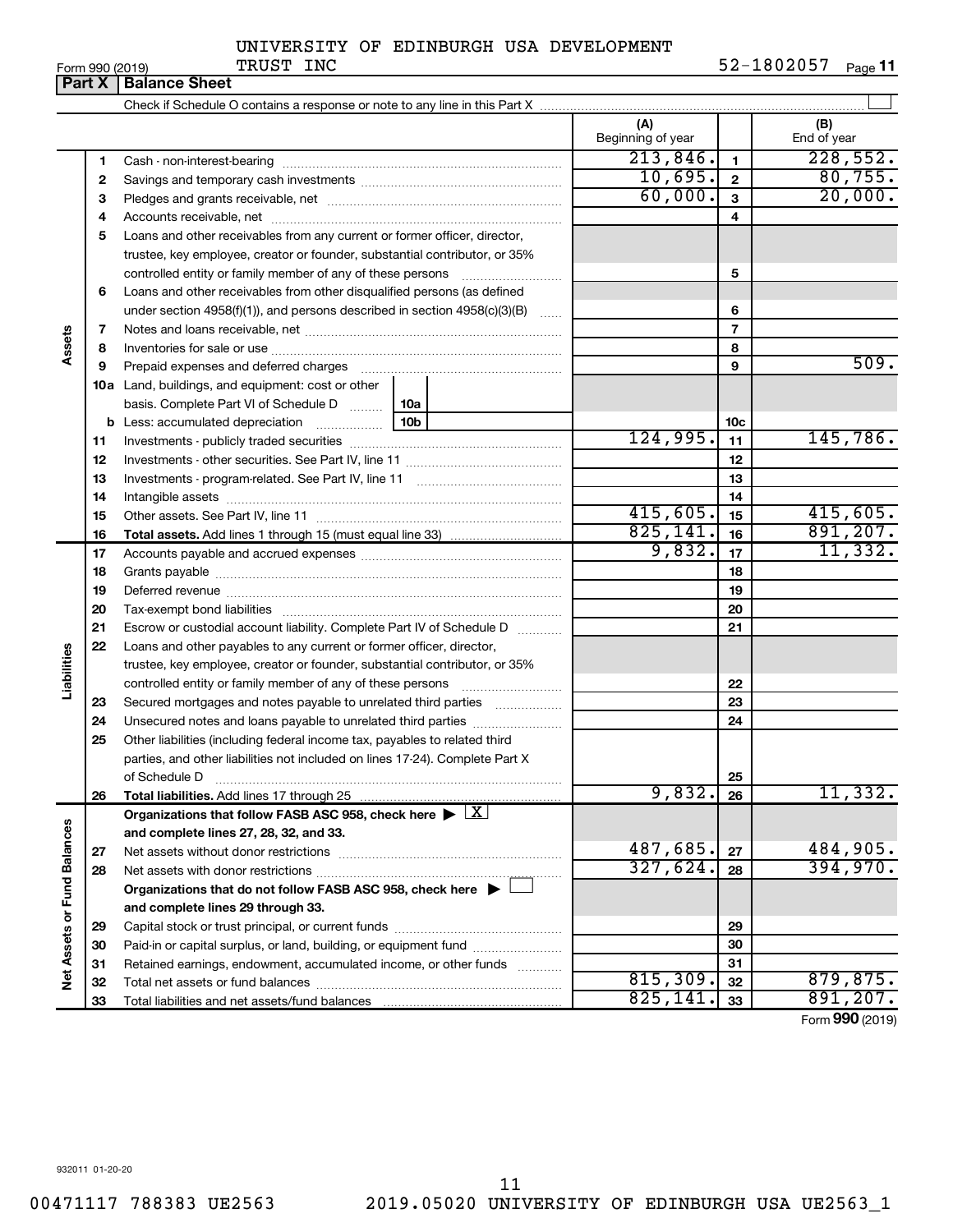|    | UNIVERSITY OF EDINBURGH USA DEVELOPMENT                                                                                                                                                                                        |                         |                |      |                  |
|----|--------------------------------------------------------------------------------------------------------------------------------------------------------------------------------------------------------------------------------|-------------------------|----------------|------|------------------|
|    | TRUST INC<br>Form 990 (2019)                                                                                                                                                                                                   | 52-1802057 Page 12      |                |      |                  |
|    | <b>Part XI Reconciliation of Net Assets</b>                                                                                                                                                                                    |                         |                |      |                  |
|    |                                                                                                                                                                                                                                |                         |                |      |                  |
| 1  |                                                                                                                                                                                                                                | $\mathbf{1}$            |                |      | 911,502.         |
| 2  |                                                                                                                                                                                                                                | $\overline{2}$          |                |      | 853,360.         |
| 3  |                                                                                                                                                                                                                                | 3                       |                |      | 58, 142.         |
| 4  |                                                                                                                                                                                                                                | $\overline{\mathbf{4}}$ |                |      | 815,309.         |
| 5  | Net unrealized gains (losses) on investments [111] www.martime.community.community.community.community.com                                                                                                                     | 5                       |                |      | 6,424.           |
| 6  |                                                                                                                                                                                                                                | 6                       |                |      |                  |
| 7  | Investment expenses www.communication.com/www.communication.com/www.communication.com/www.com                                                                                                                                  | $\overline{7}$          |                |      |                  |
| 8  |                                                                                                                                                                                                                                | 8                       |                |      |                  |
| 9  | Other changes in net assets or fund balances (explain on Schedule O) [11] continuum manusculum manusculum manusculum manusculum manusculum manusculum manusculum manusculum manusculum manusculum manusculum manusculum manusc | 9                       |                |      | $\overline{0}$ . |
| 10 | Net assets or fund balances at end of year. Combine lines 3 through 9 (must equal Part X, line 32,                                                                                                                             |                         |                |      |                  |
|    |                                                                                                                                                                                                                                | 10                      |                |      | 879,875.         |
|    | Part XII Financial Statements and Reporting                                                                                                                                                                                    |                         |                |      |                  |
|    |                                                                                                                                                                                                                                |                         |                |      |                  |
|    |                                                                                                                                                                                                                                |                         |                | Yes. | <b>No</b>        |
| 1  | $\lfloor x \rfloor$ Accrual<br>Accounting method used to prepare the Form 990: [130] Cash<br>Other                                                                                                                             |                         |                |      |                  |
|    | If the organization changed its method of accounting from a prior year or checked "Other," explain in Schedule O.                                                                                                              |                         |                |      |                  |
|    |                                                                                                                                                                                                                                |                         | 2a             |      | x                |
|    | If "Yes," check a box below to indicate whether the financial statements for the year were compiled or reviewed on a                                                                                                           |                         |                |      |                  |
|    | separate basis, consolidated basis, or both:                                                                                                                                                                                   |                         |                |      |                  |
|    | Consolidated basis<br>Separate basis<br><b>Both consolidated and separate basis</b>                                                                                                                                            |                         |                |      |                  |
|    |                                                                                                                                                                                                                                |                         | 2 <sub>b</sub> | х    |                  |
|    | If "Yes," check a box below to indicate whether the financial statements for the year were audited on a separate basis,                                                                                                        |                         |                |      |                  |
|    | consolidated basis, or both:                                                                                                                                                                                                   |                         |                |      |                  |
|    | $\boxed{\mathbf{X}}$ Separate basis<br>Both consolidated and separate basis<br>Consolidated basis                                                                                                                              |                         |                |      |                  |
|    | c If "Yes" to line 2a or 2b, does the organization have a committee that assumes responsibility for oversight of the audit,                                                                                                    |                         |                |      |                  |
|    |                                                                                                                                                                                                                                |                         | 2c             |      | X                |
|    | If the organization changed either its oversight process or selection process during the tax year, explain on Schedule O.                                                                                                      |                         |                |      |                  |
|    | 3a As a result of a federal award, was the organization required to undergo an audit or audits as set forth in the Single Audit                                                                                                |                         |                |      |                  |
|    |                                                                                                                                                                                                                                |                         | За             |      | х                |
|    | b If "Yes," did the organization undergo the required audit or audits? If the organization did not undergo the required audit                                                                                                  |                         |                |      |                  |
|    |                                                                                                                                                                                                                                |                         | 3 <sub>b</sub> |      |                  |

Form (2019) **990**

932012 01-20-20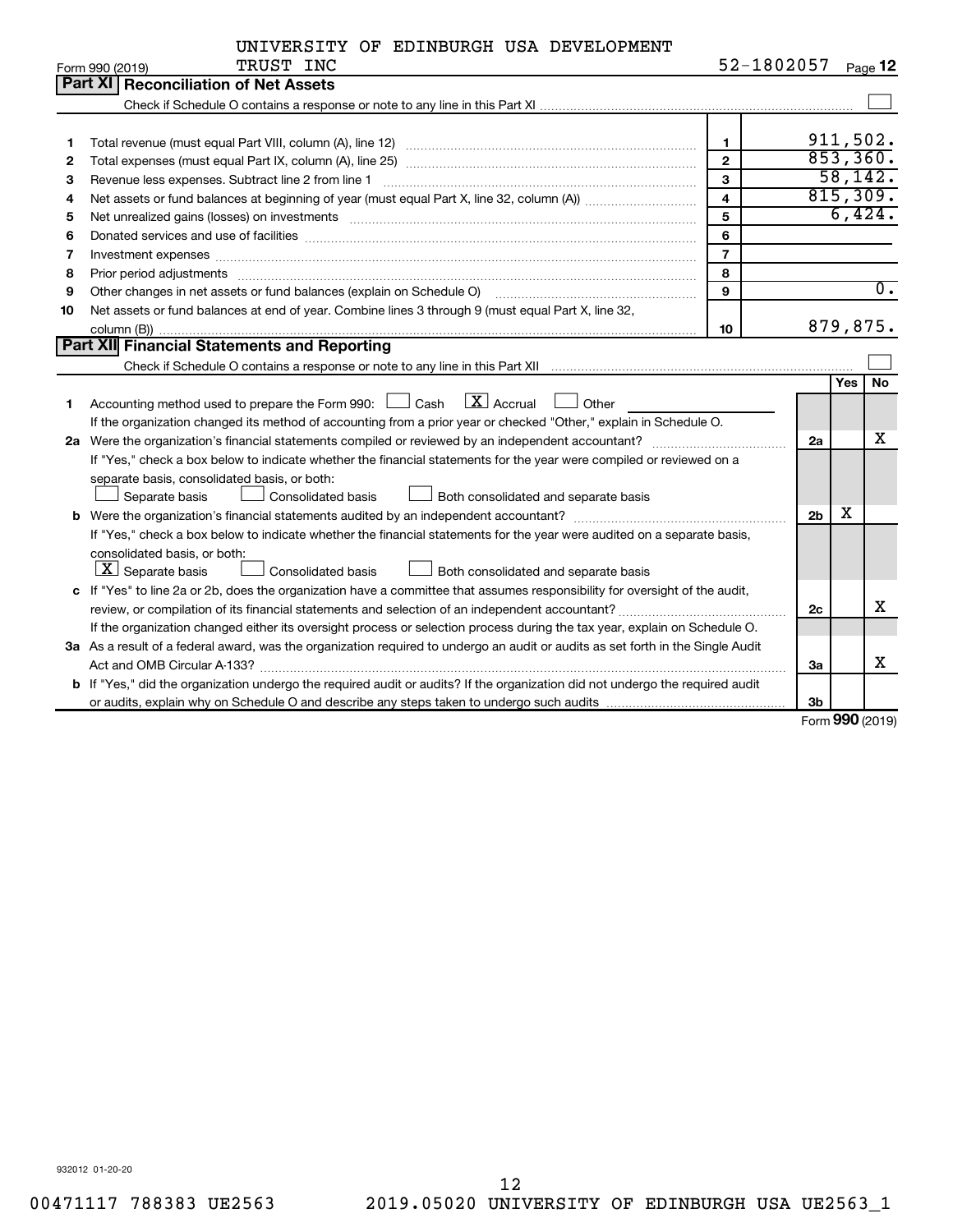| <b>SCHEDULE A</b>                                                                                         |                                                                                                                                  |                                               |                                                                                                                                                                                                                                |     |                                 |                                                      |  | OMB No. 1545-0047                                          |
|-----------------------------------------------------------------------------------------------------------|----------------------------------------------------------------------------------------------------------------------------------|-----------------------------------------------|--------------------------------------------------------------------------------------------------------------------------------------------------------------------------------------------------------------------------------|-----|---------------------------------|------------------------------------------------------|--|------------------------------------------------------------|
| (Form 990 or 990-EZ)                                                                                      | <b>Public Charity Status and Public Support</b><br>Complete if the organization is a section 501(c)(3) organization or a section |                                               |                                                                                                                                                                                                                                |     |                                 |                                                      |  |                                                            |
|                                                                                                           | 4947(a)(1) nonexempt charitable trust.                                                                                           |                                               |                                                                                                                                                                                                                                |     |                                 |                                                      |  |                                                            |
| Department of the Treasury<br>Internal Revenue Service                                                    |                                                                                                                                  |                                               | Attach to Form 990 or Form 990-EZ.                                                                                                                                                                                             |     |                                 |                                                      |  | <b>Open to Public</b>                                      |
|                                                                                                           |                                                                                                                                  |                                               | Go to www.irs.gov/Form990 for instructions and the latest information.                                                                                                                                                         |     |                                 |                                                      |  | <b>Inspection</b><br><b>Employer identification number</b> |
| Name of the organization                                                                                  | UNIVERSITY OF EDINBURGH USA DEVELOPMENT<br>TRUST INC                                                                             |                                               |                                                                                                                                                                                                                                |     |                                 |                                                      |  |                                                            |
| Reason for Public Charity Status (All organizations must complete this part.) See instructions.<br>Part I | 52-1802057                                                                                                                       |                                               |                                                                                                                                                                                                                                |     |                                 |                                                      |  |                                                            |
|                                                                                                           |                                                                                                                                  |                                               | The organization is not a private foundation because it is: (For lines 1 through 12, check only one box.)                                                                                                                      |     |                                 |                                                      |  |                                                            |
| 1                                                                                                         |                                                                                                                                  |                                               | A church, convention of churches, or association of churches described in section 170(b)(1)(A)(i).                                                                                                                             |     |                                 |                                                      |  |                                                            |
| 2                                                                                                         |                                                                                                                                  |                                               | A school described in section 170(b)(1)(A)(ii). (Attach Schedule E (Form 990 or 990-EZ).)                                                                                                                                      |     |                                 |                                                      |  |                                                            |
| з                                                                                                         |                                                                                                                                  |                                               | A hospital or a cooperative hospital service organization described in section 170(b)(1)(A)(iii).                                                                                                                              |     |                                 |                                                      |  |                                                            |
| 4                                                                                                         |                                                                                                                                  |                                               | A medical research organization operated in conjunction with a hospital described in section 170(b)(1)(A)(iii). Enter the hospital's name,                                                                                     |     |                                 |                                                      |  |                                                            |
| city, and state:                                                                                          |                                                                                                                                  |                                               |                                                                                                                                                                                                                                |     |                                 |                                                      |  |                                                            |
| 5                                                                                                         |                                                                                                                                  |                                               | An organization operated for the benefit of a college or university owned or operated by a governmental unit described in                                                                                                      |     |                                 |                                                      |  |                                                            |
|                                                                                                           |                                                                                                                                  | section 170(b)(1)(A)(iv). (Complete Part II.) |                                                                                                                                                                                                                                |     |                                 |                                                      |  |                                                            |
| 6                                                                                                         |                                                                                                                                  |                                               | A federal, state, or local government or governmental unit described in section 170(b)(1)(A)(v).                                                                                                                               |     |                                 |                                                      |  |                                                            |
| $\mathbf{X}$<br>$\overline{7}$                                                                            |                                                                                                                                  |                                               | An organization that normally receives a substantial part of its support from a governmental unit or from the general public described in                                                                                      |     |                                 |                                                      |  |                                                            |
|                                                                                                           |                                                                                                                                  | section 170(b)(1)(A)(vi). (Complete Part II.) |                                                                                                                                                                                                                                |     |                                 |                                                      |  |                                                            |
| 8                                                                                                         |                                                                                                                                  |                                               | A community trust described in section 170(b)(1)(A)(vi). (Complete Part II.)                                                                                                                                                   |     |                                 |                                                      |  |                                                            |
| 9                                                                                                         |                                                                                                                                  |                                               | An agricultural research organization described in section 170(b)(1)(A)(ix) operated in conjunction with a land-grant college                                                                                                  |     |                                 |                                                      |  |                                                            |
|                                                                                                           |                                                                                                                                  |                                               | or university or a non-land-grant college of agriculture (see instructions). Enter the name, city, and state of the college or                                                                                                 |     |                                 |                                                      |  |                                                            |
| university:<br>10                                                                                         |                                                                                                                                  |                                               | An organization that normally receives: (1) more than 33 1/3% of its support from contributions, membership fees, and gross receipts from                                                                                      |     |                                 |                                                      |  |                                                            |
|                                                                                                           |                                                                                                                                  |                                               | activities related to its exempt functions - subject to certain exceptions, and (2) no more than 33 1/3% of its support from gross investment                                                                                  |     |                                 |                                                      |  |                                                            |
|                                                                                                           |                                                                                                                                  |                                               | income and unrelated business taxable income (less section 511 tax) from businesses acquired by the organization after June 30, 1975.                                                                                          |     |                                 |                                                      |  |                                                            |
|                                                                                                           |                                                                                                                                  | See section 509(a)(2). (Complete Part III.)   |                                                                                                                                                                                                                                |     |                                 |                                                      |  |                                                            |
| 11                                                                                                        |                                                                                                                                  |                                               | An organization organized and operated exclusively to test for public safety. See section 509(a)(4).                                                                                                                           |     |                                 |                                                      |  |                                                            |
| 12                                                                                                        |                                                                                                                                  |                                               | An organization organized and operated exclusively for the benefit of, to perform the functions of, or to carry out the purposes of one or                                                                                     |     |                                 |                                                      |  |                                                            |
|                                                                                                           |                                                                                                                                  |                                               | more publicly supported organizations described in section 509(a)(1) or section 509(a)(2). See section 509(a)(3). Check the box in                                                                                             |     |                                 |                                                      |  |                                                            |
|                                                                                                           |                                                                                                                                  |                                               | lines 12a through 12d that describes the type of supporting organization and complete lines 12e, 12f, and 12g.                                                                                                                 |     |                                 |                                                      |  |                                                            |
| a                                                                                                         |                                                                                                                                  |                                               | Type I. A supporting organization operated, supervised, or controlled by its supported organization(s), typically by giving                                                                                                    |     |                                 |                                                      |  |                                                            |
|                                                                                                           |                                                                                                                                  |                                               | the supported organization(s) the power to regularly appoint or elect a majority of the directors or trustees of the supporting                                                                                                |     |                                 |                                                      |  |                                                            |
|                                                                                                           |                                                                                                                                  |                                               | organization. You must complete Part IV, Sections A and B.                                                                                                                                                                     |     |                                 |                                                      |  |                                                            |
| b                                                                                                         |                                                                                                                                  |                                               | Type II. A supporting organization supervised or controlled in connection with its supported organization(s), by having                                                                                                        |     |                                 |                                                      |  |                                                            |
|                                                                                                           |                                                                                                                                  |                                               | control or management of the supporting organization vested in the same persons that control or manage the supported<br>organization(s). You must complete Part IV, Sections A and C.                                          |     |                                 |                                                      |  |                                                            |
| с                                                                                                         |                                                                                                                                  |                                               | Type III functionally integrated. A supporting organization operated in connection with, and functionally integrated with,                                                                                                     |     |                                 |                                                      |  |                                                            |
|                                                                                                           |                                                                                                                                  |                                               | its supported organization(s) (see instructions). You must complete Part IV, Sections A, D, and E.                                                                                                                             |     |                                 |                                                      |  |                                                            |
| d                                                                                                         |                                                                                                                                  |                                               | Type III non-functionally integrated. A supporting organization operated in connection with its supported organization(s)                                                                                                      |     |                                 |                                                      |  |                                                            |
|                                                                                                           |                                                                                                                                  |                                               | that is not functionally integrated. The organization generally must satisfy a distribution requirement and an attentiveness                                                                                                   |     |                                 |                                                      |  |                                                            |
|                                                                                                           |                                                                                                                                  |                                               | requirement (see instructions). You must complete Part IV, Sections A and D, and Part V.                                                                                                                                       |     |                                 |                                                      |  |                                                            |
| е                                                                                                         |                                                                                                                                  |                                               | Check this box if the organization received a written determination from the IRS that it is a Type I, Type II, Type III                                                                                                        |     |                                 |                                                      |  |                                                            |
|                                                                                                           |                                                                                                                                  |                                               | functionally integrated, or Type III non-functionally integrated supporting organization.                                                                                                                                      |     |                                 |                                                      |  |                                                            |
|                                                                                                           |                                                                                                                                  |                                               | f Enter the number of supported organizations [11] matter continuum matter of supported organizations [11] matter continuum matter of supported organizations [11] matter continuum matter of the number of supported organiza |     |                                 |                                                      |  |                                                            |
| g Provide the following information about the supported organization(s).<br>(i) Name of supported         |                                                                                                                                  | (ii) EIN                                      | (iii) Type of organization                                                                                                                                                                                                     |     | (iv) Is the organization listed |                                                      |  | (vi) Amount of other                                       |
| organization                                                                                              |                                                                                                                                  |                                               | (described on lines 1-10                                                                                                                                                                                                       |     | in your governing document?     | (v) Amount of monetary<br>support (see instructions) |  | support (see instructions)                                 |
|                                                                                                           |                                                                                                                                  |                                               | above (see instructions))                                                                                                                                                                                                      | Yes | No.                             |                                                      |  |                                                            |
|                                                                                                           |                                                                                                                                  |                                               |                                                                                                                                                                                                                                |     |                                 |                                                      |  |                                                            |
|                                                                                                           |                                                                                                                                  |                                               |                                                                                                                                                                                                                                |     |                                 |                                                      |  |                                                            |
|                                                                                                           |                                                                                                                                  |                                               |                                                                                                                                                                                                                                |     |                                 |                                                      |  |                                                            |
|                                                                                                           |                                                                                                                                  |                                               |                                                                                                                                                                                                                                |     |                                 |                                                      |  |                                                            |
|                                                                                                           |                                                                                                                                  |                                               |                                                                                                                                                                                                                                |     |                                 |                                                      |  |                                                            |
|                                                                                                           |                                                                                                                                  |                                               |                                                                                                                                                                                                                                |     |                                 |                                                      |  |                                                            |
|                                                                                                           |                                                                                                                                  |                                               |                                                                                                                                                                                                                                |     |                                 |                                                      |  |                                                            |
|                                                                                                           |                                                                                                                                  |                                               |                                                                                                                                                                                                                                |     |                                 |                                                      |  |                                                            |
|                                                                                                           |                                                                                                                                  |                                               |                                                                                                                                                                                                                                |     |                                 |                                                      |  |                                                            |
| Total                                                                                                     |                                                                                                                                  |                                               | LHA For Panerwork Reduction Act Notice, see the Instructions for Form 990 or 990-F7, 222021, 09.25-19. Cohedule A (Form 990 or 990-F7) 2019                                                                                    |     |                                 |                                                      |  |                                                            |

932021 09-25-19 **For Paperwork Reduction Act Notice, see the Instructions for Form 990 or 990-EZ. Schedule A (Form 990 or 990-EZ) 2019** LHA 13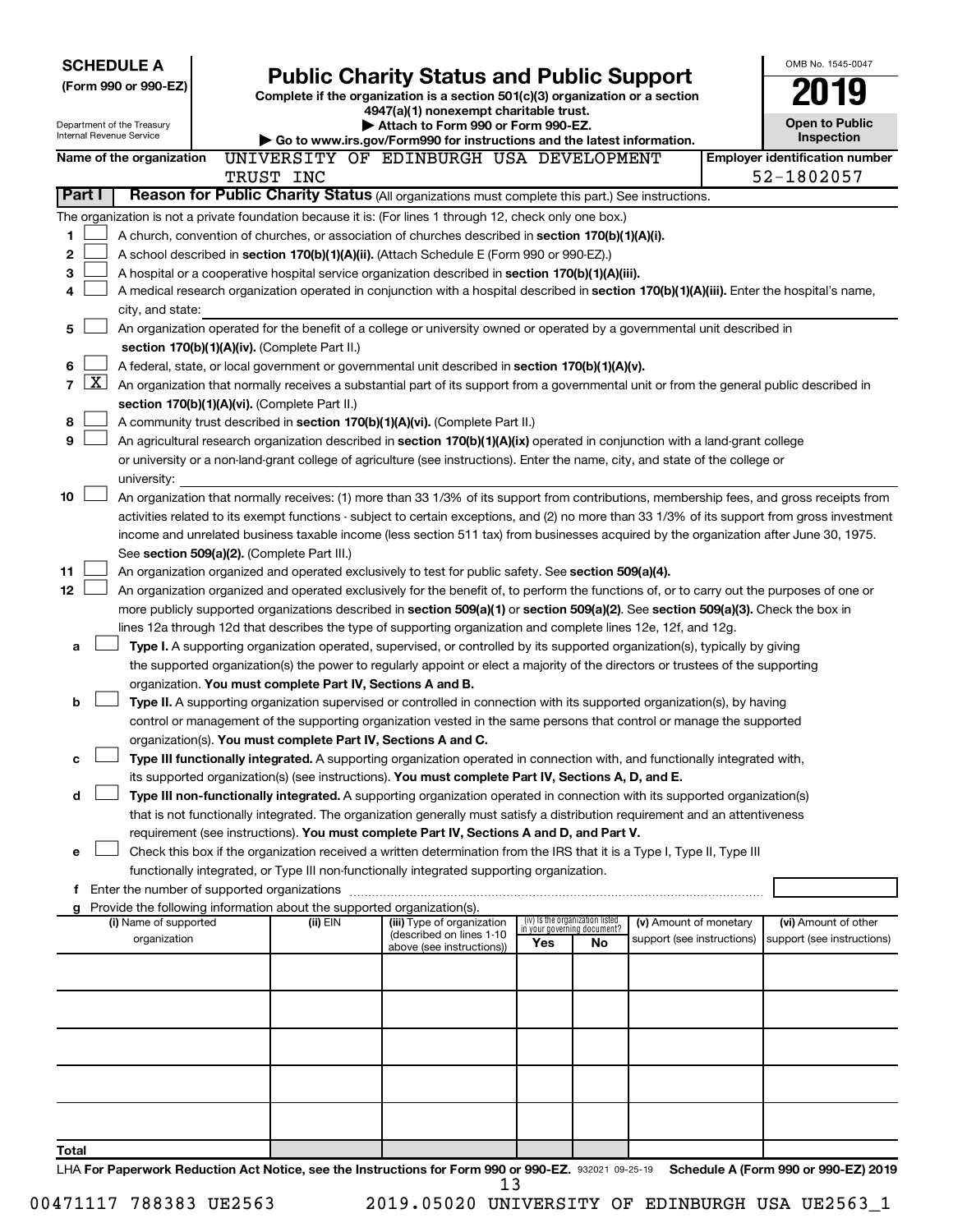Schedule A (Form 990 or 990-EZ) 2019 TRUST INC<br>| Part II | Support Schedule for Organization

**2** TRUST INC 52-1802057

(Complete only if you checked the box on line 5, 7, or 8 of Part I or if the organization failed to qualify under Part III. If the organization fails to qualify under the tests listed below, please complete Part III.) **Part III** Support Schedule for Organizations Described in Sections 170(b)(1)(A)(iv) and 170(b)(1)(A)(vi)

| <b>Section A. Public Support</b>                                                                                                               |          |          |            |            |                                      |                                    |
|------------------------------------------------------------------------------------------------------------------------------------------------|----------|----------|------------|------------|--------------------------------------|------------------------------------|
| Calendar year (or fiscal year beginning in)                                                                                                    | (a) 2015 | (b) 2016 | $(c)$ 2017 | $(d)$ 2018 | (e) 2019                             | (f) Total                          |
| 1 Gifts, grants, contributions, and                                                                                                            |          |          |            |            |                                      |                                    |
| membership fees received. (Do not                                                                                                              |          |          |            |            |                                      |                                    |
| include any "unusual grants.")                                                                                                                 | 365,046. | 1028026. | 2030787.   | 735,786.   | 911,442.                             | 5071087.                           |
| 2 Tax revenues levied for the organ-                                                                                                           |          |          |            |            |                                      |                                    |
| ization's benefit and either paid to                                                                                                           |          |          |            |            |                                      |                                    |
| or expended on its behalf                                                                                                                      |          |          |            |            |                                      |                                    |
| 3 The value of services or facilities                                                                                                          |          |          |            |            |                                      |                                    |
| furnished by a governmental unit to                                                                                                            |          |          |            |            |                                      |                                    |
| the organization without charge                                                                                                                |          |          |            |            |                                      |                                    |
| 4 Total. Add lines 1 through 3                                                                                                                 | 365,046. | 1028026. | 2030787.   | 735,786.   | 911,442.                             | 5071087.                           |
| 5 The portion of total contributions                                                                                                           |          |          |            |            |                                      |                                    |
| by each person (other than a                                                                                                                   |          |          |            |            |                                      |                                    |
| governmental unit or publicly                                                                                                                  |          |          |            |            |                                      |                                    |
| supported organization) included                                                                                                               |          |          |            |            |                                      |                                    |
| on line 1 that exceeds 2% of the                                                                                                               |          |          |            |            |                                      |                                    |
| amount shown on line 11,                                                                                                                       |          |          |            |            |                                      |                                    |
| column (f)                                                                                                                                     |          |          |            |            |                                      | 1397217.                           |
| 6 Public support. Subtract line 5 from line 4.                                                                                                 |          |          |            |            |                                      | 3673870.                           |
| <b>Section B. Total Support</b>                                                                                                                |          |          |            |            |                                      |                                    |
| Calendar year (or fiscal year beginning in)                                                                                                    | (a) 2015 | (b) 2016 | $(c)$ 2017 | $(d)$ 2018 | (e) 2019                             | (f) Total                          |
| <b>7</b> Amounts from line 4                                                                                                                   | 365,046. | 1028026. | 2030787.   | 735,786.   | 911,442.                             | 5071087.                           |
| 8 Gross income from interest,                                                                                                                  |          |          |            |            |                                      |                                    |
| dividends, payments received on                                                                                                                |          |          |            |            |                                      |                                    |
| securities loans, rents, royalties,                                                                                                            |          |          |            |            |                                      |                                    |
| and income from similar sources                                                                                                                | 223.     | 37.      | 124.       | 11.        | 60.                                  | 455.                               |
| <b>9</b> Net income from unrelated business                                                                                                    |          |          |            |            |                                      |                                    |
| activities, whether or not the                                                                                                                 |          |          |            |            |                                      |                                    |
| business is regularly carried on                                                                                                               |          |          |            |            |                                      |                                    |
| 10 Other income. Do not include gain                                                                                                           |          |          |            |            |                                      |                                    |
| or loss from the sale of capital                                                                                                               |          |          |            |            |                                      |                                    |
| assets (Explain in Part VI.)                                                                                                                   |          |          |            |            |                                      |                                    |
| 11 Total support. Add lines 7 through 10                                                                                                       |          |          |            |            |                                      | 5071542.                           |
| <b>12</b> Gross receipts from related activities, etc. (see instructions)                                                                      |          |          |            |            | 12                                   |                                    |
| 13 First five years. If the Form 990 is for the organization's first, second, third, fourth, or fifth tax year as a section 501(c)(3)          |          |          |            |            |                                      |                                    |
| organization, check this box and stop here                                                                                                     |          |          |            |            |                                      |                                    |
| <b>Section C. Computation of Public Support Percentage</b>                                                                                     |          |          |            |            |                                      |                                    |
|                                                                                                                                                |          |          |            |            | 14                                   | 72.44<br>%                         |
|                                                                                                                                                |          |          |            |            | 15                                   | 75.80<br>%                         |
| 16a 33 1/3% support test - 2019. If the organization did not check the box on line 13, and line 14 is 33 1/3% or more, check this box and      |          |          |            |            |                                      |                                    |
| stop here. The organization qualifies as a publicly supported organization manufaction manufacture or the organization                         |          |          |            |            |                                      | $\blacktriangleright$ $\mathbf{X}$ |
| b 33 1/3% support test - 2018. If the organization did not check a box on line 13 or 16a, and line 15 is 33 1/3% or more, check this box       |          |          |            |            |                                      |                                    |
|                                                                                                                                                |          |          |            |            |                                      |                                    |
| 17a 10% -facts-and-circumstances test - 2019. If the organization did not check a box on line 13, 16a, or 16b, and line 14 is 10% or more,     |          |          |            |            |                                      |                                    |
| and if the organization meets the "facts-and-circumstances" test, check this box and stop here. Explain in Part VI how the organization        |          |          |            |            |                                      |                                    |
|                                                                                                                                                |          |          |            |            |                                      |                                    |
| <b>b 10%</b> -facts-and-circumstances test - 2018. If the organization did not check a box on line 13, 16a, 16b, or 17a, and line 15 is 10% or |          |          |            |            |                                      |                                    |
| more, and if the organization meets the "facts-and-circumstances" test, check this box and stop here. Explain in Part VI how the               |          |          |            |            |                                      |                                    |
| organization meets the "facts-and-circumstances" test. The organization qualifies as a publicly supported organization                         |          |          |            |            |                                      |                                    |
| 18 Private foundation. If the organization did not check a box on line 13, 16a, 16b, 17a, or 17b, check this box and see instructions.         |          |          |            |            |                                      |                                    |
|                                                                                                                                                |          |          |            |            | Schedule A (Form 990 or 990-F7) 2019 |                                    |

**Schedule A (Form 990 or 990-EZ) 2019**

932022 09-25-19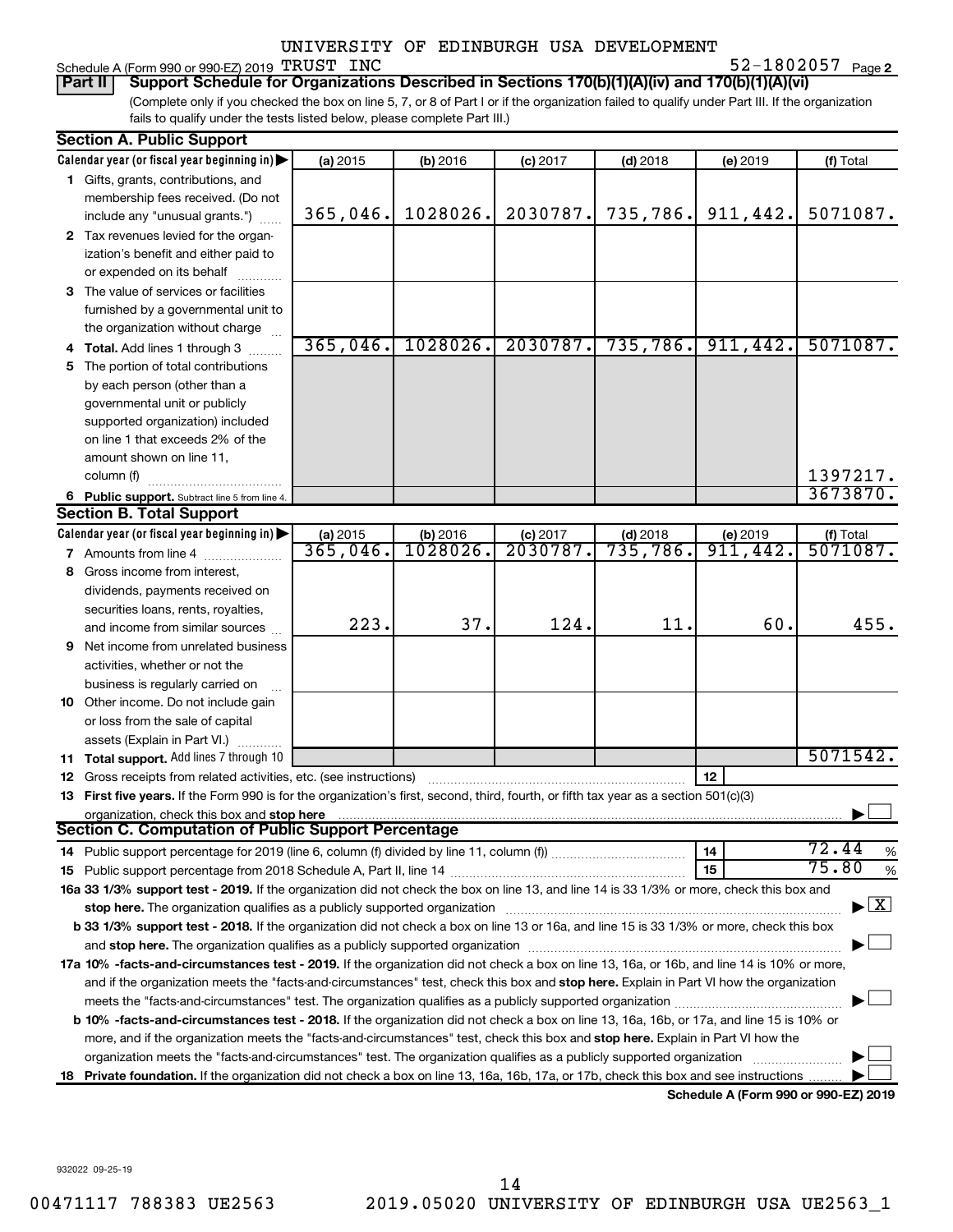| UNIVERSITY OF EDINBURGH USA DEVELOPMENT |  |  |  |  |  |
|-----------------------------------------|--|--|--|--|--|
|-----------------------------------------|--|--|--|--|--|

### **Part III Support Schedule for Organizations Described in Section 509(a)(2)**

(Complete only if you checked the box on line 10 of Part I or if the organization failed to qualify under Part II. If the organization fails to qualify under the tests listed below, please complete Part II.)

| <b>Section A. Public Support</b>                                                                                                                                                         |          |          |            |            |          |                                      |
|------------------------------------------------------------------------------------------------------------------------------------------------------------------------------------------|----------|----------|------------|------------|----------|--------------------------------------|
| Calendar year (or fiscal year beginning in)                                                                                                                                              | (a) 2015 | (b) 2016 | $(c)$ 2017 | $(d)$ 2018 | (e) 2019 | (f) Total                            |
| 1 Gifts, grants, contributions, and                                                                                                                                                      |          |          |            |            |          |                                      |
| membership fees received. (Do not                                                                                                                                                        |          |          |            |            |          |                                      |
| include any "unusual grants.")                                                                                                                                                           |          |          |            |            |          |                                      |
| 2 Gross receipts from admissions,<br>merchandise sold or services per-<br>formed, or facilities furnished in<br>any activity that is related to the<br>organization's tax-exempt purpose |          |          |            |            |          |                                      |
| 3 Gross receipts from activities that                                                                                                                                                    |          |          |            |            |          |                                      |
| are not an unrelated trade or bus-                                                                                                                                                       |          |          |            |            |          |                                      |
| iness under section 513                                                                                                                                                                  |          |          |            |            |          |                                      |
| 4 Tax revenues levied for the organ-                                                                                                                                                     |          |          |            |            |          |                                      |
| ization's benefit and either paid to                                                                                                                                                     |          |          |            |            |          |                                      |
| or expended on its behalf                                                                                                                                                                |          |          |            |            |          |                                      |
| 5 The value of services or facilities                                                                                                                                                    |          |          |            |            |          |                                      |
| furnished by a governmental unit to                                                                                                                                                      |          |          |            |            |          |                                      |
| the organization without charge                                                                                                                                                          |          |          |            |            |          |                                      |
| 6 Total. Add lines 1 through 5                                                                                                                                                           |          |          |            |            |          |                                      |
| 7a Amounts included on lines 1, 2, and                                                                                                                                                   |          |          |            |            |          |                                      |
| 3 received from disqualified persons                                                                                                                                                     |          |          |            |            |          |                                      |
| <b>b</b> Amounts included on lines 2 and 3 received<br>from other than disqualified persons that<br>exceed the greater of \$5,000 or 1% of the<br>amount on line 13 for the year         |          |          |            |            |          |                                      |
| c Add lines 7a and 7b                                                                                                                                                                    |          |          |            |            |          |                                      |
| 8 Public support. (Subtract line 7c from line 6.)                                                                                                                                        |          |          |            |            |          |                                      |
| <b>Section B. Total Support</b>                                                                                                                                                          |          |          |            |            |          |                                      |
| Calendar year (or fiscal year beginning in) $\blacktriangleright$                                                                                                                        | (a) 2015 | (b) 2016 | $(c)$ 2017 | $(d)$ 2018 | (e) 2019 | (f) Total                            |
| 9 Amounts from line 6                                                                                                                                                                    |          |          |            |            |          |                                      |
| <b>10a</b> Gross income from interest,<br>dividends, payments received on<br>securities loans, rents, royalties,<br>and income from similar sources                                      |          |          |            |            |          |                                      |
| <b>b</b> Unrelated business taxable income                                                                                                                                               |          |          |            |            |          |                                      |
| (less section 511 taxes) from businesses<br>acquired after June 30, 1975                                                                                                                 |          |          |            |            |          |                                      |
| c Add lines 10a and 10b                                                                                                                                                                  |          |          |            |            |          |                                      |
| <b>11</b> Net income from unrelated business<br>activities not included in line 10b.<br>whether or not the business is<br>regularly carried on                                           |          |          |            |            |          |                                      |
| <b>12</b> Other income. Do not include gain<br>or loss from the sale of capital<br>assets (Explain in Part VI.)                                                                          |          |          |            |            |          |                                      |
| <b>13</b> Total support. (Add lines 9, 10c, 11, and 12.)                                                                                                                                 |          |          |            |            |          |                                      |
| 14 First five years. If the Form 990 is for the organization's first, second, third, fourth, or fifth tax year as a section 501(c)(3) organization,                                      |          |          |            |            |          |                                      |
| check this box and stop here                                                                                                                                                             |          |          |            |            |          |                                      |
| <b>Section C. Computation of Public Support Percentage</b>                                                                                                                               |          |          |            |            |          |                                      |
|                                                                                                                                                                                          |          |          |            |            | 15       | %                                    |
|                                                                                                                                                                                          |          |          |            |            | 16       | %                                    |
| Section D. Computation of Investment Income Percentage                                                                                                                                   |          |          |            |            |          |                                      |
| 17 Investment income percentage for 2019 (line 10c, column (f), divided by line 13, column (f))                                                                                          |          |          |            |            | 17       | %                                    |
| 18 Investment income percentage from 2018 Schedule A, Part III, line 17                                                                                                                  |          |          |            |            | 18       | %                                    |
| 19a 33 1/3% support tests - 2019. If the organization did not check the box on line 14, and line 15 is more than 33 1/3%, and line 17 is not                                             |          |          |            |            |          |                                      |
| more than 33 1/3%, check this box and stop here. The organization qualifies as a publicly supported organization                                                                         |          |          |            |            |          |                                      |
| b 33 1/3% support tests - 2018. If the organization did not check a box on line 14 or line 19a, and line 16 is more than 33 1/3%, and                                                    |          |          |            |            |          |                                      |
| line 18 is not more than 33 1/3%, check this box and stop here. The organization qualifies as a publicly supported organization                                                          |          |          |            |            |          |                                      |
|                                                                                                                                                                                          |          |          |            |            |          |                                      |
| 932023 09-25-19                                                                                                                                                                          |          |          |            |            |          | Schedule A (Form 990 or 990-EZ) 2019 |
|                                                                                                                                                                                          |          |          | 15         |            |          |                                      |

00471117 788383 UE2563 2019.05020 UNIVERSITY OF EDINBURGH USA UE2563\_1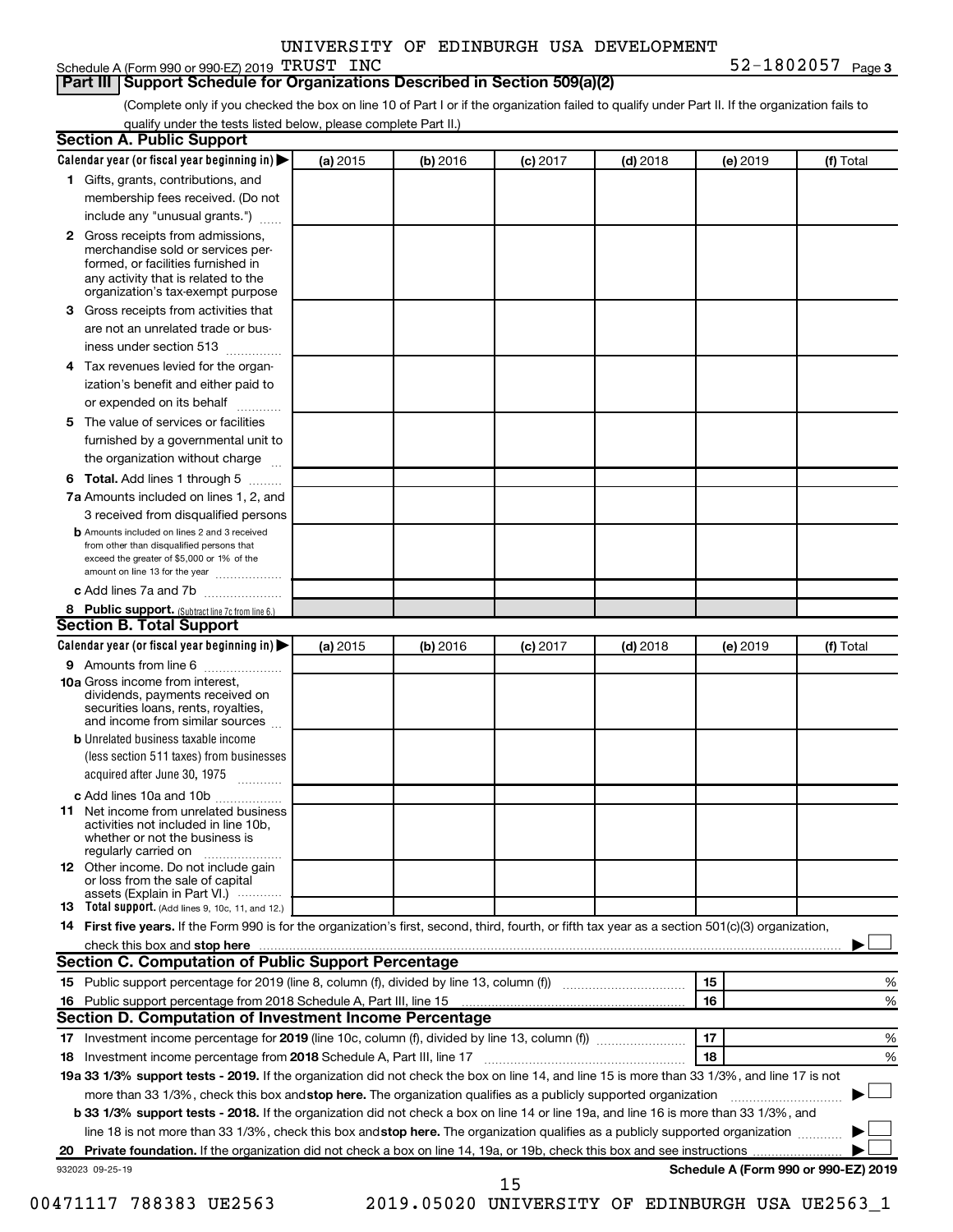**4** TRUST INC 52-1802057

**1**

**2**

**3a**

**3b**

**3c**

**4a**

**4b**

**4c**

**5a**

**5b 5c**

**6**

**7**

**8**

**9a**

**9b**

**9c**

**10a**

**10b**

**Yes No**

### Schedule A (Form 990 or 990-EZ) 2019  $TRUST$  INC **Part IV Supporting Organizations**

(Complete only if you checked a box in line 12 on Part I. If you checked 12a of Part I, complete Sections A and B. If you checked 12b of Part I, complete Sections A and C. If you checked 12c of Part I, complete Sections A, D, and E. If you checked 12d of Part I, complete Sections A and D, and complete Part V.)

### **Section A. All Supporting Organizations**

- **1** Are all of the organization's supported organizations listed by name in the organization's governing documents? If "No," describe in Part VI how the supported organizations are designated. If designated by *class or purpose, describe the designation. If historic and continuing relationship, explain.*
- **2** Did the organization have any supported organization that does not have an IRS determination of status under section 509(a)(1) or (2)? If "Yes," explain in Part **VI** how the organization determined that the supported *organization was described in section 509(a)(1) or (2).*
- **3a** Did the organization have a supported organization described in section 501(c)(4), (5), or (6)? If "Yes," answer *(b) and (c) below.*
- **b** Did the organization confirm that each supported organization qualified under section 501(c)(4), (5), or (6) and satisfied the public support tests under section 509(a)(2)? If "Yes," describe in Part VI when and how the *organization made the determination.*
- **c** Did the organization ensure that all support to such organizations was used exclusively for section 170(c)(2)(B) purposes? If "Yes," explain in Part VI what controls the organization put in place to ensure such use.
- **4 a** *If* Was any supported organization not organized in the United States ("foreign supported organization")? *"Yes," and if you checked 12a or 12b in Part I, answer (b) and (c) below.*
- **b** Did the organization have ultimate control and discretion in deciding whether to make grants to the foreign supported organization? If "Yes," describe in Part VI how the organization had such control and discretion *despite being controlled or supervised by or in connection with its supported organizations.*
- **c** Did the organization support any foreign supported organization that does not have an IRS determination under sections 501(c)(3) and 509(a)(1) or (2)? If "Yes," explain in Part VI what controls the organization used *to ensure that all support to the foreign supported organization was used exclusively for section 170(c)(2)(B) purposes.*
- **5a** Did the organization add, substitute, or remove any supported organizations during the tax year? If "Yes," answer (b) and (c) below (if applicable). Also, provide detail in **Part VI,** including (i) the names and EIN *numbers of the supported organizations added, substituted, or removed; (ii) the reasons for each such action; (iii) the authority under the organization's organizing document authorizing such action; and (iv) how the action was accomplished (such as by amendment to the organizing document).*
- **b Type I or Type II only.** Was any added or substituted supported organization part of a class already designated in the organization's organizing document?
- **c Substitutions only.**  Was the substitution the result of an event beyond the organization's control?
- **6** Did the organization provide support (whether in the form of grants or the provision of services or facilities) to **Part VI.** support or benefit one or more of the filing organization's supported organizations? If "Yes," provide detail in anyone other than (i) its supported organizations, (ii) individuals that are part of the charitable class benefited by one or more of its supported organizations, or (iii) other supporting organizations that also
- **7** Did the organization provide a grant, loan, compensation, or other similar payment to a substantial contributor regard to a substantial contributor? If "Yes," complete Part I of Schedule L (Form 990 or 990-EZ). (as defined in section 4958(c)(3)(C)), a family member of a substantial contributor, or a 35% controlled entity with
- **8** Did the organization make a loan to a disqualified person (as defined in section 4958) not described in line 7? *If "Yes," complete Part I of Schedule L (Form 990 or 990-EZ).*
- **9 a** Was the organization controlled directly or indirectly at any time during the tax year by one or more in section 509(a)(1) or (2))? If "Yes," provide detail in **Part VI.** disqualified persons as defined in section 4946 (other than foundation managers and organizations described
- **b** Did one or more disqualified persons (as defined in line 9a) hold a controlling interest in any entity in which the supporting organization had an interest? If "Yes," provide detail in Part VI.
- **c** Did a disqualified person (as defined in line 9a) have an ownership interest in, or derive any personal benefit from, assets in which the supporting organization also had an interest? If "Yes," provide detail in Part VI.
- **10 a** Was the organization subject to the excess business holdings rules of section 4943 because of section supporting organizations)? If "Yes," answer 10b below. 4943(f) (regarding certain Type II supporting organizations, and all Type III non-functionally integrated
	- **b** Did the organization have any excess business holdings in the tax year? (Use Schedule C, Form 4720, to *determine whether the organization had excess business holdings.)*

932024 09-25-19

**Schedule A (Form 990 or 990-EZ) 2019**

16

00471117 788383 UE2563 2019.05020 UNIVERSITY OF EDINBURGH USA UE2563\_1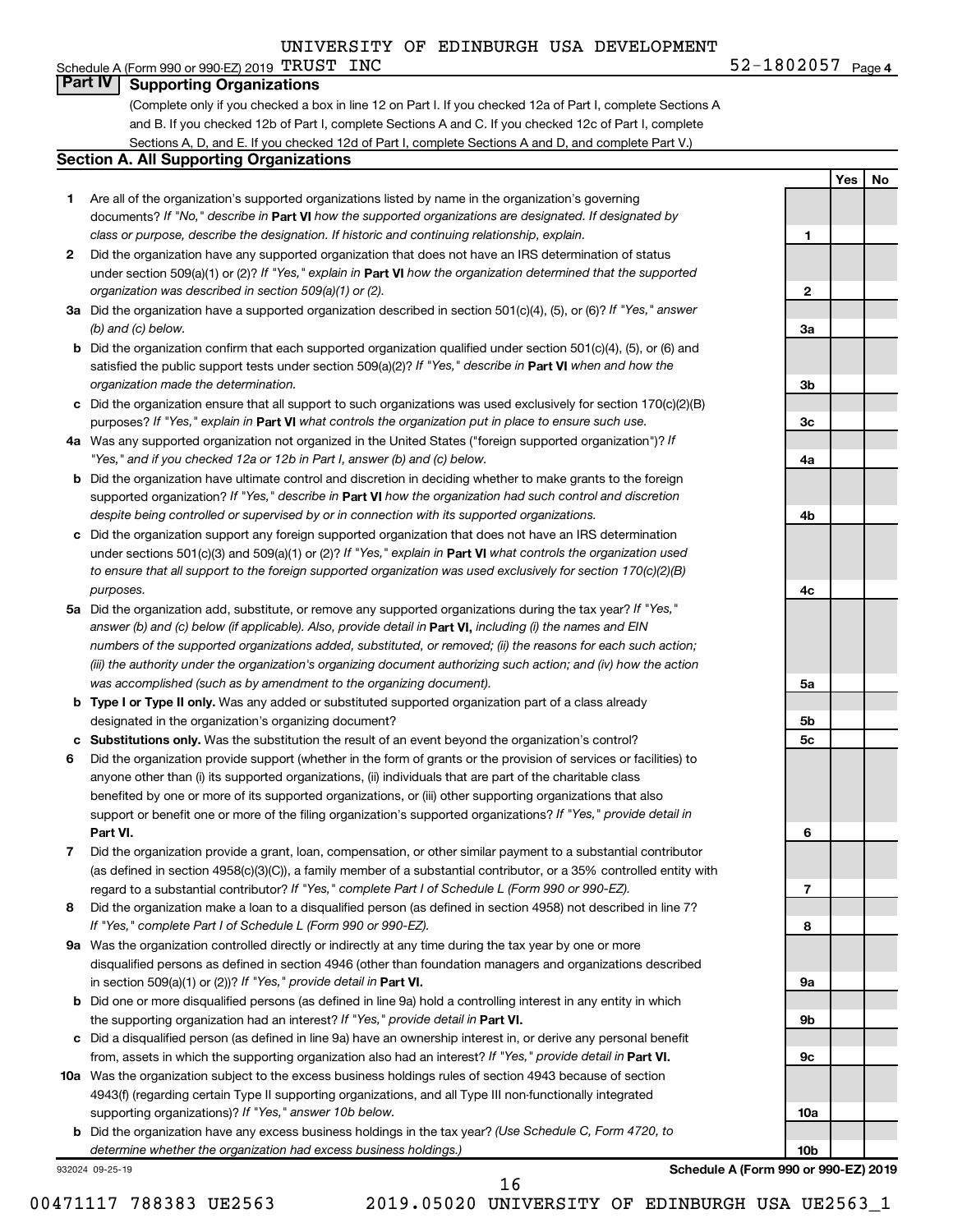| <b>Part IV Supporting Organizations</b>                    |     |  |                                              |                       |  |
|------------------------------------------------------------|-----|--|----------------------------------------------|-----------------------|--|
| Schedule A (Form 990 or 990-EZ) 2019 $\ ^{\mathrm{TRUST}}$ | INC |  |                                              | $52 - 1802057$ Page 5 |  |
|                                                            |     |  | <u>UNIVULITI OI UPINPORON ODN PUVUUOINUI</u> |                       |  |

|             | Part IV<br><b>Supporting Organizations (continued)</b>                                                                                                                                                                 |                 |     |    |
|-------------|------------------------------------------------------------------------------------------------------------------------------------------------------------------------------------------------------------------------|-----------------|-----|----|
|             |                                                                                                                                                                                                                        |                 | Yes | No |
| 11          | Has the organization accepted a gift or contribution from any of the following persons?                                                                                                                                |                 |     |    |
|             | a A person who directly or indirectly controls, either alone or together with persons described in (b) and (c)                                                                                                         |                 |     |    |
|             | below, the governing body of a supported organization?                                                                                                                                                                 | 11a             |     |    |
|             | <b>b</b> A family member of a person described in (a) above?                                                                                                                                                           | 11 <sub>b</sub> |     |    |
|             | c A 35% controlled entity of a person described in (a) or (b) above? If "Yes" to a, b, or c, provide detail in Part VI.                                                                                                | 11c             |     |    |
|             | <b>Section B. Type I Supporting Organizations</b>                                                                                                                                                                      |                 |     |    |
|             |                                                                                                                                                                                                                        |                 | Yes | No |
| 1           | Did the directors, trustees, or membership of one or more supported organizations have the power to                                                                                                                    |                 |     |    |
|             | regularly appoint or elect at least a majority of the organization's directors or trustees at all times during the                                                                                                     |                 |     |    |
|             | tax year? If "No," describe in Part VI how the supported organization(s) effectively operated, supervised, or                                                                                                          |                 |     |    |
|             | controlled the organization's activities. If the organization had more than one supported organization,                                                                                                                |                 |     |    |
|             | describe how the powers to appoint and/or remove directors or trustees were allocated among the supported                                                                                                              |                 |     |    |
|             | organizations and what conditions or restrictions, if any, applied to such powers during the tax year.                                                                                                                 | 1               |     |    |
| 2           | Did the organization operate for the benefit of any supported organization other than the supported                                                                                                                    |                 |     |    |
|             | organization(s) that operated, supervised, or controlled the supporting organization? If "Yes," explain in                                                                                                             |                 |     |    |
|             | Part VI how providing such benefit carried out the purposes of the supported organization(s) that operated,                                                                                                            |                 |     |    |
|             | supervised, or controlled the supporting organization.                                                                                                                                                                 | 2               |     |    |
|             | <b>Section C. Type II Supporting Organizations</b>                                                                                                                                                                     |                 |     |    |
|             |                                                                                                                                                                                                                        |                 | Yes | No |
| 1           | Were a majority of the organization's directors or trustees during the tax year also a majority of the directors                                                                                                       |                 |     |    |
|             | or trustees of each of the organization's supported organization(s)? If "No," describe in Part VI how control                                                                                                          |                 |     |    |
|             | or management of the supporting organization was vested in the same persons that controlled or managed                                                                                                                 |                 |     |    |
|             | the supported organization(s).                                                                                                                                                                                         | 1               |     |    |
|             | <b>Section D. All Type III Supporting Organizations</b>                                                                                                                                                                |                 |     |    |
|             |                                                                                                                                                                                                                        |                 | Yes | No |
| 1           | Did the organization provide to each of its supported organizations, by the last day of the fifth month of the                                                                                                         |                 |     |    |
|             | organization's tax year, (i) a written notice describing the type and amount of support provided during the prior tax                                                                                                  |                 |     |    |
|             | year, (ii) a copy of the Form 990 that was most recently filed as of the date of notification, and (iii) copies of the                                                                                                 |                 |     |    |
|             | organization's governing documents in effect on the date of notification, to the extent not previously provided?                                                                                                       | 1               |     |    |
| 2           | Were any of the organization's officers, directors, or trustees either (i) appointed or elected by the supported                                                                                                       |                 |     |    |
|             | organization(s) or (ii) serving on the governing body of a supported organization? If "No," explain in Part VI how                                                                                                     |                 |     |    |
|             |                                                                                                                                                                                                                        | 2               |     |    |
| 3           | the organization maintained a close and continuous working relationship with the supported organization(s).<br>By reason of the relationship described in (2), did the organization's supported organizations have a   |                 |     |    |
|             | significant voice in the organization's investment policies and in directing the use of the organization's                                                                                                             |                 |     |    |
|             | income or assets at all times during the tax year? If "Yes," describe in Part VI the role the organization's                                                                                                           |                 |     |    |
|             | supported organizations played in this regard.                                                                                                                                                                         |                 |     |    |
|             | Section E. Type III Functionally Integrated Supporting Organizations                                                                                                                                                   | з               |     |    |
| 1           | Check the box next to the method that the organization used to satisfy the Integral Part Test during the yealsee instructions).                                                                                        |                 |     |    |
| a           | The organization satisfied the Activities Test. Complete line 2 below.                                                                                                                                                 |                 |     |    |
| $\mathbf b$ | The organization is the parent of each of its supported organizations. Complete line 3 below.                                                                                                                          |                 |     |    |
| c           | The organization supported a governmental entity. Describe in Part VI how you supported a government entity (see instructions).                                                                                        |                 |     |    |
| 2           | Activities Test. Answer (a) and (b) below.                                                                                                                                                                             |                 | Yes | No |
| а           | Did substantially all of the organization's activities during the tax year directly further the exempt purposes of                                                                                                     |                 |     |    |
|             | the supported organization(s) to which the organization was responsive? If "Yes," then in Part VI identify                                                                                                             |                 |     |    |
|             | those supported organizations and explain how these activities directly furthered their exempt purposes,                                                                                                               |                 |     |    |
|             | how the organization was responsive to those supported organizations, and how the organization determined                                                                                                              |                 |     |    |
|             | that these activities constituted substantially all of its activities.                                                                                                                                                 | 2a              |     |    |
|             | <b>b</b> Did the activities described in (a) constitute activities that, but for the organization's involvement, one or more                                                                                           |                 |     |    |
|             |                                                                                                                                                                                                                        |                 |     |    |
|             | of the organization's supported organization(s) would have been engaged in? If "Yes," explain in Part VI the<br>reasons for the organization's position that its supported organization(s) would have engaged in these |                 |     |    |
|             | activities but for the organization's involvement.                                                                                                                                                                     | 2b              |     |    |
| З           | Parent of Supported Organizations. Answer (a) and (b) below.                                                                                                                                                           |                 |     |    |
|             | Did the organization have the power to regularly appoint or elect a majority of the officers, directors, or                                                                                                            |                 |     |    |
| а           | trustees of each of the supported organizations? Provide details in Part VI.                                                                                                                                           | За              |     |    |
|             | <b>b</b> Did the organization exercise a substantial degree of direction over the policies, programs, and activities of each                                                                                           |                 |     |    |
|             | of its supported organizations? If "Yes," describe in Part VI the role played by the organization in this regard.                                                                                                      | 3b              |     |    |
|             | Schedule A (Form 990 or 990-EZ) 2019<br>932025 09-25-19                                                                                                                                                                |                 |     |    |
|             |                                                                                                                                                                                                                        |                 |     |    |

00471117 788383 UE2563 2019.05020 UNIVERSITY OF EDINBURGH USA UE2563\_1 17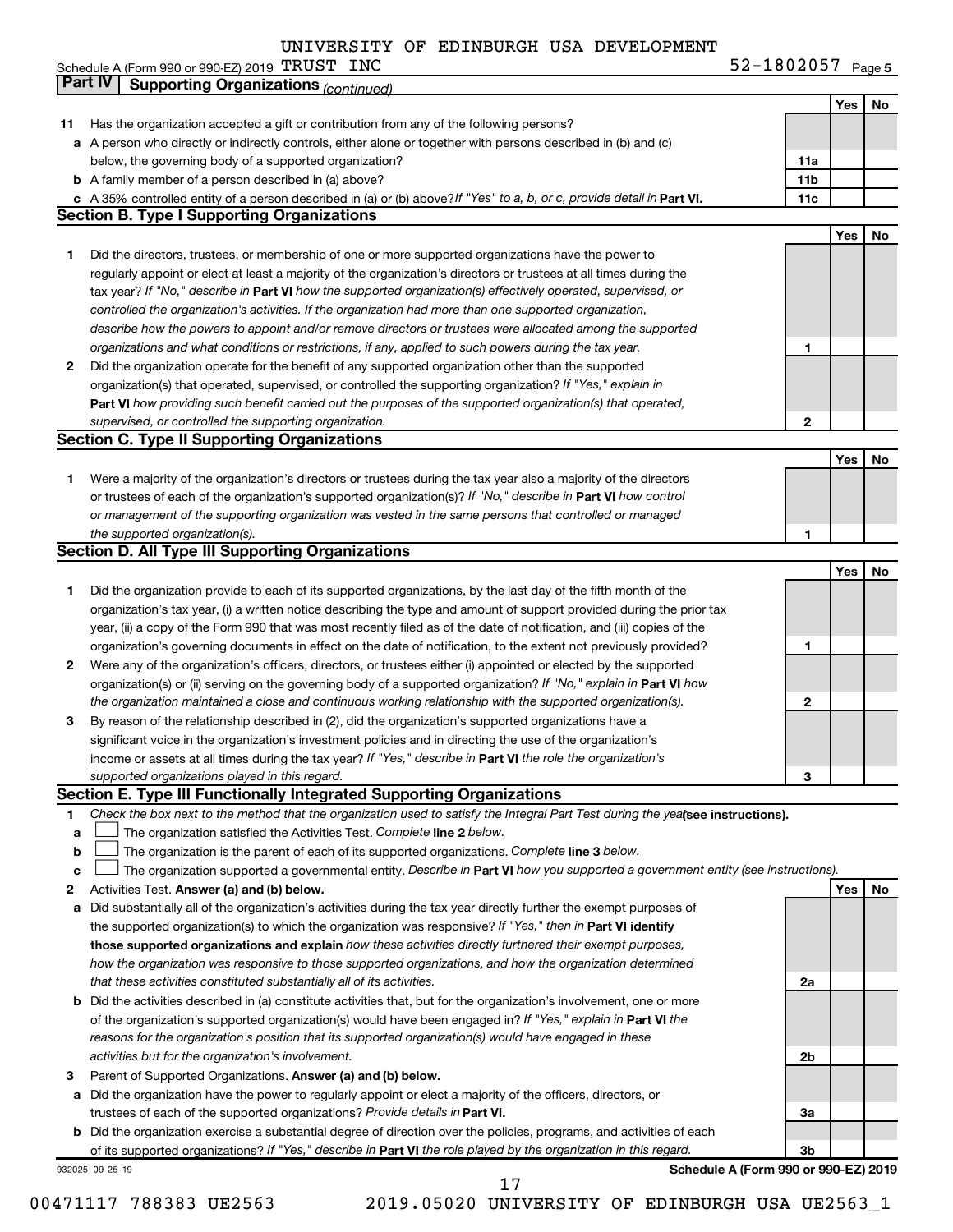| UNIVERSITY OF EDINBURGH USA DEVELOPMENT |  |  |  |  |  |
|-----------------------------------------|--|--|--|--|--|
|-----------------------------------------|--|--|--|--|--|

### **1 Lett** Check here if the organization satisfied the Integral Part Test as a qualifying trust on Nov. 20, 1970 (explain in Part VI). See instructions. All **Section A - Adjusted Net Income 1 2 3 4 5 6 7 8 1 2 3 4 5 6 7 Adjusted Net Income** (subtract lines 5, 6, and 7 from line 4) **8 8 Section B - Minimum Asset Amount 1 2 3 4 5 6 7 8 a** Average monthly value of securities **b** Average monthly cash balances **c** Fair market value of other non-exempt-use assets **d Total**  (add lines 1a, 1b, and 1c) **e Discount** claimed for blockage or other **1a 1b 1c 1d 2 3 4 5 6 7 8** factors (explain in detail in Part VI): **Minimum Asset Amount**  (add line 7 to line 6) **Section C - Distributable Amount 1 2 3 4 5 6 1 2 3 4 5 6** Distributable Amount. Subtract line 5 from line 4, unless subject to Schedule A (Form 990 or 990-EZ) 2019 PRUST INC<br>Part V T Type III Non-Functionally Integrate other Type III non-functionally integrated supporting organizations must complete Sections A through E. (B) Current Year (A) Prior Year Net short-term capital gain Recoveries of prior-year distributions Other gross income (see instructions) Add lines 1 through 3. Depreciation and depletion Portion of operating expenses paid or incurred for production or collection of gross income or for management, conservation, or maintenance of property held for production of income (see instructions) Other expenses (see instructions) (B) Current Year  $(A)$  Prior Year  $\left\{\n\begin{array}{ccc}\n\end{array}\n\right\}$  (optional) Aggregate fair market value of all non-exempt-use assets (see instructions for short tax year or assets held for part of year): Acquisition indebtedness applicable to non-exempt-use assets Subtract line 2 from line 1d. Cash deemed held for exempt use. Enter 1-1/2% of line 3 (for greater amount, see instructions). Net value of non-exempt-use assets (subtract line 4 from line 3) Multiply line 5 by .035. Recoveries of prior-year distributions Current Year Adjusted net income for prior year (from Section A, line 8, Column A) Enter 85% of line 1. Minimum asset amount for prior year (from Section B, line 8, Column A) Enter greater of line 2 or line 3. Income tax imposed in prior year emergency temporary reduction (see instructions). **Part Viel III Non-Functionally Integrated 509(a)(3) Supporting Organizations**  $\Box$

**7** Check here if the current year is the organization's first as a non-functionally integrated Type III supporting organization (see † instructions).

**Schedule A (Form 990 or 990-EZ) 2019**

932026 09-25-19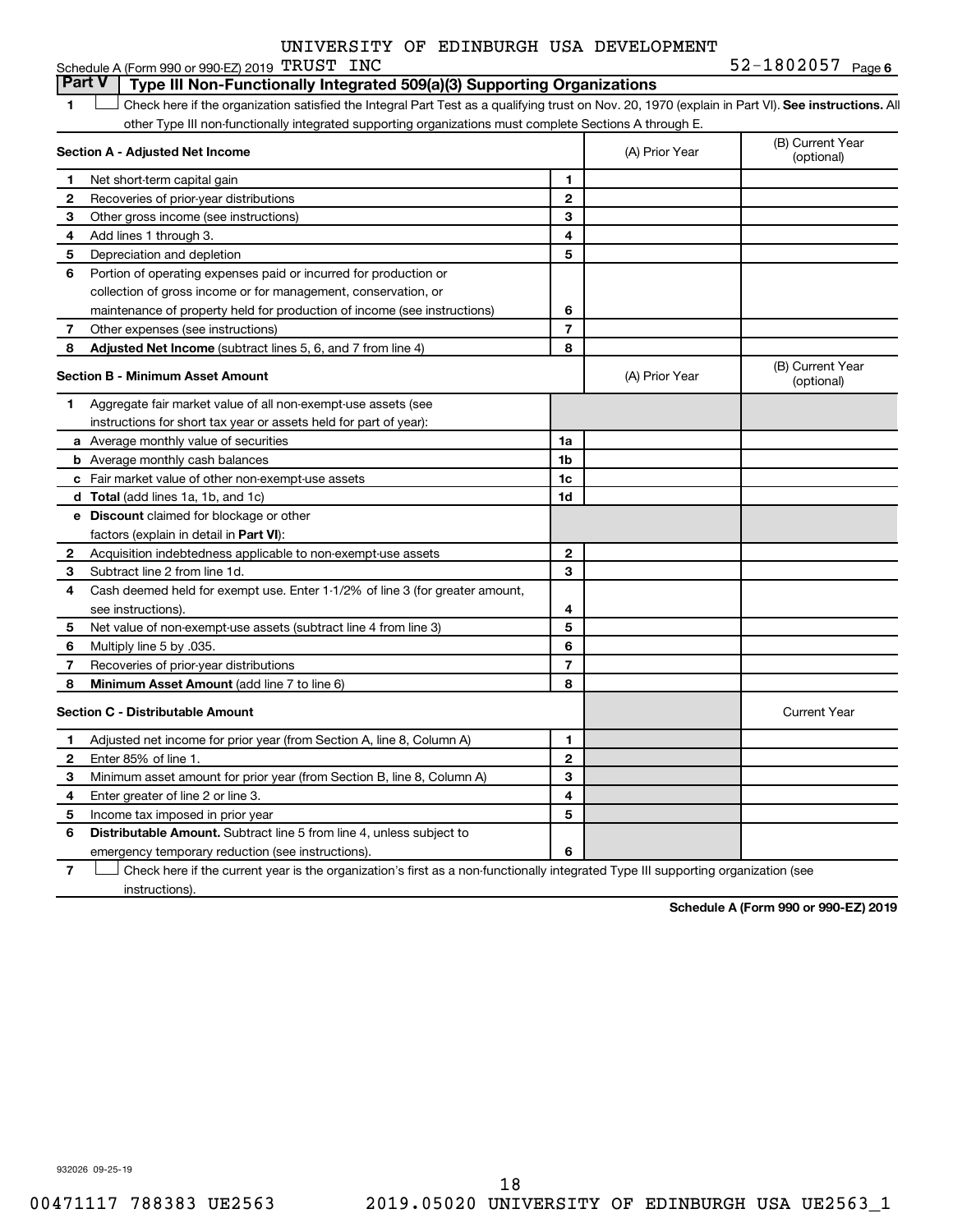| $52 - 1802057$ Page 7 |  |  |
|-----------------------|--|--|
|-----------------------|--|--|

|               | Schedule A (Form 990 or 990-EZ) 2019 TRUST INC                                             |                                    |                                               | $52 - 1802057$ Page 7                                   |  |  |  |  |  |  |
|---------------|--------------------------------------------------------------------------------------------|------------------------------------|-----------------------------------------------|---------------------------------------------------------|--|--|--|--|--|--|
| <b>Part V</b> | Type III Non-Functionally Integrated 509(a)(3) Supporting Organizations (continued)        |                                    |                                               |                                                         |  |  |  |  |  |  |
|               | <b>Section D - Distributions</b>                                                           |                                    |                                               | <b>Current Year</b>                                     |  |  |  |  |  |  |
| 1             | Amounts paid to supported organizations to accomplish exempt purposes                      |                                    |                                               |                                                         |  |  |  |  |  |  |
| 2             | Amounts paid to perform activity that directly furthers exempt purposes of supported       |                                    |                                               |                                                         |  |  |  |  |  |  |
|               | organizations, in excess of income from activity                                           |                                    |                                               |                                                         |  |  |  |  |  |  |
| З             | Administrative expenses paid to accomplish exempt purposes of supported organizations      |                                    |                                               |                                                         |  |  |  |  |  |  |
| 4             | Amounts paid to acquire exempt-use assets                                                  |                                    |                                               |                                                         |  |  |  |  |  |  |
| 5             | Qualified set-aside amounts (prior IRS approval required)                                  |                                    |                                               |                                                         |  |  |  |  |  |  |
| 6             | Other distributions (describe in <b>Part VI</b> ). See instructions.                       |                                    |                                               |                                                         |  |  |  |  |  |  |
| 7             | Total annual distributions. Add lines 1 through 6.                                         |                                    |                                               |                                                         |  |  |  |  |  |  |
| 8             | Distributions to attentive supported organizations to which the organization is responsive |                                    |                                               |                                                         |  |  |  |  |  |  |
|               | (provide details in Part VI). See instructions.                                            |                                    |                                               |                                                         |  |  |  |  |  |  |
| 9             | Distributable amount for 2019 from Section C, line 6                                       |                                    |                                               |                                                         |  |  |  |  |  |  |
| 10            | Line 8 amount divided by line 9 amount                                                     |                                    |                                               |                                                         |  |  |  |  |  |  |
|               | <b>Section E - Distribution Allocations (see instructions)</b>                             | (i)<br><b>Excess Distributions</b> | (ii)<br><b>Underdistributions</b><br>Pre-2019 | (iii)<br><b>Distributable</b><br><b>Amount for 2019</b> |  |  |  |  |  |  |
| 1             | Distributable amount for 2019 from Section C, line 6                                       |                                    |                                               |                                                         |  |  |  |  |  |  |
| 2             | Underdistributions, if any, for years prior to 2019 (reason-                               |                                    |                                               |                                                         |  |  |  |  |  |  |
|               | able cause required- explain in Part VI). See instructions.                                |                                    |                                               |                                                         |  |  |  |  |  |  |
| З             | Excess distributions carryover, if any, to 2019                                            |                                    |                                               |                                                         |  |  |  |  |  |  |
|               | a From 2014                                                                                |                                    |                                               |                                                         |  |  |  |  |  |  |
|               | <b>b</b> From 2015                                                                         |                                    |                                               |                                                         |  |  |  |  |  |  |
|               | c From 2016                                                                                |                                    |                                               |                                                         |  |  |  |  |  |  |
|               | d From 2017                                                                                |                                    |                                               |                                                         |  |  |  |  |  |  |
|               | e From 2018                                                                                |                                    |                                               |                                                         |  |  |  |  |  |  |
|               | f Total of lines 3a through e                                                              |                                    |                                               |                                                         |  |  |  |  |  |  |
|               |                                                                                            |                                    |                                               |                                                         |  |  |  |  |  |  |
|               | g Applied to underdistributions of prior years                                             |                                    |                                               |                                                         |  |  |  |  |  |  |
|               | <b>h</b> Applied to 2019 distributable amount                                              |                                    |                                               |                                                         |  |  |  |  |  |  |
| Ť.            | Carryover from 2014 not applied (see instructions)                                         |                                    |                                               |                                                         |  |  |  |  |  |  |
|               | Remainder. Subtract lines 3g, 3h, and 3i from 3f.                                          |                                    |                                               |                                                         |  |  |  |  |  |  |
| 4             | Distributions for 2019 from Section D,                                                     |                                    |                                               |                                                         |  |  |  |  |  |  |
|               | line $7:$                                                                                  |                                    |                                               |                                                         |  |  |  |  |  |  |
|               | a Applied to underdistributions of prior years                                             |                                    |                                               |                                                         |  |  |  |  |  |  |
|               | <b>b</b> Applied to 2019 distributable amount                                              |                                    |                                               |                                                         |  |  |  |  |  |  |
|               | <b>c</b> Remainder. Subtract lines 4a and 4b from 4.                                       |                                    |                                               |                                                         |  |  |  |  |  |  |
|               | 5 Remaining underdistributions for years prior to 2019, if                                 |                                    |                                               |                                                         |  |  |  |  |  |  |
|               | any. Subtract lines 3g and 4a from line 2. For result greater                              |                                    |                                               |                                                         |  |  |  |  |  |  |
|               | than zero, explain in Part VI. See instructions.                                           |                                    |                                               |                                                         |  |  |  |  |  |  |
| 6             | Remaining underdistributions for 2019. Subtract lines 3h                                   |                                    |                                               |                                                         |  |  |  |  |  |  |
|               | and 4b from line 1. For result greater than zero, explain in                               |                                    |                                               |                                                         |  |  |  |  |  |  |
|               | <b>Part VI.</b> See instructions.                                                          |                                    |                                               |                                                         |  |  |  |  |  |  |
| 7             | Excess distributions carryover to 2020. Add lines 3j                                       |                                    |                                               |                                                         |  |  |  |  |  |  |
|               | and 4c.                                                                                    |                                    |                                               |                                                         |  |  |  |  |  |  |
| 8             | Breakdown of line 7:                                                                       |                                    |                                               |                                                         |  |  |  |  |  |  |
|               | a Excess from 2015                                                                         |                                    |                                               |                                                         |  |  |  |  |  |  |
|               | <b>b</b> Excess from 2016                                                                  |                                    |                                               |                                                         |  |  |  |  |  |  |
|               | c Excess from 2017                                                                         |                                    |                                               |                                                         |  |  |  |  |  |  |
|               | d Excess from 2018                                                                         |                                    |                                               |                                                         |  |  |  |  |  |  |
|               | e Excess from 2019                                                                         |                                    |                                               |                                                         |  |  |  |  |  |  |

**Schedule A (Form 990 or 990-EZ) 2019**

932027 09-25-19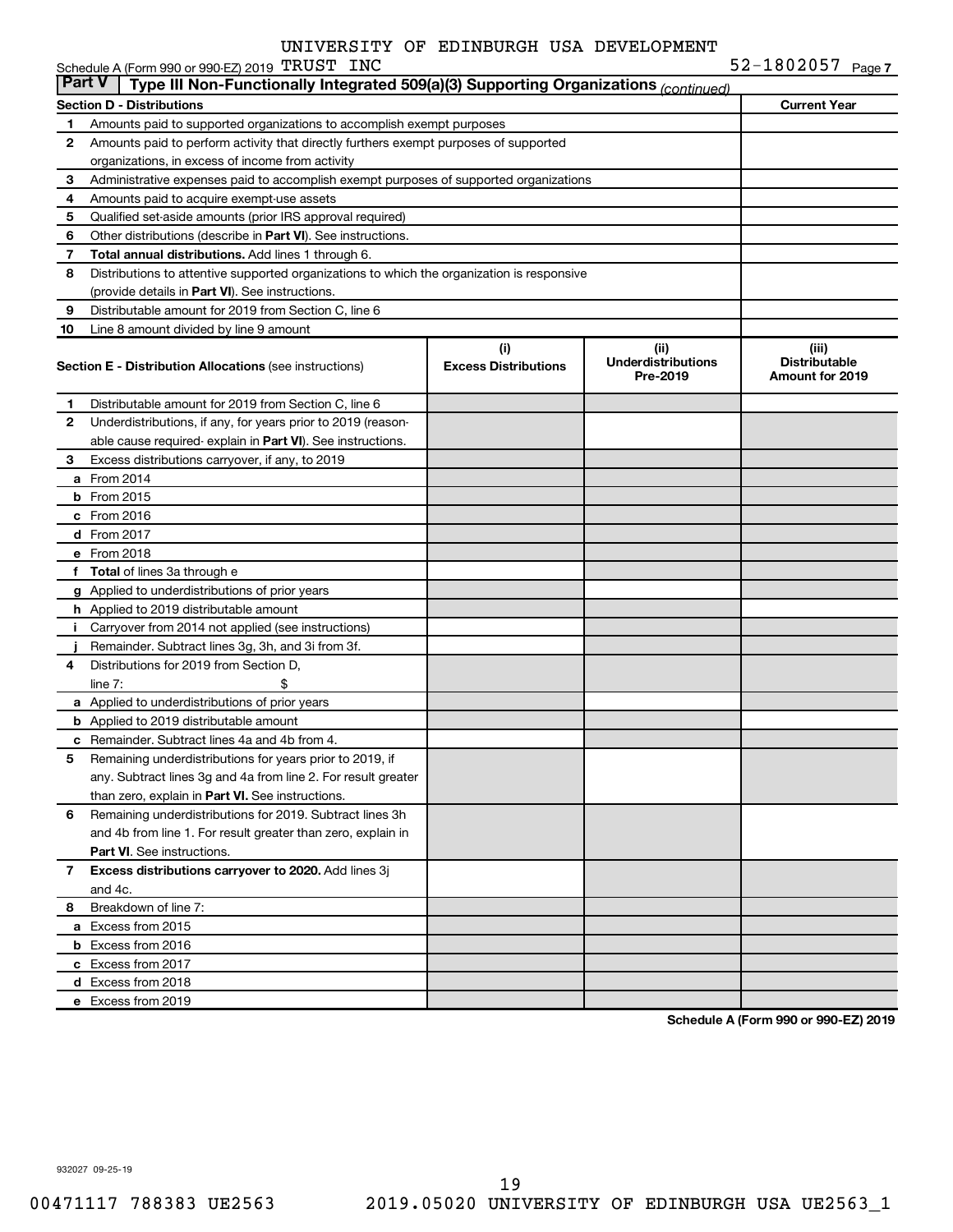|                 | Schedule A (Form 990 or 990-EZ) 2019 TRUST INC                                                                                  |  |  |    | UNIVERSITY OF EDINBURGH USA DEVELOPMENT | 52-1802057 Page 8                                                                                                                                                                                                                                                                                |
|-----------------|---------------------------------------------------------------------------------------------------------------------------------|--|--|----|-----------------------------------------|--------------------------------------------------------------------------------------------------------------------------------------------------------------------------------------------------------------------------------------------------------------------------------------------------|
| <b>Part VI</b>  | Supplemental Information. Provide the explanations required by Part II, line 10; Part II, line 17a or 17b; Part III, line 12;   |  |  |    |                                         |                                                                                                                                                                                                                                                                                                  |
|                 | Section D, lines 5, 6, and 8; and Part V, Section E, lines 2, 5, and 6. Also complete this part for any additional information. |  |  |    |                                         | Part IV, Section A, lines 1, 2, 3b, 3c, 4b, 4c, 5a, 6, 9a, 9b, 9c, 11a, 11b, and 11c; Part IV, Section B, lines 1 and 2; Part IV, Section C,<br>line 1; Part IV, Section D, lines 2 and 3; Part IV, Section E, lines 1c, 2a, 2b, 3a, and 3b; Part V, line 1; Part V, Section B, line 1e; Part V, |
|                 | (See instructions.)                                                                                                             |  |  |    |                                         |                                                                                                                                                                                                                                                                                                  |
|                 |                                                                                                                                 |  |  |    |                                         |                                                                                                                                                                                                                                                                                                  |
|                 |                                                                                                                                 |  |  |    |                                         |                                                                                                                                                                                                                                                                                                  |
|                 |                                                                                                                                 |  |  |    |                                         |                                                                                                                                                                                                                                                                                                  |
|                 |                                                                                                                                 |  |  |    |                                         |                                                                                                                                                                                                                                                                                                  |
|                 |                                                                                                                                 |  |  |    |                                         |                                                                                                                                                                                                                                                                                                  |
|                 |                                                                                                                                 |  |  |    |                                         |                                                                                                                                                                                                                                                                                                  |
|                 |                                                                                                                                 |  |  |    |                                         |                                                                                                                                                                                                                                                                                                  |
|                 |                                                                                                                                 |  |  |    |                                         |                                                                                                                                                                                                                                                                                                  |
|                 |                                                                                                                                 |  |  |    |                                         |                                                                                                                                                                                                                                                                                                  |
|                 |                                                                                                                                 |  |  |    |                                         |                                                                                                                                                                                                                                                                                                  |
|                 |                                                                                                                                 |  |  |    |                                         |                                                                                                                                                                                                                                                                                                  |
|                 |                                                                                                                                 |  |  |    |                                         |                                                                                                                                                                                                                                                                                                  |
|                 |                                                                                                                                 |  |  |    |                                         |                                                                                                                                                                                                                                                                                                  |
|                 |                                                                                                                                 |  |  |    |                                         |                                                                                                                                                                                                                                                                                                  |
|                 |                                                                                                                                 |  |  |    |                                         |                                                                                                                                                                                                                                                                                                  |
|                 |                                                                                                                                 |  |  |    |                                         |                                                                                                                                                                                                                                                                                                  |
|                 |                                                                                                                                 |  |  |    |                                         |                                                                                                                                                                                                                                                                                                  |
|                 |                                                                                                                                 |  |  |    |                                         |                                                                                                                                                                                                                                                                                                  |
|                 |                                                                                                                                 |  |  |    |                                         |                                                                                                                                                                                                                                                                                                  |
|                 |                                                                                                                                 |  |  |    |                                         |                                                                                                                                                                                                                                                                                                  |
|                 |                                                                                                                                 |  |  |    |                                         |                                                                                                                                                                                                                                                                                                  |
|                 |                                                                                                                                 |  |  |    |                                         |                                                                                                                                                                                                                                                                                                  |
|                 |                                                                                                                                 |  |  |    |                                         |                                                                                                                                                                                                                                                                                                  |
|                 |                                                                                                                                 |  |  |    |                                         |                                                                                                                                                                                                                                                                                                  |
|                 |                                                                                                                                 |  |  |    |                                         |                                                                                                                                                                                                                                                                                                  |
|                 |                                                                                                                                 |  |  |    |                                         |                                                                                                                                                                                                                                                                                                  |
|                 |                                                                                                                                 |  |  |    |                                         |                                                                                                                                                                                                                                                                                                  |
|                 |                                                                                                                                 |  |  |    |                                         |                                                                                                                                                                                                                                                                                                  |
|                 |                                                                                                                                 |  |  |    |                                         |                                                                                                                                                                                                                                                                                                  |
|                 |                                                                                                                                 |  |  |    |                                         |                                                                                                                                                                                                                                                                                                  |
|                 |                                                                                                                                 |  |  |    |                                         |                                                                                                                                                                                                                                                                                                  |
|                 |                                                                                                                                 |  |  |    |                                         |                                                                                                                                                                                                                                                                                                  |
|                 |                                                                                                                                 |  |  |    |                                         |                                                                                                                                                                                                                                                                                                  |
|                 |                                                                                                                                 |  |  |    |                                         |                                                                                                                                                                                                                                                                                                  |
|                 |                                                                                                                                 |  |  |    |                                         |                                                                                                                                                                                                                                                                                                  |
| 932028 09-25-19 |                                                                                                                                 |  |  | 20 |                                         | Schedule A (Form 990 or 990-EZ) 2019                                                                                                                                                                                                                                                             |
|                 | 00471117 788383 UE2563                                                                                                          |  |  |    |                                         | 2019.05020 UNIVERSITY OF EDINBURGH USA UE2563_1                                                                                                                                                                                                                                                  |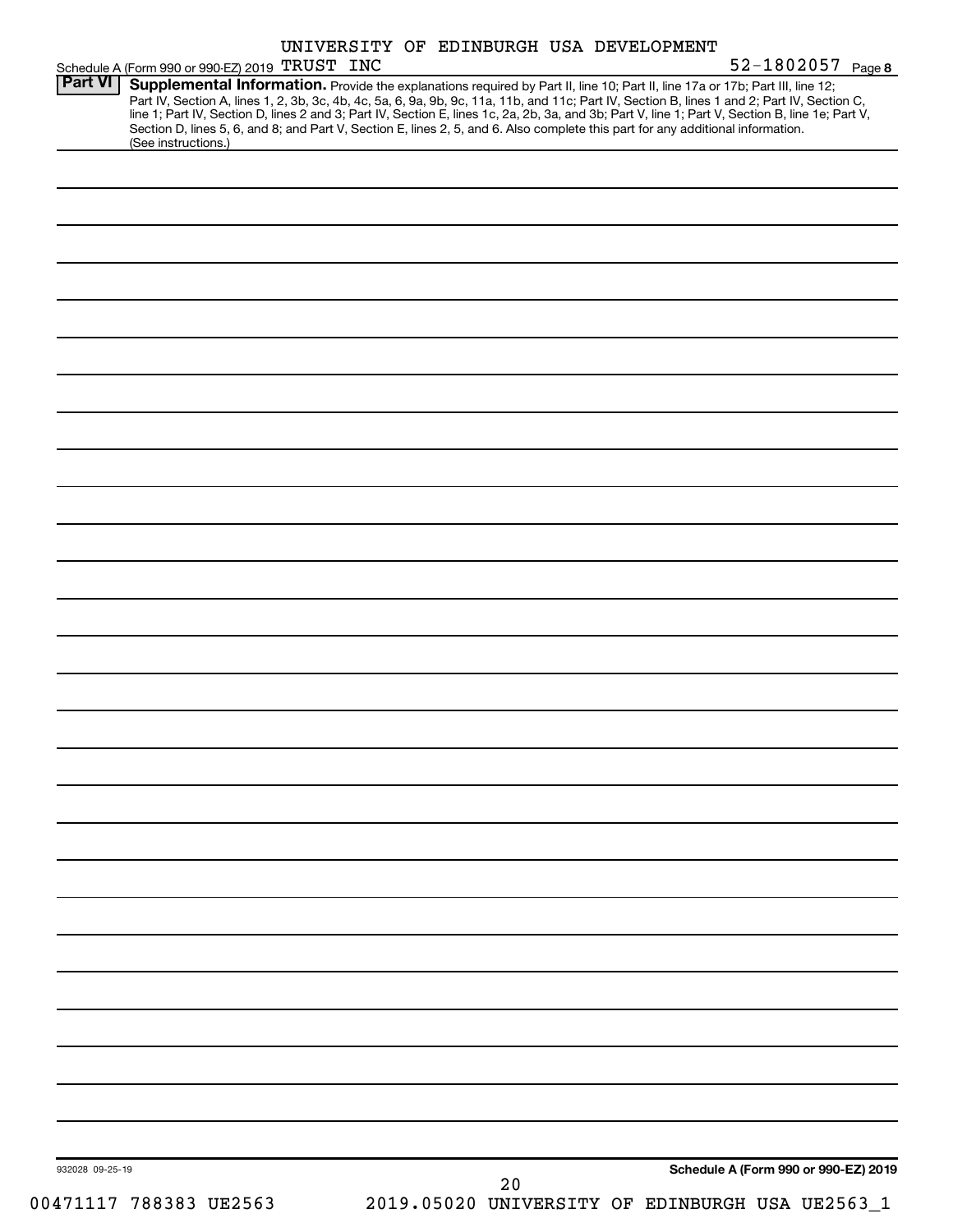Department of the Treasury Internal Revenue Service **(Form 990, 990-EZ,**

# **Schedule B Schedule of Contributors**

**or 990-PF) | Attach to Form 990, Form 990-EZ, or Form 990-PF. | Go to www.irs.gov/Form990 for the latest information.** OMB No. 1545-0047

# **2019**

**Employer identification number**

| TRUST INC | 52-1802057 |
|-----------|------------|
|           |            |

| Name of the organization |  |  |                                         |
|--------------------------|--|--|-----------------------------------------|
|                          |  |  | UNIVERSITY OF EDINBURGH USA DEVELOPMENT |

| <b>Organization type (check one):</b> |                                                                                    |
|---------------------------------------|------------------------------------------------------------------------------------|
| Filers of:                            | Section:                                                                           |
| Form 990 or 990-EZ                    | $\lfloor \underline{X} \rfloor$ 501(c)( 3) (enter number) organization             |
|                                       | $4947(a)(1)$ nonexempt charitable trust <b>not</b> treated as a private foundation |
|                                       | 527 political organization                                                         |
| Form 990-PF                           | 501(c)(3) exempt private foundation                                                |
|                                       | 4947(a)(1) nonexempt charitable trust treated as a private foundation              |
|                                       | 501(c)(3) taxable private foundation                                               |

Check if your organization is covered by the General Rule or a Special Rule. **Note:**  Only a section 501(c)(7), (8), or (10) organization can check boxes for both the General Rule and a Special Rule. See instructions.

### **General Rule**

 $\Box$ 

For an organization filing Form 990, 990-EZ, or 990-PF that received, during the year, contributions totaling \$5,000 or more (in money or property) from any one contributor. Complete Parts I and II. See instructions for determining a contributor's total contributions.

### **Special Rules**

any one contributor, during the year, total contributions of the greater of (1) \$5,000; or (2) 2% of the amount on (i) Form 990, Part VIII, line 1h;  $\boxed{\text{X}}$  For an organization described in section 501(c)(3) filing Form 990 or 990-EZ that met the 33 1/3% support test of the regulations under sections 509(a)(1) and 170(b)(1)(A)(vi), that checked Schedule A (Form 990 or 990-EZ), Part II, line 13, 16a, or 16b, and that received from or (ii) Form 990-EZ, line 1. Complete Parts I and II.

year, total contributions of more than \$1,000 *exclusively* for religious, charitable, scientific, literary, or educational purposes, or for the For an organization described in section 501(c)(7), (8), or (10) filing Form 990 or 990-EZ that received from any one contributor, during the prevention of cruelty to children or animals. Complete Parts I, II, and III.  $\Box$ 

purpose. Don't complete any of the parts unless the General Rule applies to this organization because it received nonexclusively year, contributions exclusively for religious, charitable, etc., purposes, but no such contributions totaled more than \$1,000. If this box is checked, enter here the total contributions that were received during the year for an exclusively religious, charitable, etc., For an organization described in section 501(c)(7), (8), or (10) filing Form 990 or 990-EZ that received from any one contributor, during the religious, charitable, etc., contributions totaling \$5,000 or more during the year  $~\ldots\ldots\ldots\ldots\ldots\ldots\ldots\ldots\ldots\blacktriangleright~$ \$  $\Box$ 

**Caution:**  An organization that isn't covered by the General Rule and/or the Special Rules doesn't file Schedule B (Form 990, 990-EZ, or 990-PF),  **must** but it answer "No" on Part IV, line 2, of its Form 990; or check the box on line H of its Form 990-EZ or on its Form 990-PF, Part I, line 2, to certify that it doesn't meet the filing requirements of Schedule B (Form 990, 990-EZ, or 990-PF).

**For Paperwork Reduction Act Notice, see the instructions for Form 990, 990-EZ, or 990-PF. Schedule B (Form 990, 990-EZ, or 990-PF) (2019)** LHA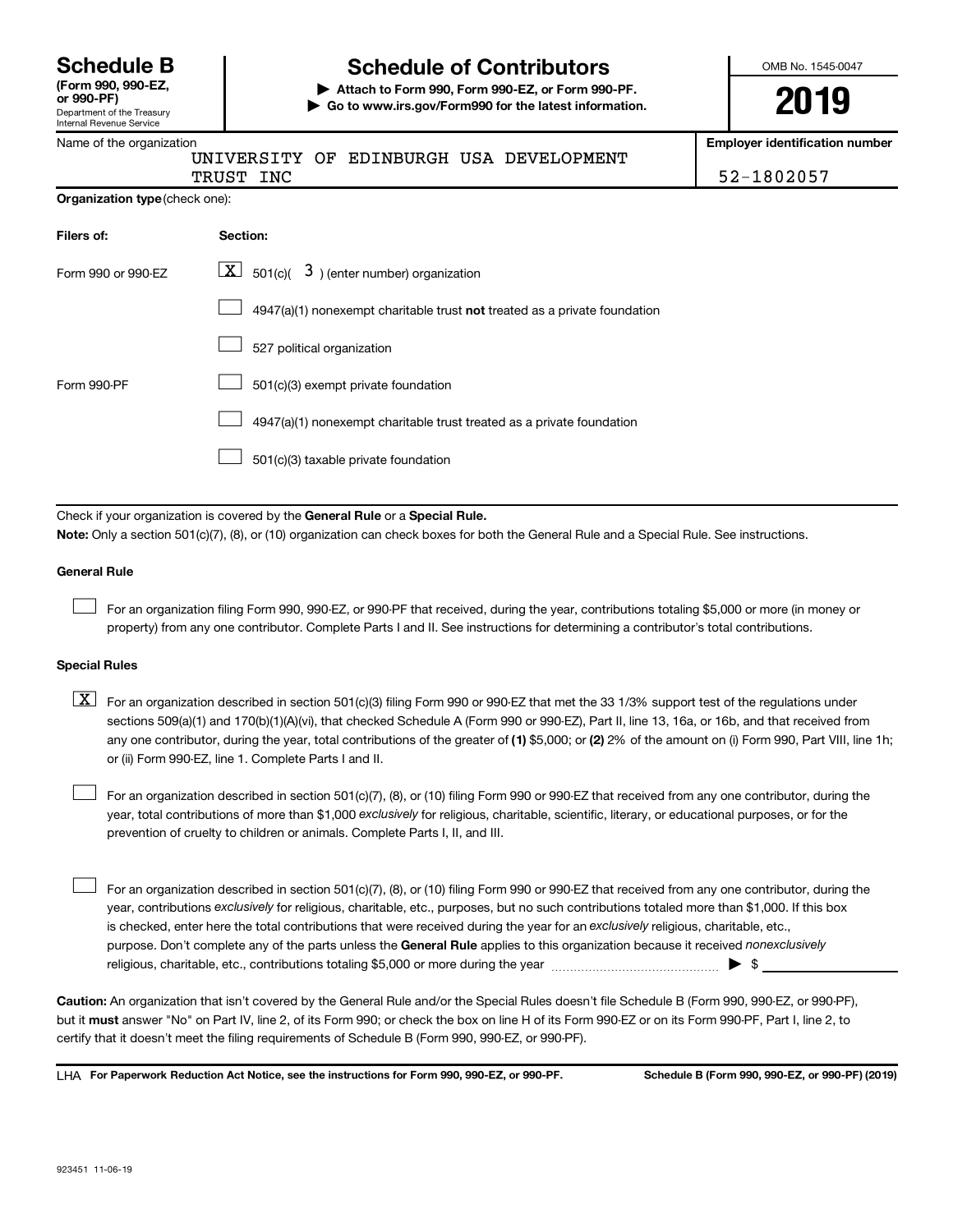| Part II                      | Noncash Property (see instructions). Use duplicate copies of Part II if additional space is needed. |                                                 |                      |
|------------------------------|-----------------------------------------------------------------------------------------------------|-------------------------------------------------|----------------------|
| (a)<br>No.<br>from<br>Part I | (b)<br>Description of noncash property given                                                        | (c)<br>FMV (or estimate)<br>(See instructions.) | (d)<br>Date received |
|                              |                                                                                                     | \$                                              |                      |
| (a)                          |                                                                                                     |                                                 |                      |
| No.<br>from<br>Part I        | (b)<br>Description of noncash property given                                                        | (c)<br>FMV (or estimate)<br>(See instructions.) | (d)<br>Date received |
|                              |                                                                                                     | \$                                              |                      |
| (a)                          |                                                                                                     |                                                 |                      |
| No.<br>from<br>Part I        | (b)<br>Description of noncash property given                                                        | (c)<br>FMV (or estimate)<br>(See instructions.) | (d)<br>Date received |
|                              |                                                                                                     |                                                 |                      |
|                              |                                                                                                     | \$                                              |                      |
| (a)<br>No.<br>from<br>Part I | (b)<br>Description of noncash property given                                                        | (c)<br>FMV (or estimate)<br>(See instructions.) | (d)<br>Date received |
|                              |                                                                                                     |                                                 |                      |
|                              |                                                                                                     | \$                                              |                      |
| (a)<br>No.<br>from<br>Part I | (b)<br>Description of noncash property given                                                        | (c)<br>FMV (or estimate)<br>(See instructions.) | (d)<br>Date received |
|                              |                                                                                                     |                                                 |                      |
|                              |                                                                                                     | \$                                              |                      |
| (a)<br>No.<br>from<br>Part I | (b)<br>Description of noncash property given                                                        | (c)<br>FMV (or estimate)<br>(See instructions.) | (d)<br>Date received |
|                              |                                                                                                     |                                                 |                      |
|                              |                                                                                                     | \$                                              |                      |

**3**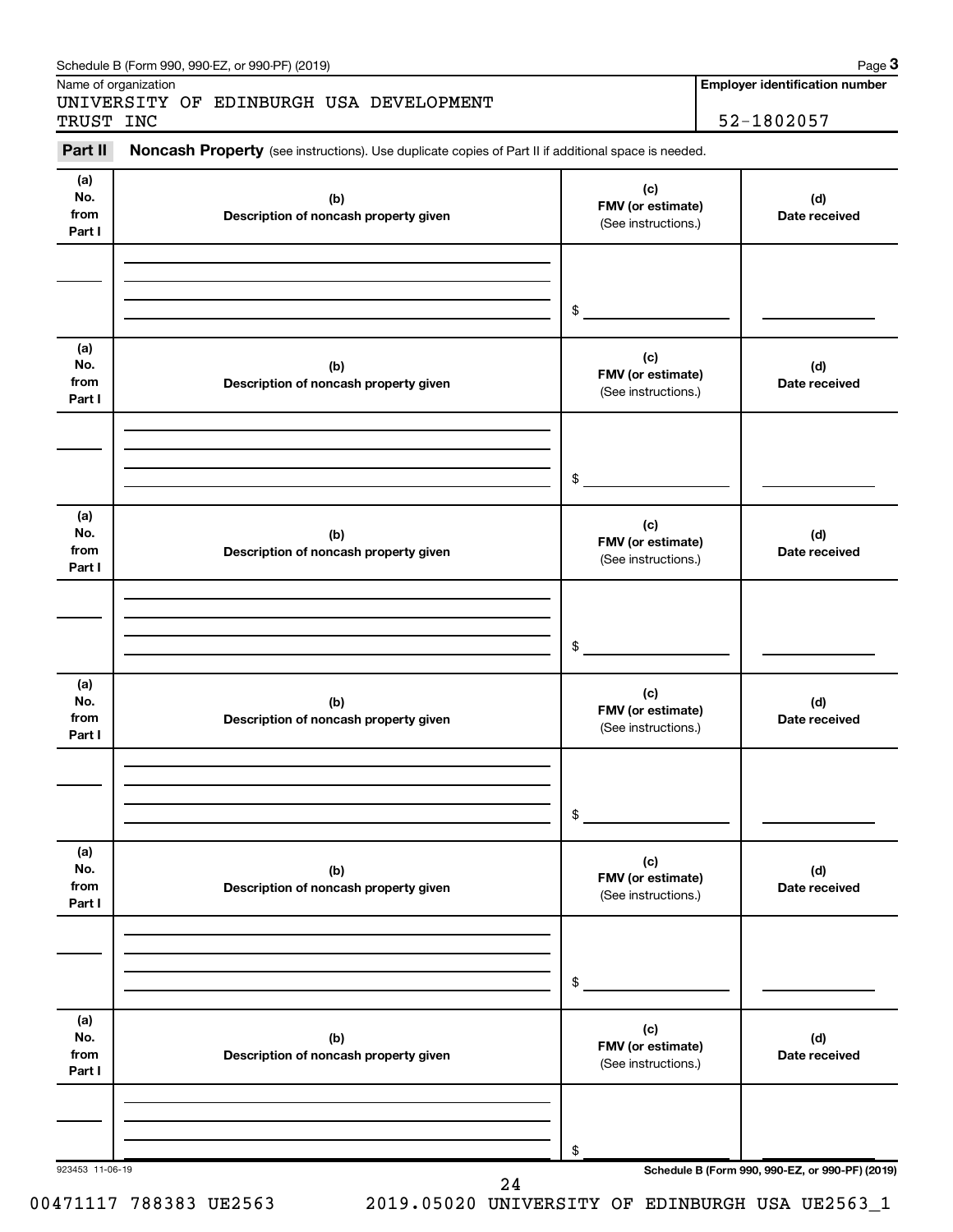|                 | Schedule B (Form 990, 990-EZ, or 990-PF) (2019)                                                                                                          |                      | Page 4                                                                                                                                                         |
|-----------------|----------------------------------------------------------------------------------------------------------------------------------------------------------|----------------------|----------------------------------------------------------------------------------------------------------------------------------------------------------------|
|                 | Name of organization                                                                                                                                     |                      | <b>Employer identification number</b>                                                                                                                          |
|                 | UNIVERSITY OF EDINBURGH USA DEVELOPMENT                                                                                                                  |                      |                                                                                                                                                                |
| TRUST INC       |                                                                                                                                                          |                      | 52-1802057                                                                                                                                                     |
| Part III        | from any one contributor. Complete columns (a) through (e) and the following line entry. For organizations                                               |                      | Exclusively religious, charitable, etc., contributions to organizations described in section 501(c)(7), (8), or (10) that total more than \$1,000 for the year |
|                 | completing Part III, enter the total of exclusively religious, charitable, etc., contributions of \$1,000 or less for the year. (Enter this info. once.) |                      |                                                                                                                                                                |
| (a) No.         | Use duplicate copies of Part III if additional space is needed.                                                                                          |                      |                                                                                                                                                                |
| from            | (b) Purpose of gift                                                                                                                                      | (c) Use of gift      | (d) Description of how gift is held                                                                                                                            |
| Part I          |                                                                                                                                                          |                      |                                                                                                                                                                |
|                 |                                                                                                                                                          |                      |                                                                                                                                                                |
|                 |                                                                                                                                                          |                      |                                                                                                                                                                |
|                 |                                                                                                                                                          |                      |                                                                                                                                                                |
|                 |                                                                                                                                                          | (e) Transfer of gift |                                                                                                                                                                |
|                 |                                                                                                                                                          |                      |                                                                                                                                                                |
|                 | Transferee's name, address, and ZIP + 4                                                                                                                  |                      | Relationship of transferor to transferee                                                                                                                       |
|                 |                                                                                                                                                          |                      |                                                                                                                                                                |
|                 |                                                                                                                                                          |                      |                                                                                                                                                                |
|                 |                                                                                                                                                          |                      |                                                                                                                                                                |
| (a) No.         |                                                                                                                                                          |                      |                                                                                                                                                                |
| from<br>Part I  | (b) Purpose of gift                                                                                                                                      | (c) Use of gift      | (d) Description of how gift is held                                                                                                                            |
|                 |                                                                                                                                                          |                      |                                                                                                                                                                |
|                 |                                                                                                                                                          |                      |                                                                                                                                                                |
|                 |                                                                                                                                                          |                      |                                                                                                                                                                |
|                 |                                                                                                                                                          |                      |                                                                                                                                                                |
|                 |                                                                                                                                                          | (e) Transfer of gift |                                                                                                                                                                |
|                 |                                                                                                                                                          |                      |                                                                                                                                                                |
|                 | Transferee's name, address, and ZIP + 4                                                                                                                  |                      | Relationship of transferor to transferee                                                                                                                       |
|                 |                                                                                                                                                          |                      |                                                                                                                                                                |
|                 |                                                                                                                                                          |                      |                                                                                                                                                                |
|                 |                                                                                                                                                          |                      |                                                                                                                                                                |
| (a) No.         |                                                                                                                                                          |                      |                                                                                                                                                                |
| from<br>Part I  | (b) Purpose of gift                                                                                                                                      | (c) Use of gift      | (d) Description of how gift is held                                                                                                                            |
|                 |                                                                                                                                                          |                      |                                                                                                                                                                |
|                 |                                                                                                                                                          |                      |                                                                                                                                                                |
|                 |                                                                                                                                                          |                      |                                                                                                                                                                |
|                 |                                                                                                                                                          |                      |                                                                                                                                                                |
|                 |                                                                                                                                                          | (e) Transfer of gift |                                                                                                                                                                |
|                 | Transferee's name, address, and ZIP + 4                                                                                                                  |                      | Relationship of transferor to transferee                                                                                                                       |
|                 |                                                                                                                                                          |                      |                                                                                                                                                                |
|                 |                                                                                                                                                          |                      |                                                                                                                                                                |
|                 |                                                                                                                                                          |                      |                                                                                                                                                                |
|                 |                                                                                                                                                          |                      |                                                                                                                                                                |
| (a) No.<br>from | (b) Purpose of gift                                                                                                                                      | (c) Use of gift      | (d) Description of how gift is held                                                                                                                            |
| Part I          |                                                                                                                                                          |                      |                                                                                                                                                                |
|                 |                                                                                                                                                          |                      |                                                                                                                                                                |
|                 |                                                                                                                                                          |                      |                                                                                                                                                                |
|                 |                                                                                                                                                          |                      |                                                                                                                                                                |
|                 |                                                                                                                                                          | (e) Transfer of gift |                                                                                                                                                                |
|                 |                                                                                                                                                          |                      |                                                                                                                                                                |
|                 | Transferee's name, address, and ZIP + 4                                                                                                                  |                      | Relationship of transferor to transferee                                                                                                                       |
|                 |                                                                                                                                                          |                      |                                                                                                                                                                |
|                 |                                                                                                                                                          |                      |                                                                                                                                                                |
|                 |                                                                                                                                                          |                      |                                                                                                                                                                |
|                 |                                                                                                                                                          |                      |                                                                                                                                                                |
| 923454 11-06-19 |                                                                                                                                                          | 25                   | Schedule B (Form 990, 990-EZ, or 990-PF) (2019)                                                                                                                |

| 00471117 788383 UE2563 | 2019.05020 UNIVERSITY OF EDINBURGH USA UE2563 1 |  |  |
|------------------------|-------------------------------------------------|--|--|
|------------------------|-------------------------------------------------|--|--|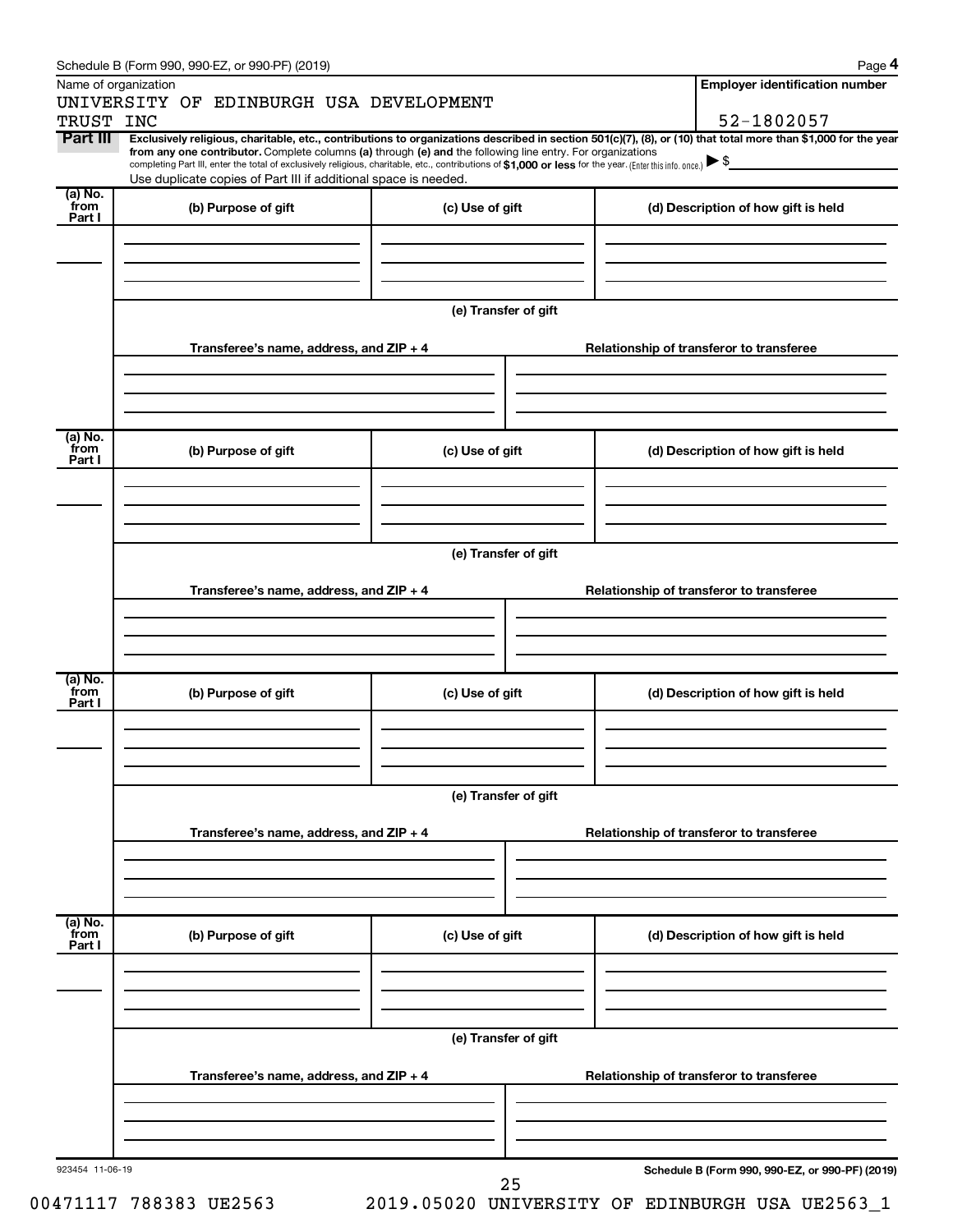|         | <b>SCHEDULE D</b>                |                                                                                                                                                                                                   |                     | <b>Supplemental Financial Statements</b>                                 |                              | OMB No. 1545-0047                                   |                |           |
|---------|----------------------------------|---------------------------------------------------------------------------------------------------------------------------------------------------------------------------------------------------|---------------------|--------------------------------------------------------------------------|------------------------------|-----------------------------------------------------|----------------|-----------|
|         | (Form 990)                       |                                                                                                                                                                                                   |                     | Complete if the organization answered "Yes" on Form 990,                 |                              |                                                     |                |           |
|         | Department of the Treasury       |                                                                                                                                                                                                   | Attach to Form 990. | Part IV, line 6, 7, 8, 9, 10, 11a, 11b, 11c, 11d, 11e, 11f, 12a, or 12b. |                              |                                                     | Open to Public |           |
|         | Internal Revenue Service         |                                                                                                                                                                                                   |                     | Go to www.irs.gov/Form990 for instructions and the latest information.   |                              | Inspection                                          |                |           |
|         | Name of the organization         | UNIVERSITY OF EDINBURGH USA DEVELOPMENT<br>TRUST INC                                                                                                                                              |                     |                                                                          |                              | <b>Employer identification number</b><br>52-1802057 |                |           |
| Part I  |                                  | Organizations Maintaining Donor Advised Funds or Other Similar Funds or Accounts. Complete if the                                                                                                 |                     |                                                                          |                              |                                                     |                |           |
|         |                                  | organization answered "Yes" on Form 990, Part IV, line 6.                                                                                                                                         |                     |                                                                          |                              |                                                     |                |           |
|         |                                  |                                                                                                                                                                                                   |                     | (a) Donor advised funds                                                  | (b) Funds and other accounts |                                                     |                |           |
| 1       |                                  |                                                                                                                                                                                                   |                     |                                                                          |                              |                                                     |                |           |
| 2       |                                  | Aggregate value of contributions to (during year)                                                                                                                                                 |                     |                                                                          |                              |                                                     |                |           |
| з       |                                  | Aggregate value of grants from (during year)                                                                                                                                                      |                     |                                                                          |                              |                                                     |                |           |
| 4       |                                  |                                                                                                                                                                                                   |                     |                                                                          |                              |                                                     |                |           |
| 5       |                                  | Did the organization inform all donors and donor advisors in writing that the assets held in donor advised funds                                                                                  |                     |                                                                          |                              | Yes                                                 |                | <b>No</b> |
| 6       |                                  | Did the organization inform all grantees, donors, and donor advisors in writing that grant funds can be used only                                                                                 |                     |                                                                          |                              |                                                     |                |           |
|         |                                  | for charitable purposes and not for the benefit of the donor or donor advisor, or for any other purpose conferring                                                                                |                     |                                                                          |                              |                                                     |                |           |
|         | impermissible private benefit?   |                                                                                                                                                                                                   |                     |                                                                          |                              | Yes                                                 |                | No        |
| Part II |                                  | Conservation Easements. Complete if the organization answered "Yes" on Form 990, Part IV, line 7.                                                                                                 |                     |                                                                          |                              |                                                     |                |           |
| 1.      |                                  | Purpose(s) of conservation easements held by the organization (check all that apply).                                                                                                             |                     |                                                                          |                              |                                                     |                |           |
|         |                                  | Preservation of land for public use (for example, recreation or education)                                                                                                                        |                     | Preservation of a historically important land area                       |                              |                                                     |                |           |
|         |                                  | Protection of natural habitat                                                                                                                                                                     |                     | Preservation of a certified historic structure                           |                              |                                                     |                |           |
|         |                                  | Preservation of open space                                                                                                                                                                        |                     |                                                                          |                              |                                                     |                |           |
| 2       |                                  | Complete lines 2a through 2d if the organization held a qualified conservation contribution in the form of a conservation easement on the last                                                    |                     |                                                                          |                              |                                                     |                |           |
|         | day of the tax year.             |                                                                                                                                                                                                   |                     |                                                                          |                              | Held at the End of the Tax Year                     |                |           |
| а       |                                  |                                                                                                                                                                                                   |                     |                                                                          | 2a                           |                                                     |                |           |
| b       |                                  |                                                                                                                                                                                                   |                     |                                                                          | 2 <sub>b</sub>               |                                                     |                |           |
| с       |                                  |                                                                                                                                                                                                   |                     |                                                                          | 2c                           |                                                     |                |           |
| d       |                                  | Number of conservation easements included in (c) acquired after 7/25/06, and not on a historic structure                                                                                          |                     |                                                                          |                              |                                                     |                |           |
|         |                                  |                                                                                                                                                                                                   |                     |                                                                          | 2d                           |                                                     |                |           |
| 3       |                                  | Number of conservation easements modified, transferred, released, extinguished, or terminated by the organization during the tax                                                                  |                     |                                                                          |                              |                                                     |                |           |
|         | $\vee$ ear $\blacktriangleright$ |                                                                                                                                                                                                   |                     |                                                                          |                              |                                                     |                |           |
| 4<br>5  |                                  | Number of states where property subject to conservation easement is located $\blacktriangleright$                                                                                                 |                     |                                                                          |                              |                                                     |                |           |
|         |                                  | Does the organization have a written policy regarding the periodic monitoring, inspection, handling of<br>violations, and enforcement of the conservation easements it holds?                     |                     |                                                                          |                              | Yes                                                 |                | <b>No</b> |
| 6       |                                  | Staff and volunteer hours devoted to monitoring, inspecting, handling of violations, and enforcing conservation easements during the year                                                         |                     |                                                                          |                              |                                                     |                |           |
|         |                                  |                                                                                                                                                                                                   |                     |                                                                          |                              |                                                     |                |           |
| 7       |                                  | Amount of expenses incurred in monitoring, inspecting, handling of violations, and enforcing conservation easements during the year                                                               |                     |                                                                          |                              |                                                     |                |           |
|         | $\blacktriangleright$ \$         |                                                                                                                                                                                                   |                     |                                                                          |                              |                                                     |                |           |
| 8       |                                  | Does each conservation easement reported on line 2(d) above satisfy the requirements of section 170(h)(4)(B)(i)                                                                                   |                     |                                                                          |                              |                                                     |                |           |
|         |                                  |                                                                                                                                                                                                   |                     |                                                                          |                              | Yes                                                 |                | No        |
| 9       |                                  | In Part XIII, describe how the organization reports conservation easements in its revenue and expense statement and                                                                               |                     |                                                                          |                              |                                                     |                |           |
|         |                                  | balance sheet, and include, if applicable, the text of the footnote to the organization's financial statements that describes the                                                                 |                     |                                                                          |                              |                                                     |                |           |
|         |                                  | organization's accounting for conservation easements.                                                                                                                                             |                     |                                                                          |                              |                                                     |                |           |
|         | Part III                         | Organizations Maintaining Collections of Art, Historical Treasures, or Other Similar Assets.                                                                                                      |                     |                                                                          |                              |                                                     |                |           |
|         |                                  | Complete if the organization answered "Yes" on Form 990, Part IV, line 8.                                                                                                                         |                     |                                                                          |                              |                                                     |                |           |
|         |                                  | 1a If the organization elected, as permitted under FASB ASC 958, not to report in its revenue statement and balance sheet works                                                                   |                     |                                                                          |                              |                                                     |                |           |
|         |                                  | of art, historical treasures, or other similar assets held for public exhibition, education, or research in furtherance of public                                                                 |                     |                                                                          |                              |                                                     |                |           |
|         |                                  | service, provide in Part XIII the text of the footnote to its financial statements that describes these items.                                                                                    |                     |                                                                          |                              |                                                     |                |           |
| b       |                                  | If the organization elected, as permitted under FASB ASC 958, to report in its revenue statement and balance sheet works of                                                                       |                     |                                                                          |                              |                                                     |                |           |
|         |                                  | art, historical treasures, or other similar assets held for public exhibition, education, or research in furtherance of public service,<br>provide the following amounts relating to these items: |                     |                                                                          |                              |                                                     |                |           |
|         |                                  |                                                                                                                                                                                                   |                     |                                                                          | \$                           |                                                     |                |           |
|         |                                  | (ii) Assets included in Form 990, Part X                                                                                                                                                          |                     |                                                                          | $\blacktriangleright$ \$     |                                                     |                | 415,605.  |
| 2       |                                  | If the organization received or held works of art, historical treasures, or other similar assets for financial gain, provide                                                                      |                     |                                                                          |                              |                                                     |                |           |
|         |                                  | the following amounts required to be reported under FASB ASC 958 relating to these items:                                                                                                         |                     |                                                                          |                              |                                                     |                |           |
| а       |                                  |                                                                                                                                                                                                   |                     |                                                                          | \$<br>▸                      |                                                     |                |           |
|         |                                  |                                                                                                                                                                                                   |                     |                                                                          | -\$                          |                                                     |                |           |
|         |                                  | LHA For Paperwork Reduction Act Notice, see the Instructions for Form 990.                                                                                                                        |                     |                                                                          |                              | Schedule D (Form 990) 2019                          |                |           |
|         | 932051 10-02-19                  |                                                                                                                                                                                                   |                     |                                                                          |                              |                                                     |                |           |
|         |                                  |                                                                                                                                                                                                   | 26                  |                                                                          |                              |                                                     |                |           |

<sup>00471117 788383</sup> UE2563 2019.05020 UNIVERSITY OF EDINBURGH USA UE2563\_1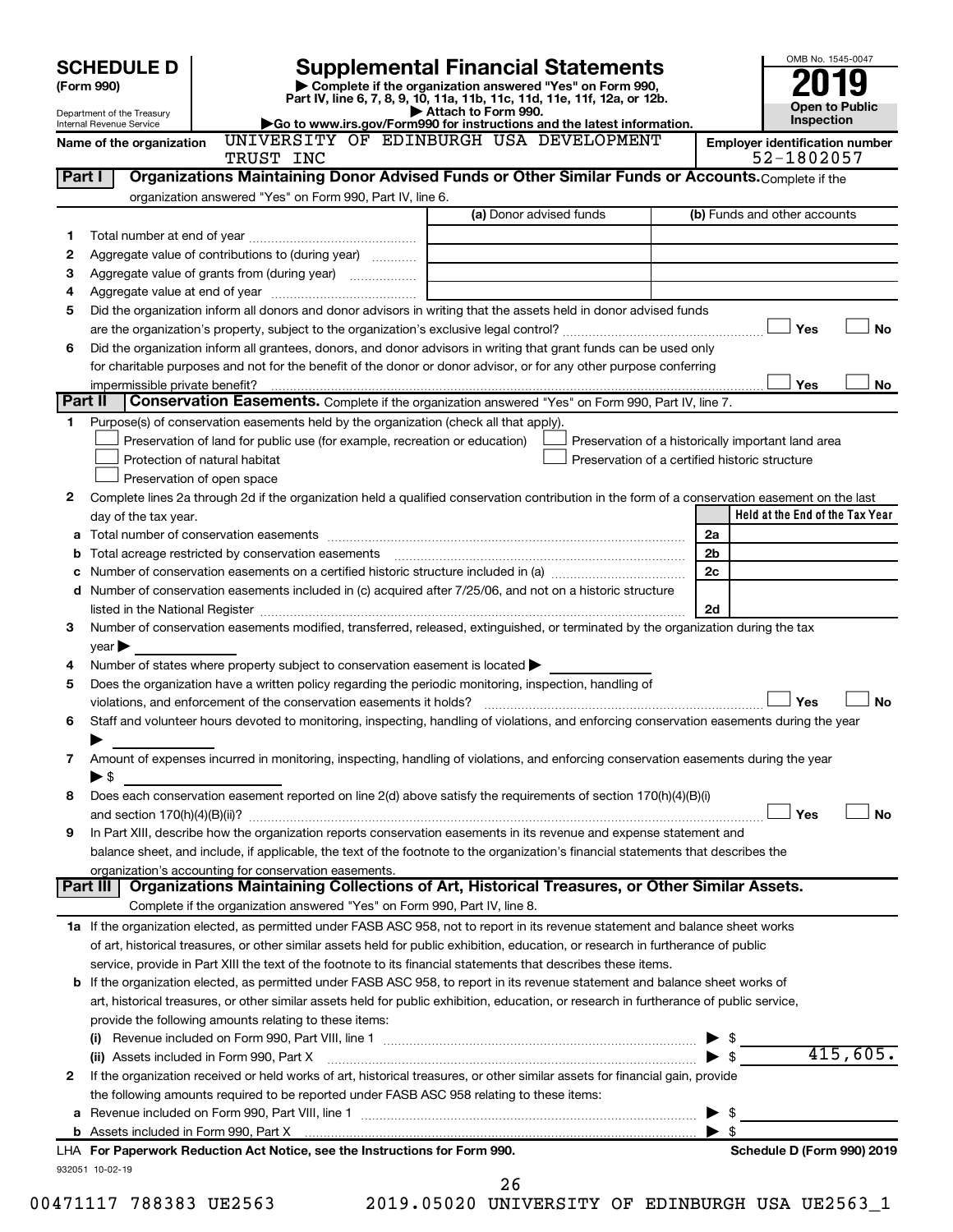|  |  | UNIVERSITY OF EDINBURGH USA DEVELOPMENT |
|--|--|-----------------------------------------|
|  |  |                                         |

|    | TRUST INC                                                                                                                                        |                                         | UNIVERSITI OF EDINBURGH USA DEVELOPMENT |                                    |                                 |                      |                | 52-1802057 Page 2        |
|----|--------------------------------------------------------------------------------------------------------------------------------------------------|-----------------------------------------|-----------------------------------------|------------------------------------|---------------------------------|----------------------|----------------|--------------------------|
|    | Schedule D (Form 990) 2019<br>Organizations Maintaining Collections of Art, Historical Treasures, or Other Similar Assets(continued)<br>Part III |                                         |                                         |                                    |                                 |                      |                |                          |
| 3  | Using the organization's acquisition, accession, and other records, check any of the following that make significant use of its                  |                                         |                                         |                                    |                                 |                      |                |                          |
|    | collection items (check all that apply):                                                                                                         |                                         |                                         |                                    |                                 |                      |                |                          |
| a  | Public exhibition                                                                                                                                |                                         | $X$ Loan or exchange program            |                                    |                                 |                      |                |                          |
| b  | Scholarly research                                                                                                                               | e                                       | Other                                   |                                    |                                 |                      |                |                          |
| c  | Preservation for future generations                                                                                                              |                                         |                                         |                                    |                                 |                      |                |                          |
| 4  | Provide a description of the organization's collections and explain how they further the organization's exempt purpose in Part XIII.             |                                         |                                         |                                    |                                 |                      |                |                          |
| 5  | During the year, did the organization solicit or receive donations of art, historical treasures, or other similar assets                         |                                         |                                         |                                    |                                 |                      |                |                          |
|    |                                                                                                                                                  |                                         |                                         |                                    |                                 |                      | Yes            | $\overline{\text{X}}$ No |
|    | Part IV<br><b>Escrow and Custodial Arrangements.</b> Complete if the organization answered "Yes" on Form 990, Part IV, line 9, or                |                                         |                                         |                                    |                                 |                      |                |                          |
|    | reported an amount on Form 990, Part X, line 21.                                                                                                 |                                         |                                         |                                    |                                 |                      |                |                          |
|    | 1a Is the organization an agent, trustee, custodian or other intermediary for contributions or other assets not included                         |                                         |                                         |                                    |                                 |                      |                |                          |
|    |                                                                                                                                                  |                                         |                                         |                                    |                                 |                      | Yes            | No                       |
|    | b If "Yes," explain the arrangement in Part XIII and complete the following table:                                                               |                                         |                                         |                                    |                                 |                      |                |                          |
|    |                                                                                                                                                  |                                         |                                         |                                    |                                 |                      | Amount         |                          |
|    | c Beginning balance                                                                                                                              |                                         |                                         |                                    | 1c                              |                      |                |                          |
|    |                                                                                                                                                  |                                         |                                         |                                    | 1d                              |                      |                |                          |
|    | e Distributions during the year with the continuum continuum control of the basic of the state of the state of                                   |                                         |                                         |                                    | 1e                              |                      |                |                          |
| f. |                                                                                                                                                  |                                         |                                         |                                    | 1f                              |                      |                |                          |
|    | 2a Did the organization include an amount on Form 990, Part X, line 21, for escrow or custodial account liability?                               |                                         |                                         |                                    |                                 | .                    | Yes            | No                       |
|    | b If "Yes," explain the arrangement in Part XIII. Check here if the explanation has been provided on Part XIII                                   |                                         |                                         |                                    |                                 |                      |                |                          |
|    | <b>Part V</b><br>Endowment Funds. Complete if the organization answered "Yes" on Form 990, Part IV, line 10.                                     |                                         |                                         |                                    |                                 |                      |                |                          |
|    |                                                                                                                                                  | (a) Current year                        | (b) Prior year                          | (c) Two years back                 |                                 | (d) Three years back |                | (e) Four years back      |
|    | 1a Beginning of year balance                                                                                                                     |                                         |                                         |                                    |                                 |                      |                |                          |
| b  |                                                                                                                                                  |                                         |                                         |                                    |                                 |                      |                |                          |
|    | Net investment earnings, gains, and losses                                                                                                       |                                         |                                         |                                    |                                 |                      |                |                          |
|    |                                                                                                                                                  |                                         |                                         |                                    |                                 |                      |                |                          |
|    | e Other expenditures for facilities                                                                                                              |                                         |                                         |                                    |                                 |                      |                |                          |
|    |                                                                                                                                                  |                                         |                                         |                                    |                                 |                      |                |                          |
|    |                                                                                                                                                  |                                         |                                         |                                    |                                 |                      |                |                          |
| g  |                                                                                                                                                  |                                         |                                         |                                    |                                 |                      |                |                          |
| 2  | Provide the estimated percentage of the current year end balance (line 1g, column (a)) held as:                                                  |                                         |                                         |                                    |                                 |                      |                |                          |
|    | a Board designated or quasi-endowment $\blacktriangleright$                                                                                      |                                         | %                                       |                                    |                                 |                      |                |                          |
|    | <b>b</b> Permanent endowment >                                                                                                                   | %                                       |                                         |                                    |                                 |                      |                |                          |
|    | $\mathbf c$ Term endowment $\blacktriangleright$                                                                                                 | %                                       |                                         |                                    |                                 |                      |                |                          |
|    | The percentages on lines 2a, 2b, and 2c should equal 100%.                                                                                       |                                         |                                         |                                    |                                 |                      |                |                          |
|    | 3a Are there endowment funds not in the possession of the organization that are held and administered for the organization                       |                                         |                                         |                                    |                                 |                      |                |                          |
|    | by:                                                                                                                                              |                                         |                                         |                                    |                                 |                      |                | Yes<br>No                |
|    |                                                                                                                                                  |                                         |                                         |                                    |                                 |                      | 3a(i)          |                          |
|    |                                                                                                                                                  |                                         |                                         |                                    |                                 |                      | 3a(ii)         |                          |
|    |                                                                                                                                                  |                                         |                                         |                                    |                                 |                      | 3b             |                          |
| 4  | Describe in Part XIII the intended uses of the organization's endowment funds.                                                                   |                                         |                                         |                                    |                                 |                      |                |                          |
|    | Part VI<br><b>Land, Buildings, and Equipment.</b>                                                                                                |                                         |                                         |                                    |                                 |                      |                |                          |
|    | Complete if the organization answered "Yes" on Form 990, Part IV, line 11a. See Form 990, Part X, line 10.                                       |                                         |                                         |                                    |                                 |                      |                |                          |
|    | Description of property                                                                                                                          | (a) Cost or other<br>basis (investment) |                                         | (b) Cost or other<br>basis (other) | (c) Accumulated<br>depreciation |                      | (d) Book value |                          |
|    |                                                                                                                                                  |                                         |                                         |                                    |                                 |                      |                |                          |
| b  |                                                                                                                                                  |                                         |                                         |                                    |                                 |                      |                |                          |
|    |                                                                                                                                                  |                                         |                                         |                                    |                                 |                      |                |                          |
|    |                                                                                                                                                  |                                         |                                         |                                    |                                 |                      |                |                          |
|    |                                                                                                                                                  |                                         |                                         |                                    |                                 |                      |                |                          |
|    | Total. Add lines 1a through 1e. (Column (d) must equal Form 990, Part X, column (B), line 10c.)                                                  |                                         |                                         |                                    |                                 |                      |                | 0.                       |

**Schedule D (Form 990) 2019**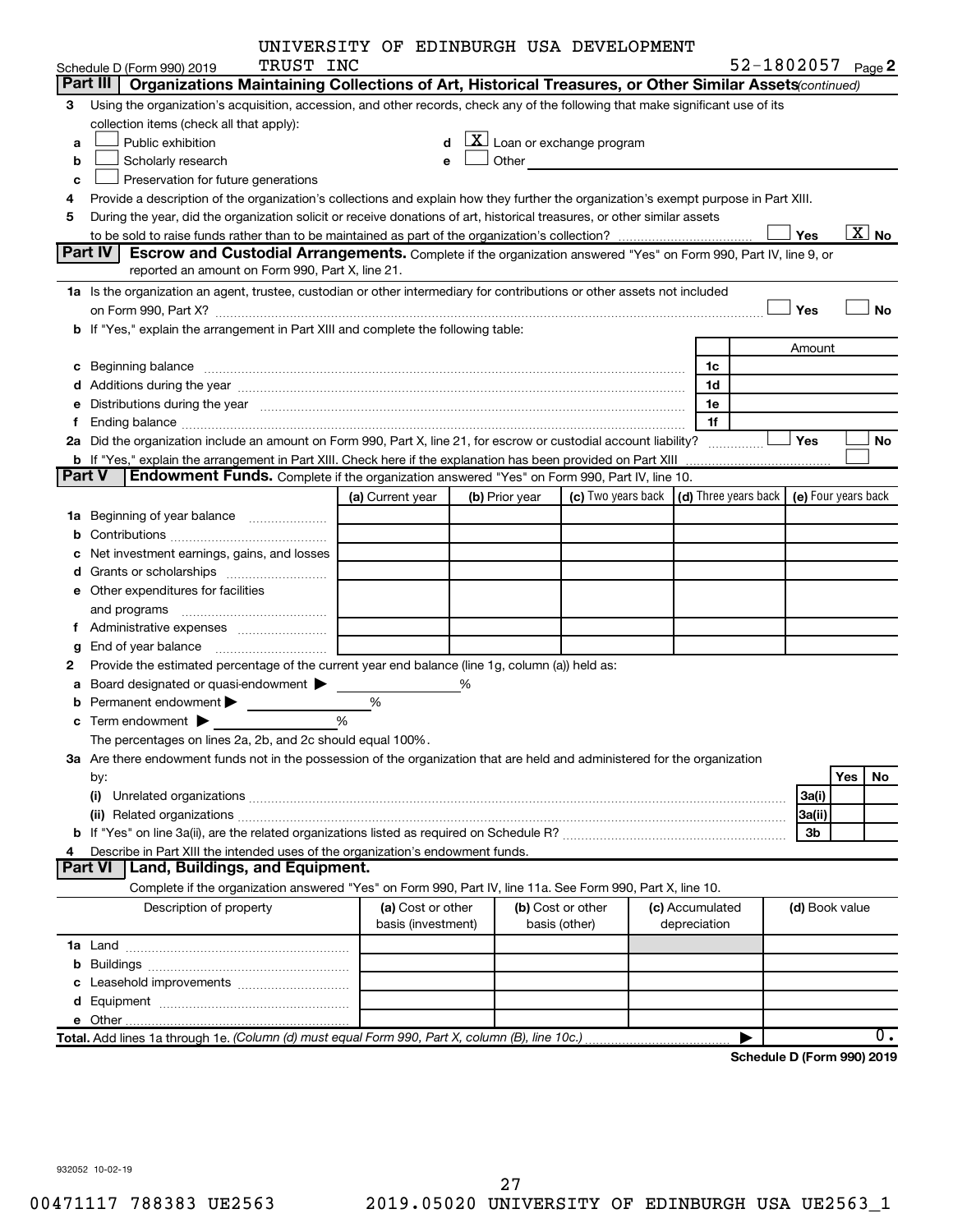| UNIVERSITY OF EDINBURGH USA DEVELOPMENT |  |  |  |  |  |
|-----------------------------------------|--|--|--|--|--|
|-----------------------------------------|--|--|--|--|--|

| TRUST INC<br>Schedule D (Form 990) 2019                                                                                                              |                 |                                                           | 52-1802057 $_{Page}$ 3 |
|------------------------------------------------------------------------------------------------------------------------------------------------------|-----------------|-----------------------------------------------------------|------------------------|
| Part VII Investments - Other Securities.                                                                                                             |                 |                                                           |                        |
| Complete if the organization answered "Yes" on Form 990, Part IV, line 11b. See Form 990, Part X, line 12.                                           |                 |                                                           |                        |
| (a) Description of security or category (including name of security)                                                                                 | (b) Book value  | (c) Method of valuation: Cost or end-of-year market value |                        |
|                                                                                                                                                      |                 |                                                           |                        |
|                                                                                                                                                      |                 |                                                           |                        |
| (3) Other                                                                                                                                            |                 |                                                           |                        |
| (A)                                                                                                                                                  |                 |                                                           |                        |
| (B)                                                                                                                                                  |                 |                                                           |                        |
| (C)                                                                                                                                                  |                 |                                                           |                        |
| (D)                                                                                                                                                  |                 |                                                           |                        |
| (E)                                                                                                                                                  |                 |                                                           |                        |
| (F)                                                                                                                                                  |                 |                                                           |                        |
| (G)                                                                                                                                                  |                 |                                                           |                        |
| (H)                                                                                                                                                  |                 |                                                           |                        |
| Total. (Col. (b) must equal Form 990, Part X, col. (B) line 12.)                                                                                     |                 |                                                           |                        |
| Part VIII Investments - Program Related.                                                                                                             |                 |                                                           |                        |
|                                                                                                                                                      |                 |                                                           |                        |
| Complete if the organization answered "Yes" on Form 990, Part IV, line 11c. See Form 990, Part X, line 13.<br>(a) Description of investment          | (b) Book value  | (c) Method of valuation: Cost or end-of-year market value |                        |
|                                                                                                                                                      |                 |                                                           |                        |
| (1)                                                                                                                                                  |                 |                                                           |                        |
| (2)                                                                                                                                                  |                 |                                                           |                        |
| (3)                                                                                                                                                  |                 |                                                           |                        |
| (4)                                                                                                                                                  |                 |                                                           |                        |
| (5)                                                                                                                                                  |                 |                                                           |                        |
| (6)                                                                                                                                                  |                 |                                                           |                        |
| (7)                                                                                                                                                  |                 |                                                           |                        |
| (8)                                                                                                                                                  |                 |                                                           |                        |
| (9)                                                                                                                                                  |                 |                                                           |                        |
| Total. (Col. (b) must equal Form 990, Part X, col. (B) line 13.)                                                                                     |                 |                                                           |                        |
| Part IX<br><b>Other Assets.</b>                                                                                                                      |                 |                                                           |                        |
| Complete if the organization answered "Yes" on Form 990, Part IV, line 11d. See Form 990, Part X, line 15.                                           |                 |                                                           |                        |
|                                                                                                                                                      | (a) Description |                                                           | (b) Book value         |
| <b>BOOKS COLLECTIONS</b><br>(1)                                                                                                                      |                 |                                                           | 415,605.               |
| (2)                                                                                                                                                  |                 |                                                           |                        |
| (3)                                                                                                                                                  |                 |                                                           |                        |
| (4)                                                                                                                                                  |                 |                                                           |                        |
| (5)                                                                                                                                                  |                 |                                                           |                        |
|                                                                                                                                                      |                 |                                                           |                        |
| (6)                                                                                                                                                  |                 |                                                           |                        |
| (7)                                                                                                                                                  |                 |                                                           |                        |
| (8)                                                                                                                                                  |                 |                                                           |                        |
| (9)                                                                                                                                                  |                 |                                                           |                        |
| Total. (Column (b) must equal Form 990, Part X, col. (B) line 15.)                                                                                   |                 |                                                           | 415,605.               |
| <b>Other Liabilities.</b><br>Part X                                                                                                                  |                 |                                                           |                        |
| Complete if the organization answered "Yes" on Form 990, Part IV, line 11e or 11f. See Form 990, Part X, line 25.                                    |                 |                                                           |                        |
| (a) Description of liability<br>1.                                                                                                                   |                 |                                                           | (b) Book value         |
| (1)<br>Federal income taxes                                                                                                                          |                 |                                                           |                        |
| (2)                                                                                                                                                  |                 |                                                           |                        |
| (3)                                                                                                                                                  |                 |                                                           |                        |
| (4)                                                                                                                                                  |                 |                                                           |                        |
| (5)                                                                                                                                                  |                 |                                                           |                        |
| (6)                                                                                                                                                  |                 |                                                           |                        |
| (7)                                                                                                                                                  |                 |                                                           |                        |
| (8)                                                                                                                                                  |                 |                                                           |                        |
| (9)                                                                                                                                                  |                 |                                                           |                        |
|                                                                                                                                                      |                 |                                                           |                        |
| 2. Liability for uncertain tax positions. In Part XIII, provide the text of the footnote to the organization's financial statements that reports the |                 |                                                           |                        |
| organization's liability for uncertain tax positions under FASB ASC 740. Check here if the text of the footnote has been provided in Part XIII.      |                 |                                                           |                        |
|                                                                                                                                                      |                 |                                                           |                        |

**Schedule D (Form 990) 2019**

932053 10-02-19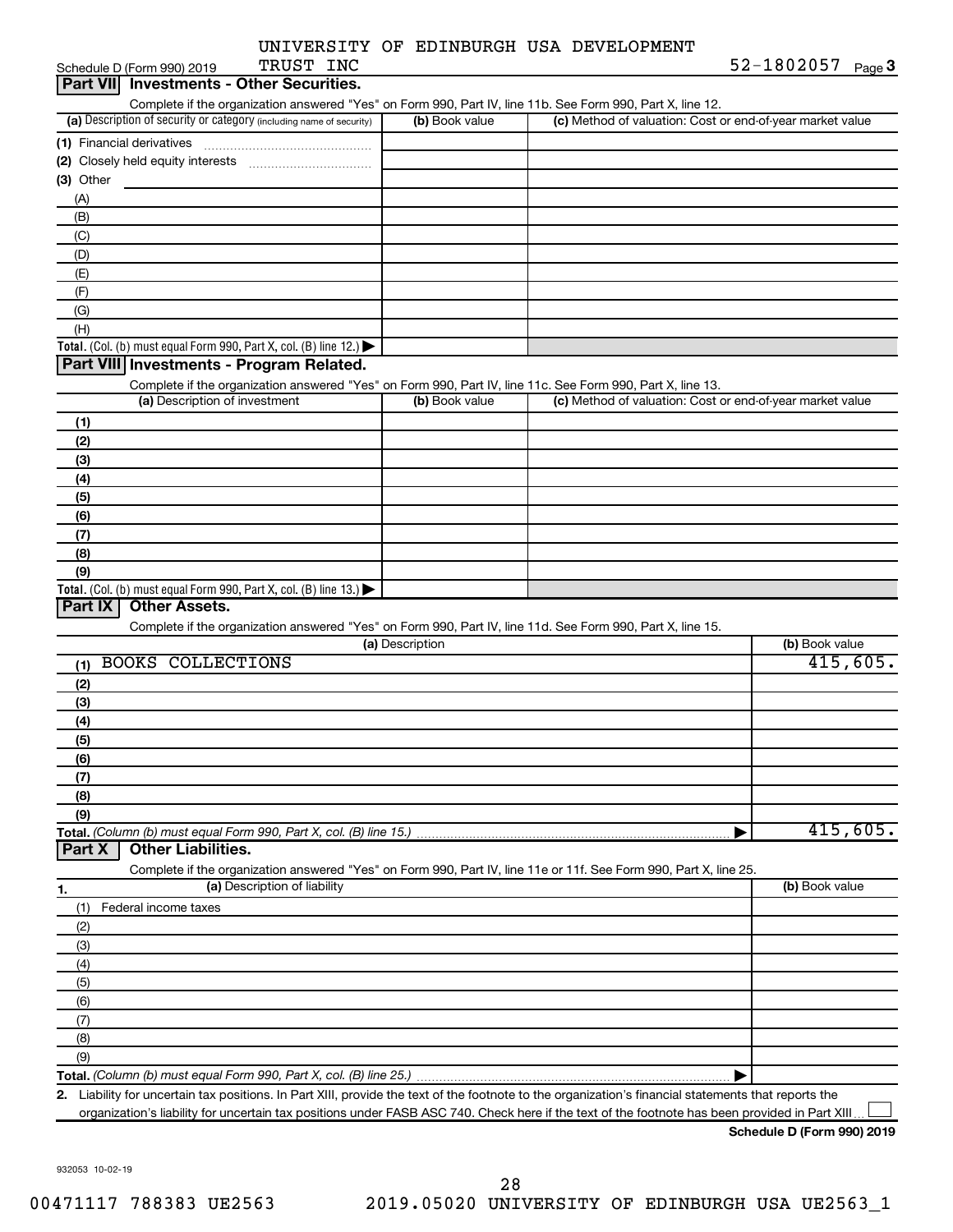| UNIVERSITY OF EDINBURGH USA DEVELOPMENT |  |  |  |  |
|-----------------------------------------|--|--|--|--|
|-----------------------------------------|--|--|--|--|

|    | TRUST INC<br>Schedule D (Form 990) 2019                                                                                                                                                                                             |        |                | 52-1802057<br>Page 4 |
|----|-------------------------------------------------------------------------------------------------------------------------------------------------------------------------------------------------------------------------------------|--------|----------------|----------------------|
|    | Reconciliation of Revenue per Audited Financial Statements With Revenue per Return.<br>Part XI                                                                                                                                      |        |                |                      |
|    | Complete if the organization answered "Yes" on Form 990, Part IV, line 12a.                                                                                                                                                         |        |                |                      |
| 1  | Total revenue, gains, and other support per audited financial statements                                                                                                                                                            |        | $\blacksquare$ | 917,926.             |
| 2  | Amounts included on line 1 but not on Form 990, Part VIII, line 12:                                                                                                                                                                 |        |                |                      |
| a  | 2a<br>Net unrealized gains (losses) on investments [111] Net unrealized mains (losses) on investments [11] Metamanian                                                                                                               | 6,424. |                |                      |
|    | 2 <sub>b</sub>                                                                                                                                                                                                                      |        |                |                      |
| с  | 2 <sub>c</sub>                                                                                                                                                                                                                      |        |                |                      |
| d  | 2d                                                                                                                                                                                                                                  |        |                |                      |
| е  | Add lines 2a through 2d                                                                                                                                                                                                             |        | 2e             | 6,424.               |
| 3  |                                                                                                                                                                                                                                     |        | 3              | 911,502.             |
| 4  | Amounts included on Form 990, Part VIII, line 12, but not on line 1:                                                                                                                                                                |        |                |                      |
| a  | 4a                                                                                                                                                                                                                                  |        |                |                      |
| b  | 4 <sub>b</sub>                                                                                                                                                                                                                      |        |                |                      |
|    | Add lines 4a and 4b                                                                                                                                                                                                                 |        | 4с             | ο.                   |
| 5  |                                                                                                                                                                                                                                     |        | 5              | 911,502.             |
|    | Part XII   Reconciliation of Expenses per Audited Financial Statements With Expenses per Return.                                                                                                                                    |        |                |                      |
|    | Complete if the organization answered "Yes" on Form 990, Part IV, line 12a.                                                                                                                                                         |        |                |                      |
| 1. |                                                                                                                                                                                                                                     |        | $\blacksquare$ | 853,360.             |
| 2  | Amounts included on line 1 but not on Form 990, Part IX, line 25:                                                                                                                                                                   |        |                |                      |
| a  | 2a                                                                                                                                                                                                                                  |        |                |                      |
| b  | 2 <sub>b</sub>                                                                                                                                                                                                                      |        |                |                      |
| с  |                                                                                                                                                                                                                                     |        |                |                      |
|    | 2 <sub>c</sub>                                                                                                                                                                                                                      |        |                |                      |
|    | 2d                                                                                                                                                                                                                                  |        |                |                      |
| e  |                                                                                                                                                                                                                                     |        | 2е             | ο.                   |
| 3  | Add lines 2a through 2d <b>[10]</b> University of the state of the state of the state of the state of the state of the state of the state of the state of the state of the state of the state of the state of the state of the stat |        | 3              | 853,360.             |
| 4  | Amounts included on Form 990, Part IX, line 25, but not on line 1:                                                                                                                                                                  |        |                |                      |
| a  | 4a                                                                                                                                                                                                                                  |        |                |                      |
| b  | 4 <sub>b</sub>                                                                                                                                                                                                                      |        |                |                      |
|    | Add lines 4a and 4b                                                                                                                                                                                                                 |        | 4с             | 0.                   |
| 5. | Part XIII Supplemental Information.                                                                                                                                                                                                 |        | 5              | 853,360.             |

Provide the descriptions required for Part II, lines 3, 5, and 9; Part III, lines 1a and 4; Part IV, lines 1b and 2b; Part V, line 4; Part X, line 2; Part XI, lines 2d and 4b; and Part XII, lines 2d and 4b. Also complete this part to provide any additional information.

### PART III, LINE 4:

| IN PREVIOUS YEARS, THE ORGANIZATION RECEIVED NONCASH CONTRIBUTIONS OF JOHN |
|----------------------------------------------------------------------------|
| STEINBECK BOOKS, A PENNY ROYAL CAXTON BIBLE, CHARLES DARWIN BOOKS AND      |
| DOCUMENTS, AND A FIRST EDITION COPY OF A CHARLES DARWIN BOOK.              |
| THE ITEMS ARE CURRENTLY ON LOAN TO THE UNIVERSITY OF EDINBURGH LIBRARY.    |
| THE ITEMS FURTHER THE CORPORATION'S MISSION, WHICH IS TO SUPPORT AND       |
| ADVANCE, BOTH IN THE UNITED STATES AND IN SCOTLAND, THE CHARITABLE AND     |
| EDUCATIONAL PURPOSES OF THE UNIVERSITY OF EDINBURGH.                       |
|                                                                            |

932054 10-02-19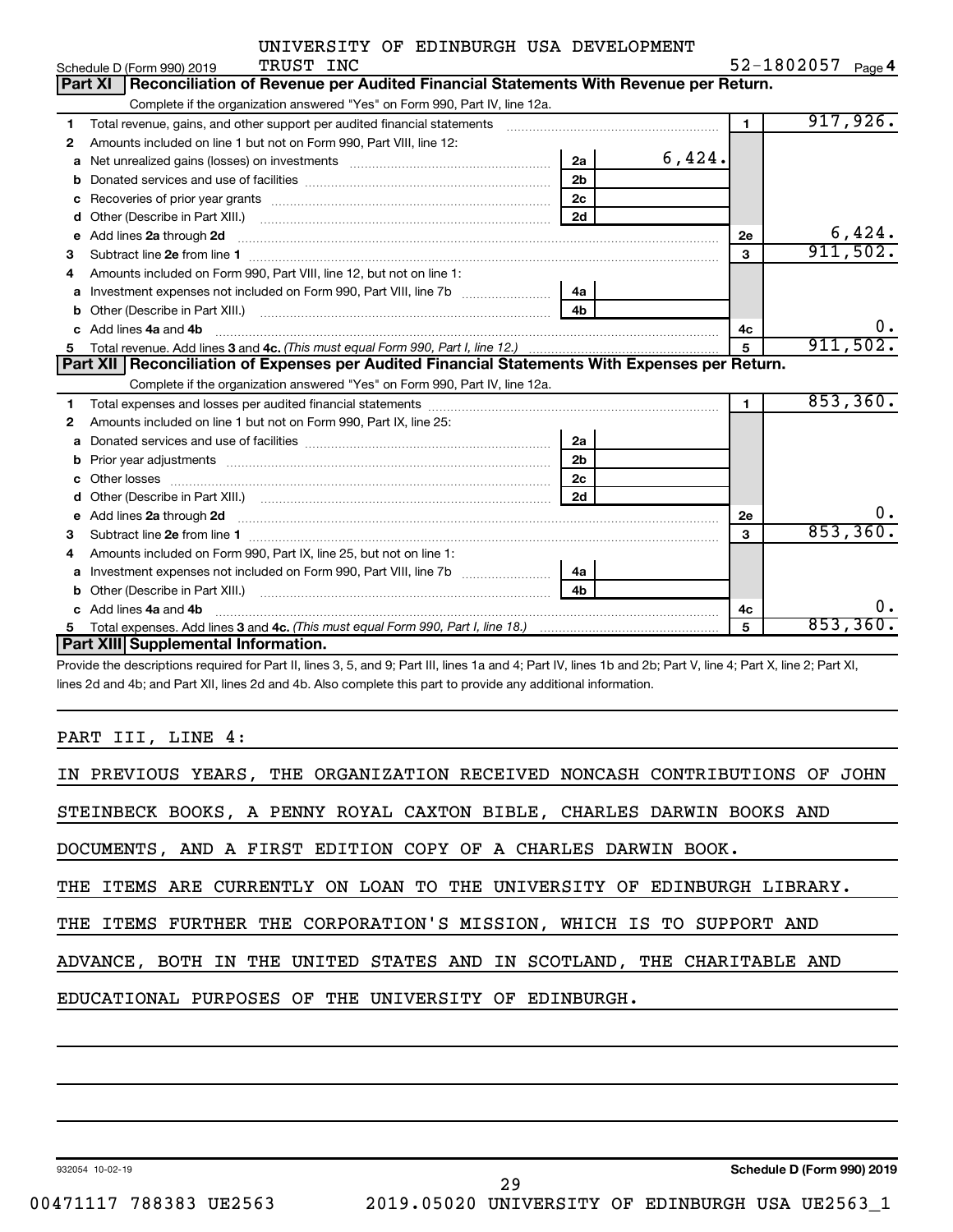| <b>SCHEDULE F</b><br>(Form 990)                                                                                                               | <b>Statement of Activities Outside the United States</b><br>Complete if the organization answered "Yes" on Form 990, Part IV, line 14b, 15, or 16. |                              |                                                                                                                                         |                          |                                                        |            | OMB No. 1545-0047                     |  |
|-----------------------------------------------------------------------------------------------------------------------------------------------|----------------------------------------------------------------------------------------------------------------------------------------------------|------------------------------|-----------------------------------------------------------------------------------------------------------------------------------------|--------------------------|--------------------------------------------------------|------------|---------------------------------------|--|
| Department of the Treasury                                                                                                                    |                                                                                                                                                    |                              | Attach to Form 990.                                                                                                                     |                          |                                                        |            | <b>Open to Public</b>                 |  |
| Internal Revenue Service                                                                                                                      |                                                                                                                                                    |                              | Go to www.irs.gov/Form990 for instructions and the latest information.                                                                  |                          |                                                        | Inspection | <b>Employer identification number</b> |  |
| Name of the organization<br>UNIVERSITY OF                                                                                                     | EDINBURGH USA DEVELOPMENT                                                                                                                          |                              |                                                                                                                                         |                          |                                                        |            |                                       |  |
| TRUST INC                                                                                                                                     |                                                                                                                                                    |                              |                                                                                                                                         |                          | 52-1802057                                             |            |                                       |  |
| Part I<br>Form 990, Part IV, line 14b.                                                                                                        |                                                                                                                                                    |                              | General Information on Activities Outside the United States. Complete if the organization answered "Yes" on                             |                          |                                                        |            |                                       |  |
| For grantmakers. Does the organization maintain records to substantiate the amount of its grants and other assistance,<br>$\mathbf{1}$        |                                                                                                                                                    |                              |                                                                                                                                         |                          |                                                        |            |                                       |  |
| $X_{N0}$<br>Yes<br>the grantees' eligibility for the grants or assistance, and the selection criteria used to award the grants or assistance? |                                                                                                                                                    |                              |                                                                                                                                         |                          |                                                        |            |                                       |  |
| 2<br>United States.                                                                                                                           |                                                                                                                                                    |                              | For grantmakers. Describe in Part V the organization's procedures for monitoring the use of its grants and other assistance outside the |                          |                                                        |            |                                       |  |
| з                                                                                                                                             |                                                                                                                                                    |                              | Activities per Region. (The following Part I, line 3 table can be duplicated if additional space is needed.)                            |                          |                                                        |            |                                       |  |
| (a) Region                                                                                                                                    | (b) Number of<br>offices                                                                                                                           | (c) Number of<br>employees,  | (d) Activities conducted in the region<br>(by type) (such as, fundraising, pro-                                                         |                          | (e) If activity listed in (d)<br>is a program service, |            | (f) Total<br>expenditures             |  |
|                                                                                                                                               | in the region                                                                                                                                      | agents, and<br>independent   | gram services, investments, grants to                                                                                                   |                          | describe specific type                                 |            | for and<br>investments                |  |
|                                                                                                                                               |                                                                                                                                                    | contractors<br>in the region | recipients located in the region)                                                                                                       |                          | of service(s) in the region                            |            | in the region                         |  |
| EUROPE (INCLUDING                                                                                                                             |                                                                                                                                                    |                              |                                                                                                                                         |                          |                                                        |            |                                       |  |
| ICELAND & GREENLAND)                                                                                                                          |                                                                                                                                                    |                              |                                                                                                                                         |                          |                                                        |            |                                       |  |
| - ALBANIA, ANDORRA,                                                                                                                           |                                                                                                                                                    |                              |                                                                                                                                         | GRANTS TO THE UNIVERSITY |                                                        |            |                                       |  |
| AUSTRIA, BELGIUM                                                                                                                              | 0                                                                                                                                                  | 0                            | PROGRAM SERVICES                                                                                                                        | OF EDINBURGH             |                                                        |            | 822,713.                              |  |
|                                                                                                                                               |                                                                                                                                                    |                              |                                                                                                                                         |                          |                                                        |            |                                       |  |
|                                                                                                                                               |                                                                                                                                                    |                              |                                                                                                                                         |                          |                                                        |            |                                       |  |
|                                                                                                                                               |                                                                                                                                                    |                              |                                                                                                                                         |                          |                                                        |            |                                       |  |
|                                                                                                                                               |                                                                                                                                                    |                              |                                                                                                                                         |                          |                                                        |            |                                       |  |
|                                                                                                                                               |                                                                                                                                                    |                              |                                                                                                                                         |                          |                                                        |            |                                       |  |
|                                                                                                                                               |                                                                                                                                                    |                              |                                                                                                                                         |                          |                                                        |            |                                       |  |
|                                                                                                                                               |                                                                                                                                                    |                              |                                                                                                                                         |                          |                                                        |            |                                       |  |
|                                                                                                                                               |                                                                                                                                                    |                              |                                                                                                                                         |                          |                                                        |            |                                       |  |
|                                                                                                                                               |                                                                                                                                                    |                              |                                                                                                                                         |                          |                                                        |            |                                       |  |
|                                                                                                                                               |                                                                                                                                                    |                              |                                                                                                                                         |                          |                                                        |            |                                       |  |
|                                                                                                                                               |                                                                                                                                                    |                              |                                                                                                                                         |                          |                                                        |            |                                       |  |
|                                                                                                                                               |                                                                                                                                                    |                              |                                                                                                                                         |                          |                                                        |            |                                       |  |
|                                                                                                                                               |                                                                                                                                                    |                              |                                                                                                                                         |                          |                                                        |            |                                       |  |
|                                                                                                                                               |                                                                                                                                                    |                              |                                                                                                                                         |                          |                                                        |            |                                       |  |
|                                                                                                                                               |                                                                                                                                                    |                              |                                                                                                                                         |                          |                                                        |            |                                       |  |
|                                                                                                                                               |                                                                                                                                                    |                              |                                                                                                                                         |                          |                                                        |            |                                       |  |
|                                                                                                                                               |                                                                                                                                                    |                              |                                                                                                                                         |                          |                                                        |            |                                       |  |
|                                                                                                                                               |                                                                                                                                                    |                              |                                                                                                                                         |                          |                                                        |            |                                       |  |
|                                                                                                                                               |                                                                                                                                                    |                              |                                                                                                                                         |                          |                                                        |            |                                       |  |
|                                                                                                                                               |                                                                                                                                                    |                              |                                                                                                                                         |                          |                                                        |            |                                       |  |
|                                                                                                                                               |                                                                                                                                                    |                              |                                                                                                                                         |                          |                                                        |            |                                       |  |
|                                                                                                                                               |                                                                                                                                                    |                              |                                                                                                                                         |                          |                                                        |            |                                       |  |
|                                                                                                                                               |                                                                                                                                                    |                              |                                                                                                                                         |                          |                                                        |            |                                       |  |
|                                                                                                                                               |                                                                                                                                                    |                              |                                                                                                                                         |                          |                                                        |            |                                       |  |
| 3 a Subtotal                                                                                                                                  | n                                                                                                                                                  | 0                            |                                                                                                                                         |                          |                                                        |            | 822,713.                              |  |
| <b>b</b> Total from continuation                                                                                                              |                                                                                                                                                    |                              |                                                                                                                                         |                          |                                                        |            |                                       |  |
| sheets to Part I                                                                                                                              |                                                                                                                                                    | 0                            |                                                                                                                                         |                          |                                                        |            | 0.                                    |  |
| c Totals (add lines 3a                                                                                                                        |                                                                                                                                                    |                              |                                                                                                                                         |                          |                                                        |            |                                       |  |
| and 3b)                                                                                                                                       |                                                                                                                                                    | 0                            |                                                                                                                                         |                          |                                                        |            | 822,713.                              |  |

**For Paperwork Reduction Act Notice, see the Instructions for Form 990. Schedule F (Form 990) 2019** LHA

932071 10-12-19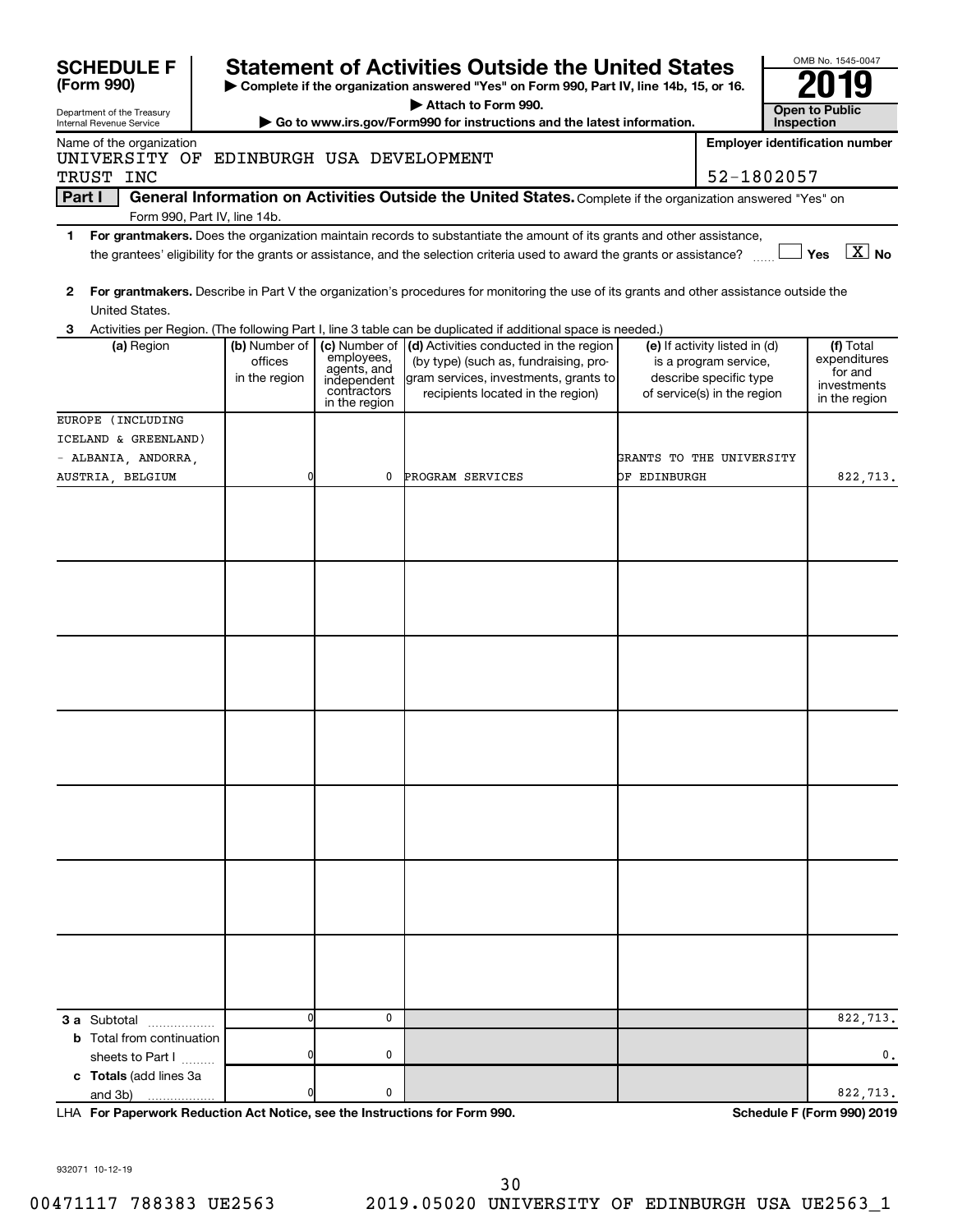Schedule F (Form 990) 2019 TRUST INC

52-1802057

Part II | Grants and Other Assistance to Organizations or Entities Outside the United States. Complete if the organization answered "Yes" on Form 990, Part IV, line 15, for any recipient who received more than \$5,000. Part II can be duplicated if additional space is needed.

| 1<br>(a) Name of organization | (b) IRS code section<br>and EIN (if applicable)         | (c) Region                        | (d) Purpose of<br>grant                                                                                                                      | (e) Amount | (f) Manner of<br>of cash grant cash disbursement | (g) Amount of<br>noncash<br>assistance | (h) Description<br>of noncash<br>assistance | (i) Method of<br>valuation (book, FMV,<br>appraisal, other) |
|-------------------------------|---------------------------------------------------------|-----------------------------------|----------------------------------------------------------------------------------------------------------------------------------------------|------------|--------------------------------------------------|----------------------------------------|---------------------------------------------|-------------------------------------------------------------|
|                               |                                                         | EUROPE (INCLUDING                 |                                                                                                                                              |            |                                                  |                                        |                                             |                                                             |
|                               |                                                         | ICELAND &<br>GREENLAND) -         |                                                                                                                                              |            |                                                  |                                        |                                             |                                                             |
|                               |                                                         | ALBANIA, ANDORRA, GENERAL SUPPORT |                                                                                                                                              |            | 822, 713. WIRE TRANSFER                          | $^{\rm 0}$ .                           |                                             |                                                             |
|                               |                                                         |                                   |                                                                                                                                              |            |                                                  |                                        |                                             |                                                             |
|                               |                                                         |                                   |                                                                                                                                              |            |                                                  |                                        |                                             |                                                             |
|                               |                                                         |                                   |                                                                                                                                              |            |                                                  |                                        |                                             |                                                             |
|                               |                                                         |                                   |                                                                                                                                              |            |                                                  |                                        |                                             |                                                             |
|                               |                                                         |                                   |                                                                                                                                              |            |                                                  |                                        |                                             |                                                             |
|                               |                                                         |                                   |                                                                                                                                              |            |                                                  |                                        |                                             |                                                             |
|                               |                                                         |                                   |                                                                                                                                              |            |                                                  |                                        |                                             |                                                             |
|                               |                                                         |                                   |                                                                                                                                              |            |                                                  |                                        |                                             |                                                             |
|                               |                                                         |                                   |                                                                                                                                              |            |                                                  |                                        |                                             |                                                             |
|                               |                                                         |                                   |                                                                                                                                              |            |                                                  |                                        |                                             |                                                             |
|                               |                                                         |                                   |                                                                                                                                              |            |                                                  |                                        |                                             |                                                             |
|                               |                                                         |                                   |                                                                                                                                              |            |                                                  |                                        |                                             |                                                             |
|                               |                                                         |                                   |                                                                                                                                              |            |                                                  |                                        |                                             |                                                             |
|                               |                                                         |                                   |                                                                                                                                              |            |                                                  |                                        |                                             |                                                             |
|                               |                                                         |                                   |                                                                                                                                              |            |                                                  |                                        |                                             |                                                             |
|                               |                                                         |                                   |                                                                                                                                              |            |                                                  |                                        |                                             |                                                             |
|                               |                                                         |                                   |                                                                                                                                              |            |                                                  |                                        |                                             |                                                             |
|                               |                                                         |                                   |                                                                                                                                              |            |                                                  |                                        |                                             |                                                             |
| $\mathbf{2}$                  |                                                         |                                   | Enter total number of recipient organizations listed above that are recognized as charities by the foreign country, recognized as tax-exempt |            |                                                  |                                        |                                             |                                                             |
|                               |                                                         |                                   |                                                                                                                                              |            |                                                  |                                        |                                             |                                                             |
|                               | 3 Enter total number of other organizations or entities |                                   |                                                                                                                                              |            |                                                  |                                        |                                             |                                                             |

**Schedule F (Form 990) 2019**

**2**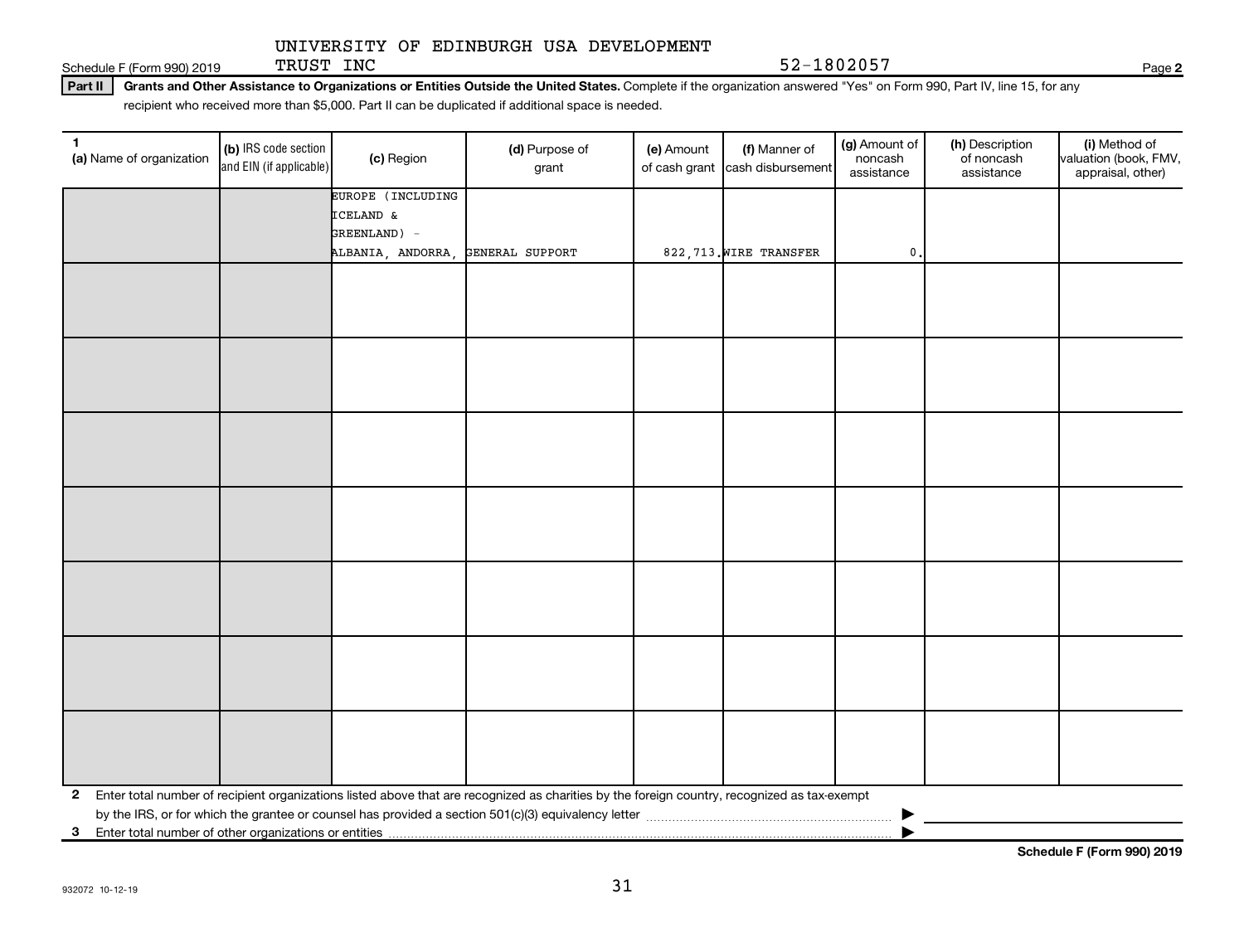### 932073 10-12-19

|                            |           |  |  | UNIVERSITY OF EDINBURGH USA DEVELOPMENT |
|----------------------------|-----------|--|--|-----------------------------------------|
| Schedule F (Form 990) 2019 | TRUST INC |  |  |                                         |

52-1802057

Part III Grants and Other Assistance to Individuals Outside the United States. Complete if the organization answered "Yes" on Form 990, Part IV, line 16. Part III can be duplicated if additional space is needed.

| Part in carried depicated in additional space is needed.<br>(a) Type of grant or assistance | (b) Region | recipients | (c) Number of (d) Amount of<br>cash grant | (e) Manner of<br>cash disbursement | (f) Amount of<br>noncash<br>assistance | (g) Description of<br>noncash assistance | (h) Method of<br>valuation<br>(book, FMV,<br>appraisal, other) |
|---------------------------------------------------------------------------------------------|------------|------------|-------------------------------------------|------------------------------------|----------------------------------------|------------------------------------------|----------------------------------------------------------------|
|                                                                                             |            |            |                                           |                                    |                                        |                                          |                                                                |
|                                                                                             |            |            |                                           |                                    |                                        |                                          |                                                                |
|                                                                                             |            |            |                                           |                                    |                                        |                                          |                                                                |
|                                                                                             |            |            |                                           |                                    |                                        |                                          |                                                                |
|                                                                                             |            |            |                                           |                                    |                                        |                                          |                                                                |
|                                                                                             |            |            |                                           |                                    |                                        |                                          |                                                                |
|                                                                                             |            |            |                                           |                                    |                                        |                                          |                                                                |
|                                                                                             |            |            |                                           |                                    |                                        |                                          |                                                                |
|                                                                                             |            |            |                                           |                                    |                                        |                                          |                                                                |
|                                                                                             |            |            |                                           |                                    |                                        |                                          |                                                                |
|                                                                                             |            |            |                                           |                                    |                                        |                                          |                                                                |

**Schedule F (Form 990) 2019**

**3**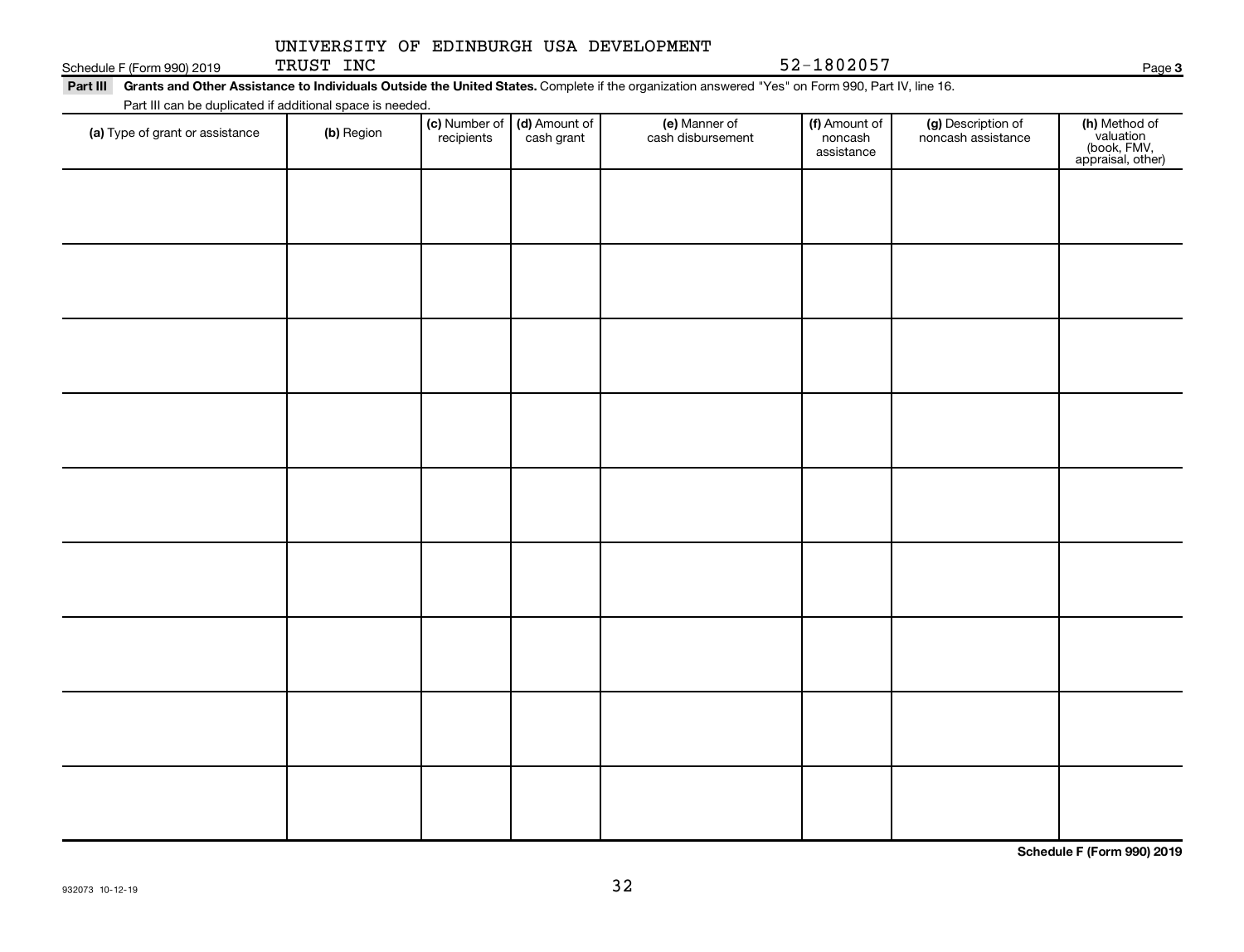|                | TRUST INC<br>Schedule F (Form 990) 2019                                                                                                                                                                                                                                                                                                                                                                                | 52-1802057 | Page 4            |
|----------------|------------------------------------------------------------------------------------------------------------------------------------------------------------------------------------------------------------------------------------------------------------------------------------------------------------------------------------------------------------------------------------------------------------------------|------------|-------------------|
| <b>Part IV</b> | <b>Foreign Forms</b>                                                                                                                                                                                                                                                                                                                                                                                                   |            |                   |
| 1              | Was the organization a U.S. transferor of property to a foreign corporation during the tax year? If "Yes," the<br>organization may be required to file Form 926, Return by a U.S. Transferor of Property to a Foreign                                                                                                                                                                                                  | Yes        | $\overline{X}$ No |
| $\mathbf{2}$   | Did the organization have an interest in a foreign trust during the tax year? If "Yes," the organization<br>may be required to separately file Form 3520, Annual Return To Report Transactions With Foreign<br>Trusts and Receipt of Certain Foreign Gifts, and/or Form 3520-A, Annual Information Return of Foreign<br>Trust With a U.S. Owner (see Instructions for Forms 3520 and 3520-A; don't file with Form 990) | Yes        | $\overline{X}$ No |
| 3              | Did the organization have an ownership interest in a foreign corporation during the tax year? If "Yes,"<br>the organization may be required to file Form 5471, Information Return of U.S. Persons With Respect to                                                                                                                                                                                                      | Yes        | $\overline{X}$ No |
| 4              | Was the organization a direct or indirect shareholder of a passive foreign investment company or a<br>qualified electing fund during the tax year? If "Yes," the organization may be required to file Form 8621,<br>Information Return by a Shareholder of a Passive Foreign Investment Company or Qualified Electing Fund<br>(see Instructions for Form 8621)                                                         | Yes        | $\overline{X}$ No |
| 5              | Did the organization have an ownership interest in a foreign partnership during the tax year? If "Yes,"<br>the organization may be required to file Form 8865, Return of U.S. Persons With Respect to Certain<br>Foreign Partnerships (see Instructions for Form 8865) manufactured controller controller controller controller                                                                                        | Yes        | $\overline{X}$ No |
| 6              | Did the organization have any operations in or related to any boycotting countries during the tax year? If<br>"Yes," the organization may be required to separately file Form 5713, International Boycott Report (see                                                                                                                                                                                                  | Yes        | <b>No</b>         |

**Schedule F (Form 990) 2019**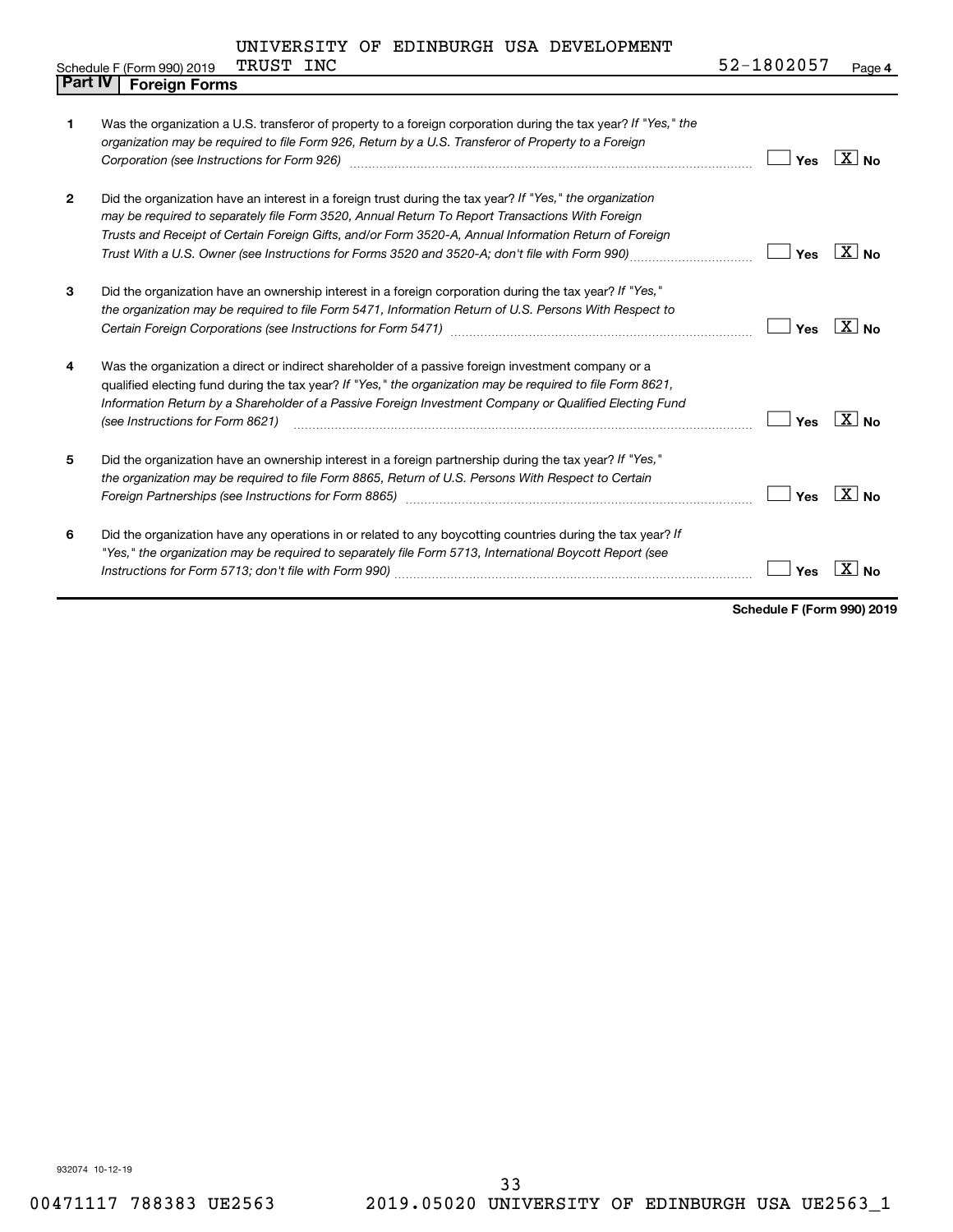| UNIVERSITY OF EDINBURGH USA DEVELOPMENT |  |  |  |
|-----------------------------------------|--|--|--|
|-----------------------------------------|--|--|--|

| <b>POTIERNIE L</b> (LAITH AAN) SATA | -------- |  |
|-------------------------------------|----------|--|
| Part V   Supplemental Information   |          |  |

Provide the information required by Part I, line 2 (monitoring of funds); Part I, line 3, column (f) (accounting method; amounts of investments vs. expenditures per region); Part II, line 1 (accounting method); Part III (accounting method); and Part III, column (c) (estimated number of recipients), as applicable. Also complete this part to provide any additional information. See instructions.

PART I, LINE 2:

GRANTS ARE AWARDED BASED ON SPECIFIC CRITERIA AND ARE APPROVED BY THE

UNIVERSITY OF EDINBURGH USA GRANT COMMITTEE.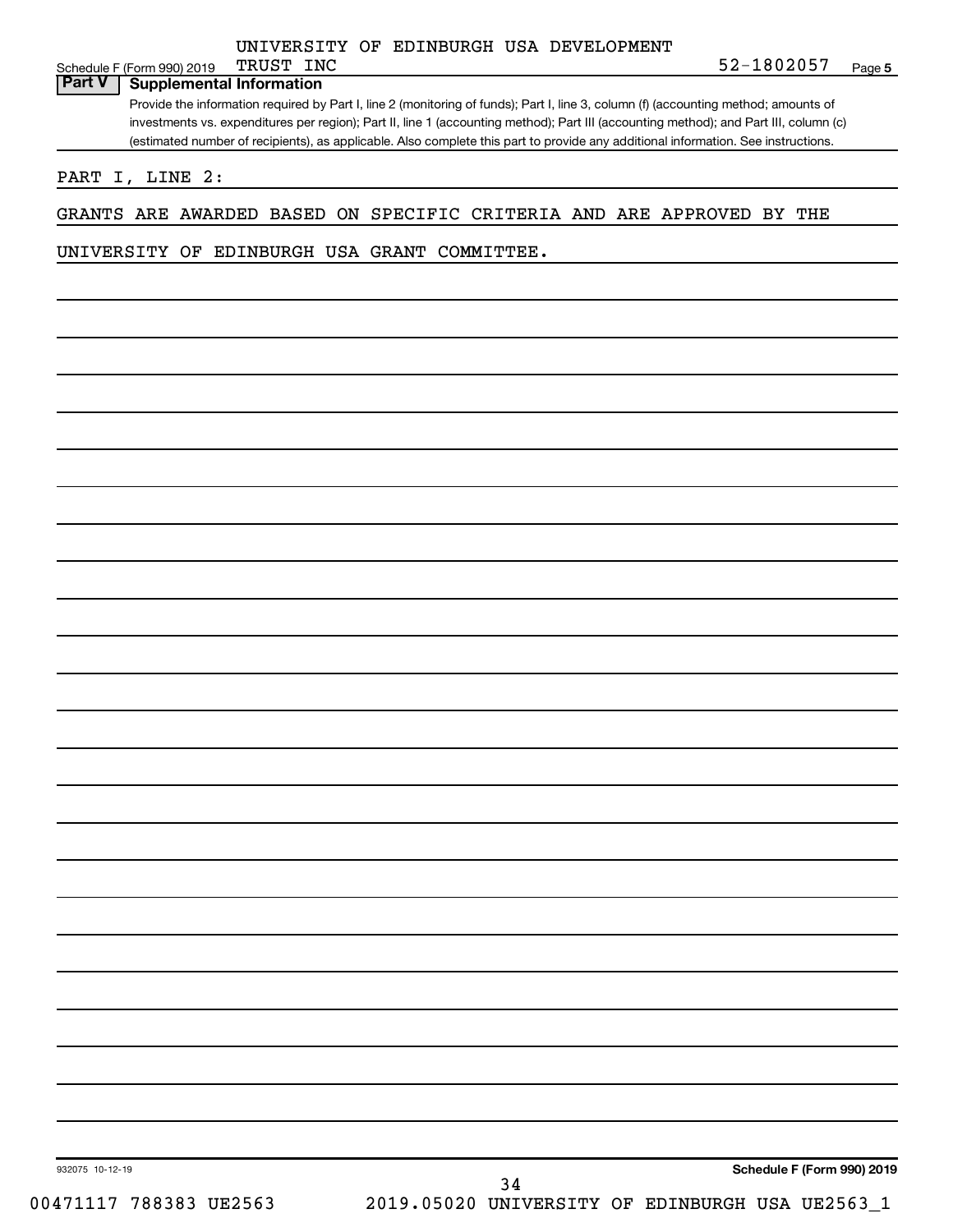**(Form 990 or 990-EZ)**

**Complete to provide information for responses to specific questions on SCHEDULE O Supplemental Information to Form 990 or 990-EZ 2019** 

UNIVERSITY OF EDINBURGH USA DEVELOPMENT

Department of the Treasury Internal Revenue Service Name of the organization **Form 990 or 990-EZ or to provide any additional information. | Attach to Form 990 or 990-EZ. | Go to www.irs.gov/Form990 for the latest information.**



**Employer identification number** TRUST INC 52-1802057

FORM 990, PART VI, SECTION B, LINE 11B:

THE DRAFT 990 HAS BEEN REVIEWED BY THE BOARD.

FORM 990, PART VI, SECTION B, LINE 12C:

EACH DIRECTOR, OFFICER AND MEMBER OF A COMMITTEE IS REQUIRED TO DISCLOSE

ANY CONFLICTS IF AND WHEN THEY ARISE AND ARE REQUIRED TO SIGN AN ANNUAL

STATEMENT STATING THAT HE OR SHE:

(A) HAS RECEIVED A COPY OF THE CONFLICTS OF INTEREST POLICY;

(B) HAS READ AND UNDERSTANDS THE POLICY;

(C) HAS AGREED TO COMPLY WITH THE POLICY; AND

(D) UNDERSTANDS THAT THE CORPORATION IS CHARITABLE AND IN ORDER TO MAINTAIN

ITS FEDERAL TAX EXEMPTION MUST ENGAGE PRIMARILY IN ACTIVITIES THAT

ACCOMPLISH ONE OR MORE OF ITS TAX EXEMPT PURPOSES.

FORM 990, PART VI, SECTION C, LINE 19:

THE ORGANIZATION'S GOVERNING DOCUMENTS, CONFLICT OF INTEREST POLICY, AND

FINANCIAL STATEMENTS ARE AVAILABLE TO THE PUBLIC UPON REQUEST.

932211 09-06-19 LHA For Paperwork Reduction Act Notice, see the Instructions for Form 990 or 990-EZ. Schedule O (Form 990 or 990-EZ) (2019)

00471117 788383 UE2563 2019.05020 UNIVERSITY OF EDINBURGH USA UE2563\_1 35